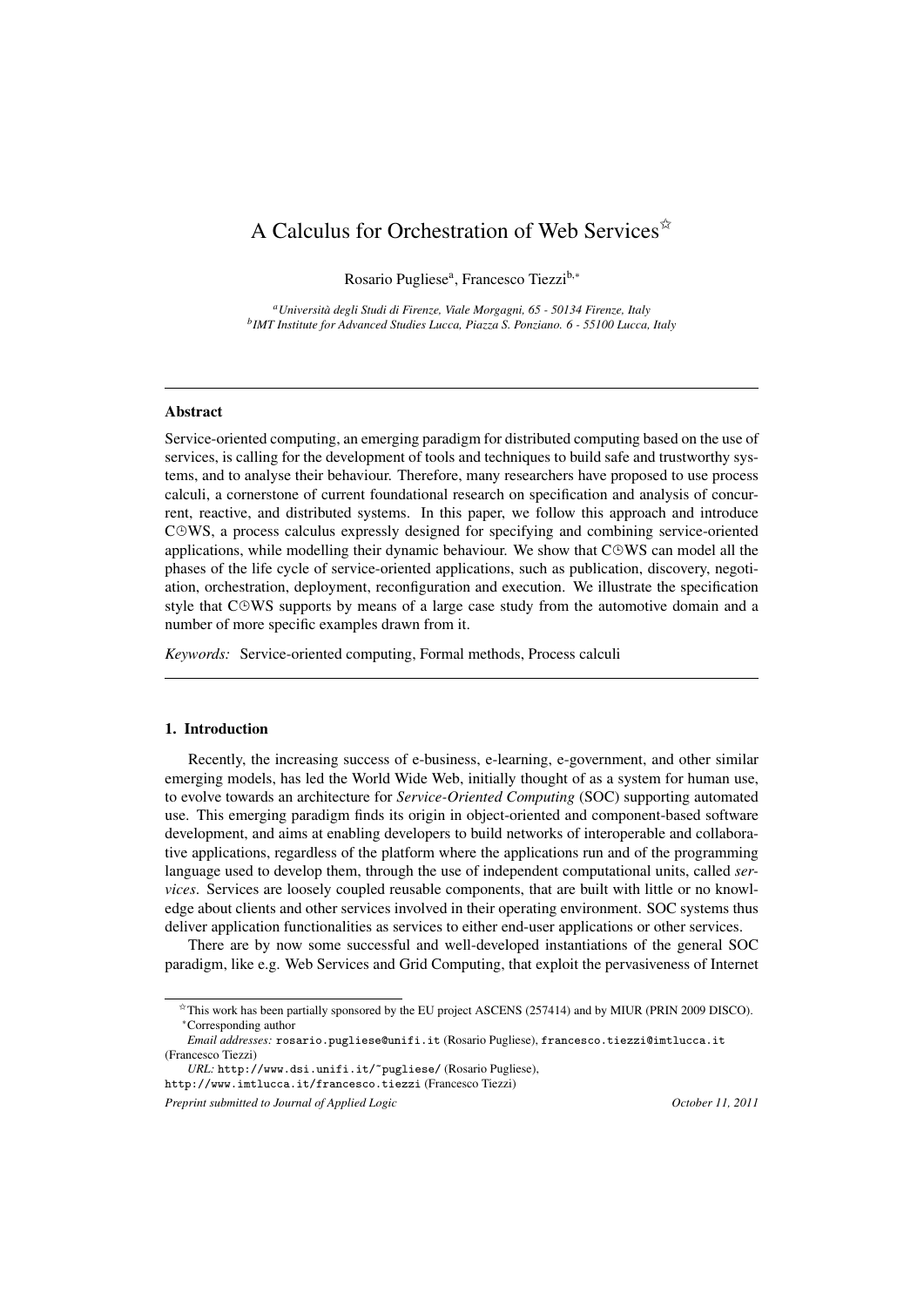and related standards. However, current software engineering technologies for SOC remain at the descriptive level and lack rigorous formal foundations. In the design of SOC systems we are still experiencing a gap between practice (programming) and theory (formal methods and analysis techniques). The challenges come from the necessity of dealing at once with such issues as asynchronous interactions, concurrent activities, workflow coordination, business transactions, failures, resource usage, and security, in a setting where demands and guarantees can be very different for the many different components. Many researchers have hence put forward the idea of using *process calculi*, a cornerstone of current foundational research on specification and analysis of concurrent, reactive and distributed systems through mathematical — mainly algebraic and logical — tools. Due to their algebraic nature, process calculi provide intuitive and concise notations, and convey in a distilled form the compositional programming style of SOC. Services are built in a compositional way by using the operators provided by the calculus and are syntactically finite, even when the corresponding semantic model is not.

Process calculi enjoy a rich repertoire of elegant meta-theories, proof techniques and analytical tools. SOC could benefit from this large body of knowledge and from the experience gained in the specification and analysis of concurrent, reactive and distributed systems during the last few decades. In fact, it has been already argued that type systems, modal and temporal logics, and observational equivalences provide adequate tools to address topics relevant to SOC (see e.g. [1, 2]). This 'proof technology' can eventually pave the way for the development of automatic property validation tools. Therefore, process calculi might play a central role in laying rigorous methodological foundations for specification and validation of SOC applications. Many process calculi for SOC have hence been proposed either by enriching well-established process calculi with specific constructs (e.g. the variants of  $\pi$ -calculus with transactions [3, 4, 5] and of CSP with compensation [6]) or by designing completely new formalisms (e.g. [7, 8, 9, 10, 11, 12, 13, 14]).

The work presented in this paper falls within the above line of research, since it introduces a process calculus, called CWS (*Calculus for Orchestration of Web Services*), that aims at capturing the basic aspects of SOC systems and supporting their analysis. In designing CWS, the main principles underlying the OASIS standard for orchestration of web services WS-BPEL [15] have been considered as first-class aspects. This permits a direct representation of the mechanisms underlying the SOC paradigm and is, then, an important step towards their investigation and comprehension. In fact, CWS supports service instances with shared states, allows a process to play more than one partner role, permits programming stateful sessions by correlating different service interactions, and enables management of long-running transactions. However, <sup>C</sup>WS intends to be a foundational model not specifically tight to web services' current technology. Thus, some WS-BPEL constructs, such as flow graphs and fault and compensation handlers, do not have a precise counterpart in COWS, rather they are expressed in terms of more primitive operators. Of course, CWS has also taken advantage of previous work on process calculi. Indeed, it combines in an original way constructs and features borrowed from wellknown process calculi, e.g. non-binding input activities, asynchronous communication, polyadic synchronization, pattern matching, protection, delimited receiving and killing activities, while however resulting different from any of them.

We illustrate syntax, operational semantics and pragmatics of COWS by means of a large case study from the automotive domain and a number of more specific examples drawn from it. We also present a CWS's dialect that smoothly incorporates constraints and operations on them, thus permitting to model Quality of Service requirement specifications and Service Level Agreement achievements. This dialect is obtained by specialising a few syntactic objects (e.g., the set of expressions that can occur within terms of the calculus) and semantic mechanisms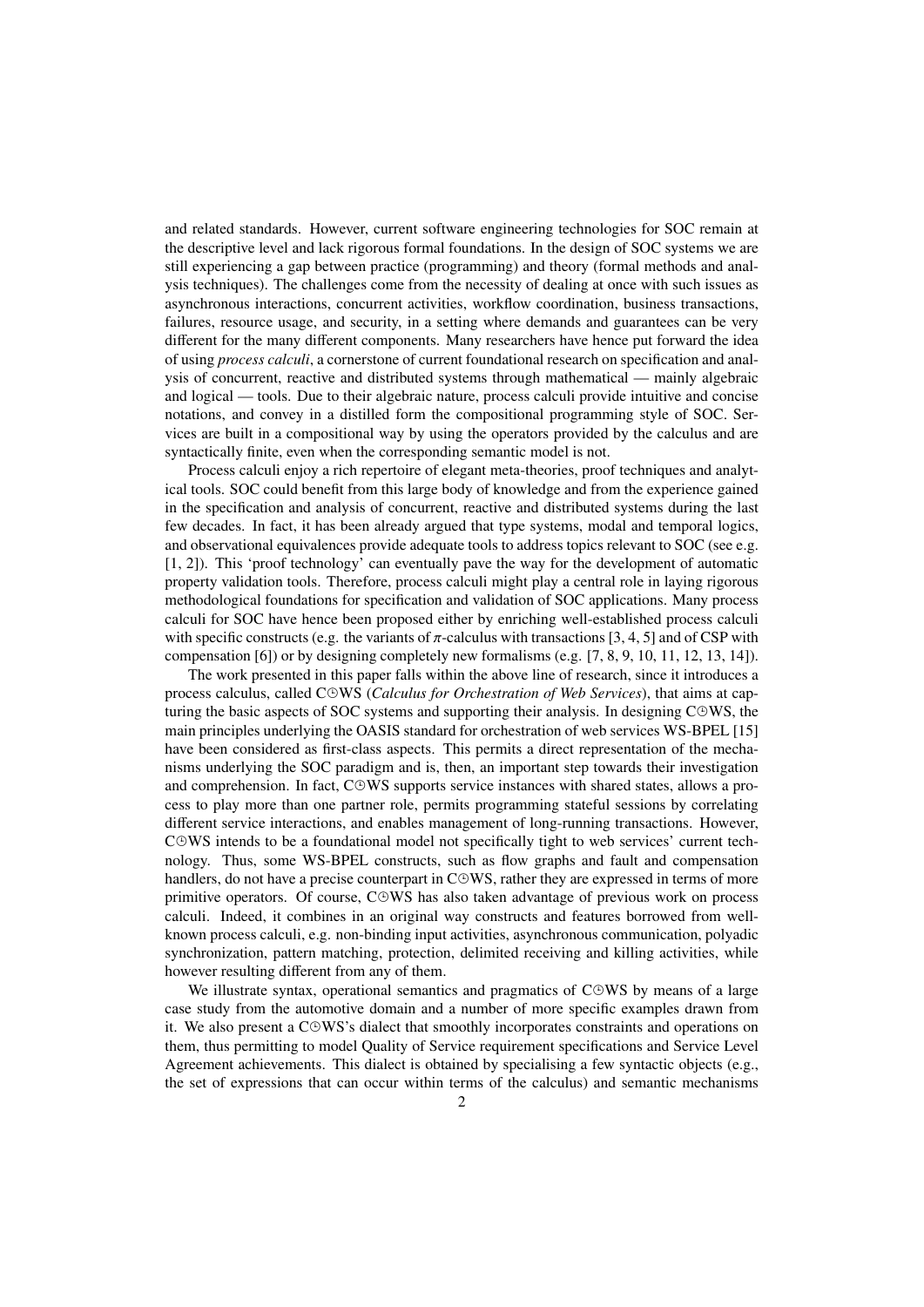of CWS's definition. By means of our case study, we show that the formalism thus obtained can model all the phases of the life cycle of service-oriented applications, such as publication, discovery, negotiation, orchestration, deployment, reconfiguration and execution. This, on the one hand, provides evidence of the quality of the COWS's design, on the other hand, may enable the application of a wide range of techniques for the analysis of services (see, e.g., [9, 16, 17, 18, 19, 20, 21]).

*Summary of the rest of the paper.* In Section 2, we provide an overview of SOC and an informal presentation of the case study that will be used throughout the paper for illustration purposes. In Section 3, to gradually introduce CWS's technicalities and distinctive features, we present its syntax and operational semantics in four steps: for each of the four calculi we show many simple clarifying examples. In Section 4, we present the formal specification of the case study, informally described in Section 2, in the calculus corresponding to the untimed fragment of COWS and provide a glimpse of the properties that can be verified over this specification. Then, in Section 5, we introduce the CWS's dialect that permits modelling dynamic service publication, discovery and negotiation; we further elaborate the case study for illustrating both the additional aspects and the ones related to time. In Section 6, we review some strictly related work. Finally, in Section 7, we conclude with some final remarks and touch upon directions for future work.

This work is an extended and revisited version of our former developments introduced in [8, 22, 23]. The novel contribution is a comprehensive, uniform, more detailed and neater presentation of the process calculus COWS and of how it can be effectively used to model the basic aspects of SOC systems. More specifically, Sections 3.1, 3.2 and 3.3 are a revised version of [8], although here we adopt a more detailed step-by-step presentation in order to gradually introduce the CWS's features and discuss, for each of them, the underlying motivations. Moreover, the newer version uses many notations, conventions, definitions and examples that make the presentation of the operational semantics of the calculus simpler and clearer (in the preliminary version, e.g., the definitions of the predicates for checking the presence of receive conflicts and enabled kill activities resort to the notion of 'active context'). Section 3.4 is drawn from [22], while the dialect of CWS presented in Section 5.1 comes from [23]; they have been properly integrated in this uniform presentation. All COWS's features are illustrated by means of a large case study from the automotive domain and a number of more specific examples drawn from it. To sum up, this paper aims at providing the interested reader with a novel presentation of the calculus, where both design motivations and technical details about primitives and mechanisms are taken into account. From a more general perspective, the paper illustrates how SOC systems can be modelled by using an approach based on process calculi.

## 2. Background notions

In this introductory section, we set the scene of the whole paper by providing the background notions from Service-Oriented Computing that we aim at modelling and by informally presenting a case study used throughout the paper for describing how such notions are rendered in COWS.

## *2.1. Service-Oriented Computing*

Service-Oriented Computing (SOC) is emerging as an evolutionary paradigm for distributed and e-business computing that finds its origin in object-oriented and component-based software development. Early examples of technologies that are at least partly service-oriented are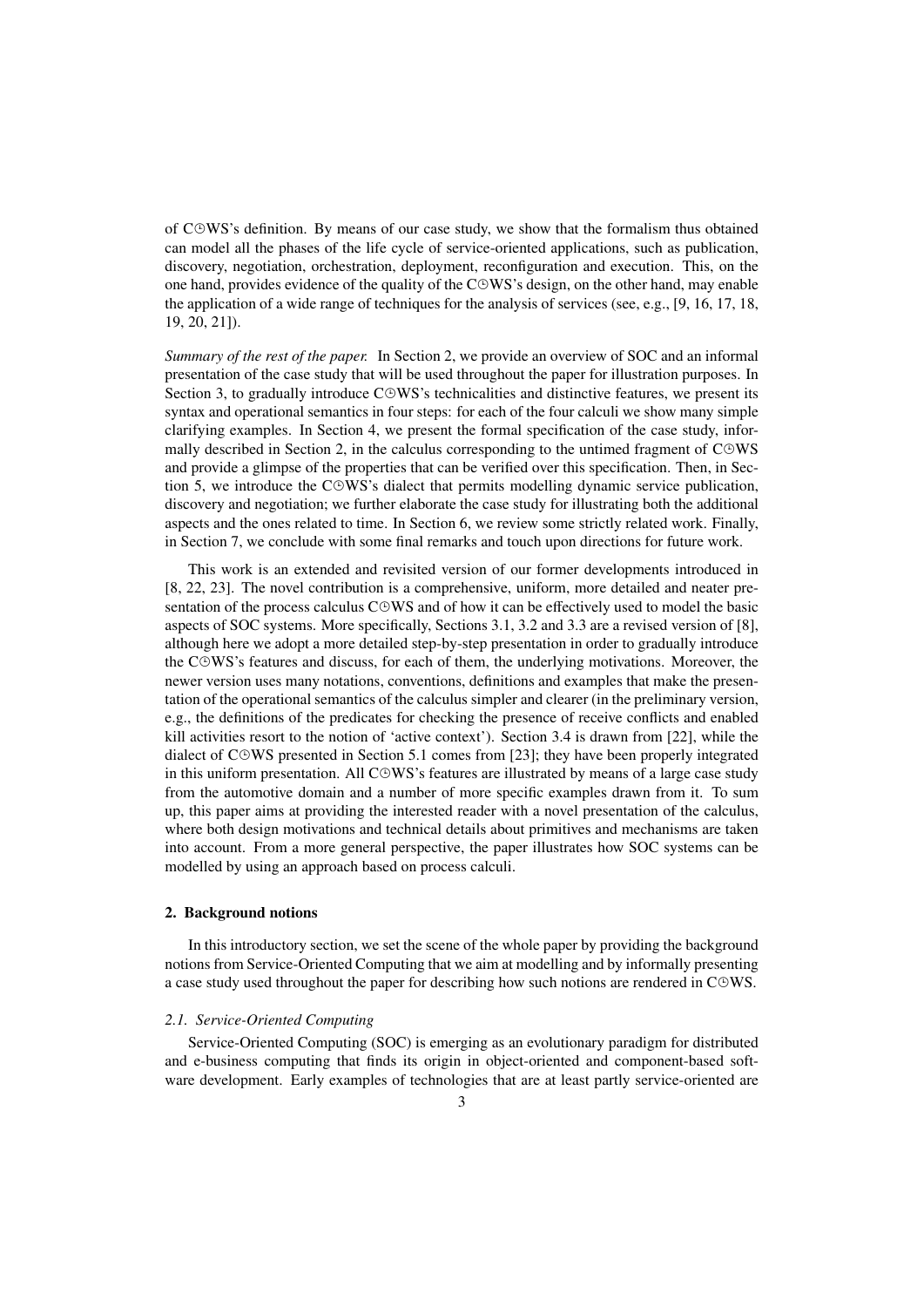

Figure 1: Service-Oriented Architecture

CORBA, DCOM, J2EE or .NET. A more recent successful instantiation of the SOC paradigm are *web services*. These are sets of operations (i.e. functionalities) that can be published, located and invoked through the Web via XML messages complying with given standard formats. To support the web service approach, several new languages and technologies have been designed and many international companies, like IBM, Microsoft and Oracle, have invested a lot of efforts.

There is a common way to view the web service architecture. It focuses on three major roles:

- *Service provider*: The software entity that implements a service specification and makes it available on the Internet. Providers publish machine-readable service descriptions on registries to enable automated discovery and invocation.
- *Service requestor* (or *client*): The software entity that invokes a service provider. A service requestor can be an end-user application or another service.
- *Service broker*: A specific kind of service provider that allows automated publication and discovery of services by relying on a registry.

Figure 1 shows the three service roles and how they interact with each other. This architecture, and the context of services use, imposes a series of constraints. Here are some key characteristics for effective use of services (see, e.g., [24]):

- *Coarse-grain*: Operations on services are frequently implemented to encompass more functionalities and operate on larger data sets, compared to those of fine-grained components as well as object-oriented interfaces.
- *Interface-based design*: Services implement separately defined interfaces. The set of interfaces implemented by a service is called *service description*. In addition to the functions that the service performs, service descriptions should also include non-functional properties (e.g. response time, availability, reliability, security, performance) that jointly represent the *quality of the service* (QoS). In this case, they are also called *service contracts*.
- *Discoverability*: Services need to be found at both design time and run time by service requestors. Moreover, since services are often developed and run by different organizations, a key issue of the discovery process is to define a flexible *negotiation* mechanism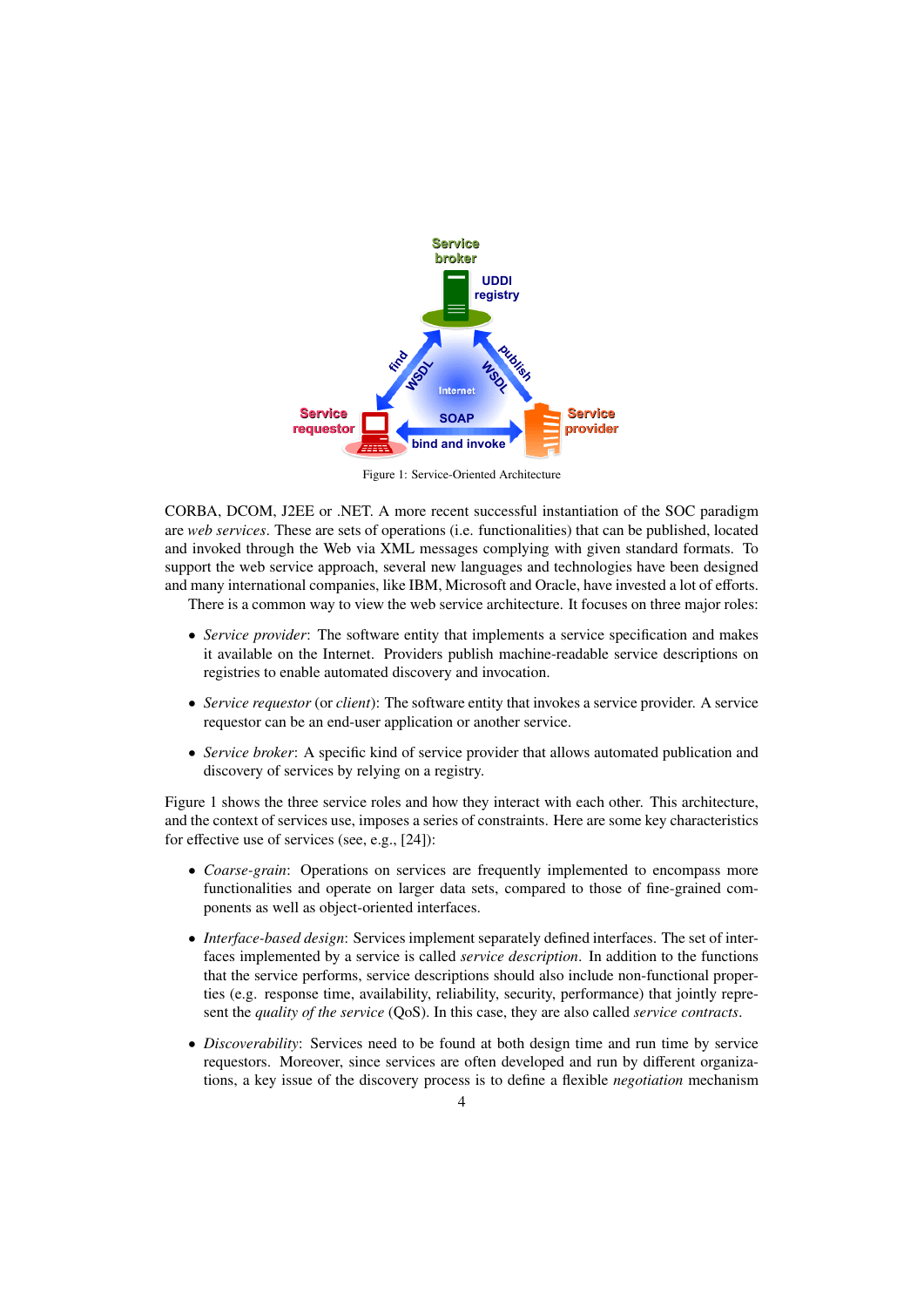that allows two or more parties to reach a joint agreement about cost and quality of a service, prior to service execution. The outcome of the negotiation phase is a *Service Level Agreement* (SLA), i.e. a contract among the involved parties that sets out both type and bounds on various performance metrics of the service to be provided.

- *Loosely coupling*: Services are connected to other services and clients using standard, dependency-reducing, decoupled message-based methods, as XML document exchanges.
- *Asynchrony*: In general, services use an asynchronous message passing approach, but this is not necessarily required.

Some of these criteria, such as interface-based design and discoverability, are also used in component-based development; however, it is the sum of these attributes that differentiates a service-based application from a component-based one. It is beneficial, for example, to make web services asynchronous to reduce the time a requestor spends waiting for responses. In fact, by making a service call asynchronous, with a separate return message, the requestor will be able to continue execution while the provider has a chance to respond. This is not to say that synchronous service behavior is wrong, just that experience has demonstrated that asynchronous service behavior is desirable, especially where communication costs are high or network latency is unpredictable, and provides the developer with a simpler scalability model [24].

To support the web service approach, many new languages, most of which based on XML, have been designed. The technologies that form the foundations of web services are SOAP, WSDL, and UDDI. Simple Object Access Protocol (SOAP, [25]) is responsible for encoding messages in a common XML format so that they can be understood at either end by all communicating services. Currently, SOAP is the principal XML-based standard for exchanging information between applications within a distributed environment. Web Service Description Language (WSDL, [26]) is responsible for describing the public interface of a specific web service. Through a WSDL description, that is an XML document, a client application can determine the location of the remote web service, the functions it implements, as well as how to access and use each function. After parsing a WSDL description, a client application can appropriately format a SOAP request and dispatch it to the location of the web service. In this setting, Universal Description, Discovery, and Integration (UDDI [27]) is responsible for centralizing services into a common registry and providing easy *publish* and *find* functionalities. The relationships between SOAP, WSDL, and UDDI are depicted in Figure 1.

To move beyond the basic framework *describe*-*publish*-*interact* and to better appreciate the real value of web services, mechanisms for service composition are required. Several specifications have been proposed in these areas, among which we would like to mention the composition language Web Services Business Process Execution Language (WS-BPEL, [15]), the OASIS standard for orchestration of web services. In the web services literature [28], the term *orchestration* is used to indicate composition of web services and, in particular, it describes how a collection of web services can interact with each other at the message level, including the business logic and the execution order of the interactions. These interactions may span applications and/or organizations, and result in a long-lived, transactional, multi-step process model.

A service orchestration combines services following a certain composition pattern to achieve a business goal or provide new service functions in general. For example, handling a purchase order is the summation of processes that calculate the final price for the order, select a shipper, and schedule the production and shipment for the order. It is worth emphasizing that service orchestrations may themselves become services, making composition a recursive operation. In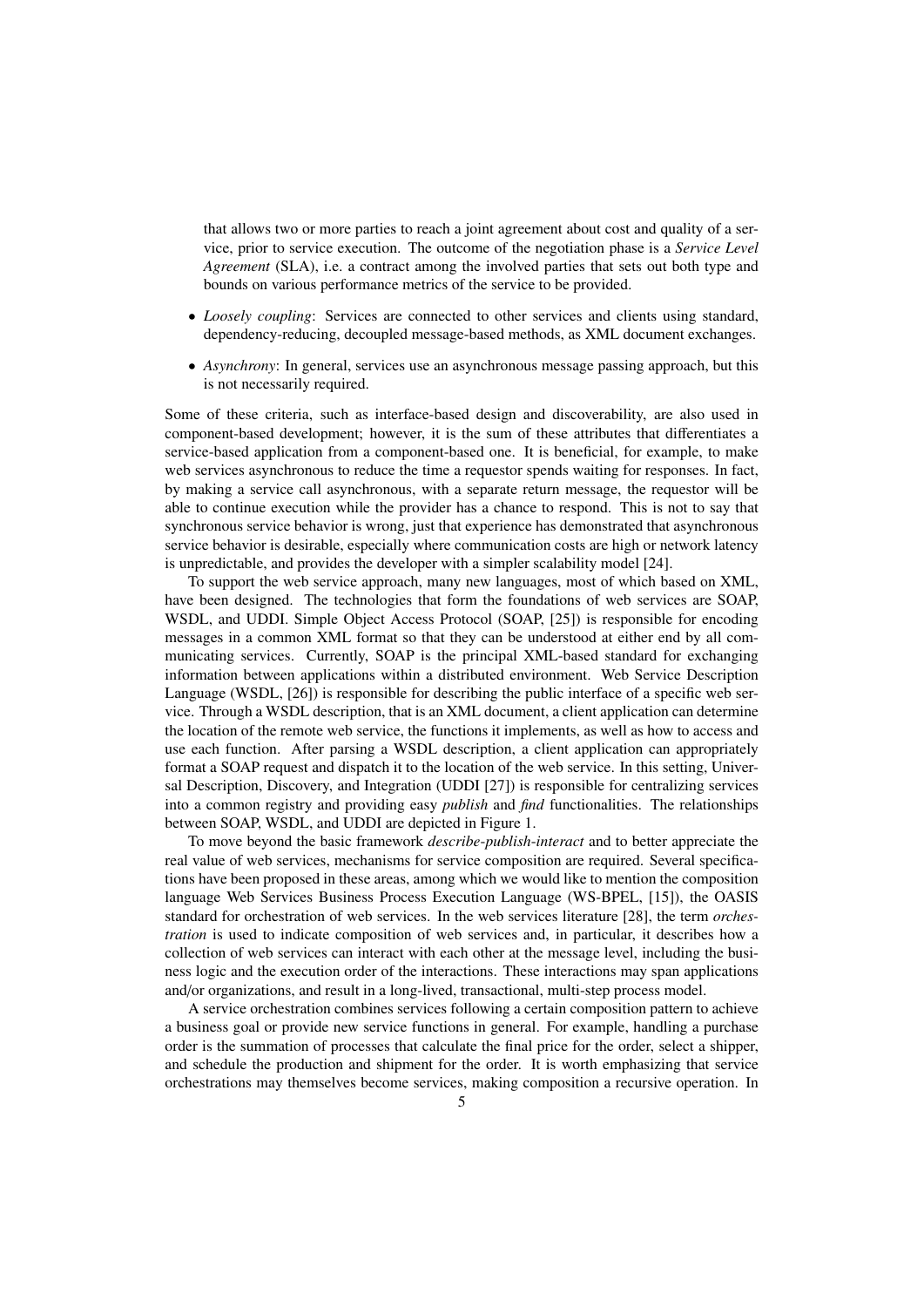the example above, handling a purchase order may become a service that is instantiated to serve each received purchase order separately from other similar requests. This is necessary because a client might be carrying on many simultaneous purchase order interactions with the same service.

Service descriptions are thus used as templates for creating service instances that deliver application functionality to either end-user applications or other instances. The technology supporting tightly coupled communication frameworks typically establishes an active connection between interacting entities that persists for the duration of a given business activity (or even longer). Because the connection remains active, context is inherently present, and correlation between individual transmissions of data is intrinsically managed by the technology protocol itself. Instead, the loosely coupled nature of SOC implies that a same service should be identifiable by means of different logic names and the connection between communicating instances cannot be assumed to persist for the duration of a whole business activity. Therefore, there is no intrinsic mechanism for associating messages exchanged under a common context or as part of a common activity. Even the execution of a simple request-response message exchange pattern provides no built-in means of automatically associating the response message with the original request. It is up to each single message to provide a form of context thus enabling services to associate the message with others. This is achieved by embedding values in the message which, once located, can be used to correlate the message with others logically forming the same stateful interaction 'session' (also called 'conversation'). A key observation is that *message correlation* is an essential part of messaging within SOC as it enables the persistence of activities' context and state across multiple message exchanges while preserving service statelessness and autonomy, and the loosely coupled nature of service-oriented systems.

A further key feature of languages for service composition is the recovery mechanism for long-running business transactions. In SOC environments, the ordinary assumptions about primitive operations in traditional databases (Atomicity, Consistency, Isolation and Durability, ACID) are not applicable in general because local locks and isolation cannot be maintained for long periods (see [15], Section 12.3). Therefore, many languages for service composition rely on the concept of *compensation*, i.e. activities that attempt to reverse the effects of a previous activity that was carried out as part of a larger unit of work that is being abandoned.

All aspects of SOC we have just described are at the basis of the C $\sigma$ WS's design. This because we believe that having them as first-class aspects would permit a more direct representation and a deeper comprehension of the mechanisms underlying the SOC paradigm. This is witnessed by the several examples described in the paper.

#### *2.2. An automotive case study*

We introduce here a significant case study [29] in the area of automotive systems defined within the EU project Sensoria [30]. We consider a scenario where vehicles are equipped with a multitude of sensors and actuators that provide the driver with services that assist in conducting the vehicle more safely. Driver assistance systems become automatically operative when the vehicle context renders it necessary. Due to the advances in mobile technology, automotive software installed in the vehicles can contact relevant specific services to deal with driver's necessities.

Specifically, let us consider the case in which, while a driver is on the road with her/his car, the vehicle's *sensors monitor* reports a severe failure, which results in the car being no longer driveable. The car's *discovery* system then identifies garages, car rentals and towing truck services in the car's vicinity. At this point, the car's *reasoner* system chooses a set of adequate services taking into account personalised policies and preferences of the driver, e.g. balancing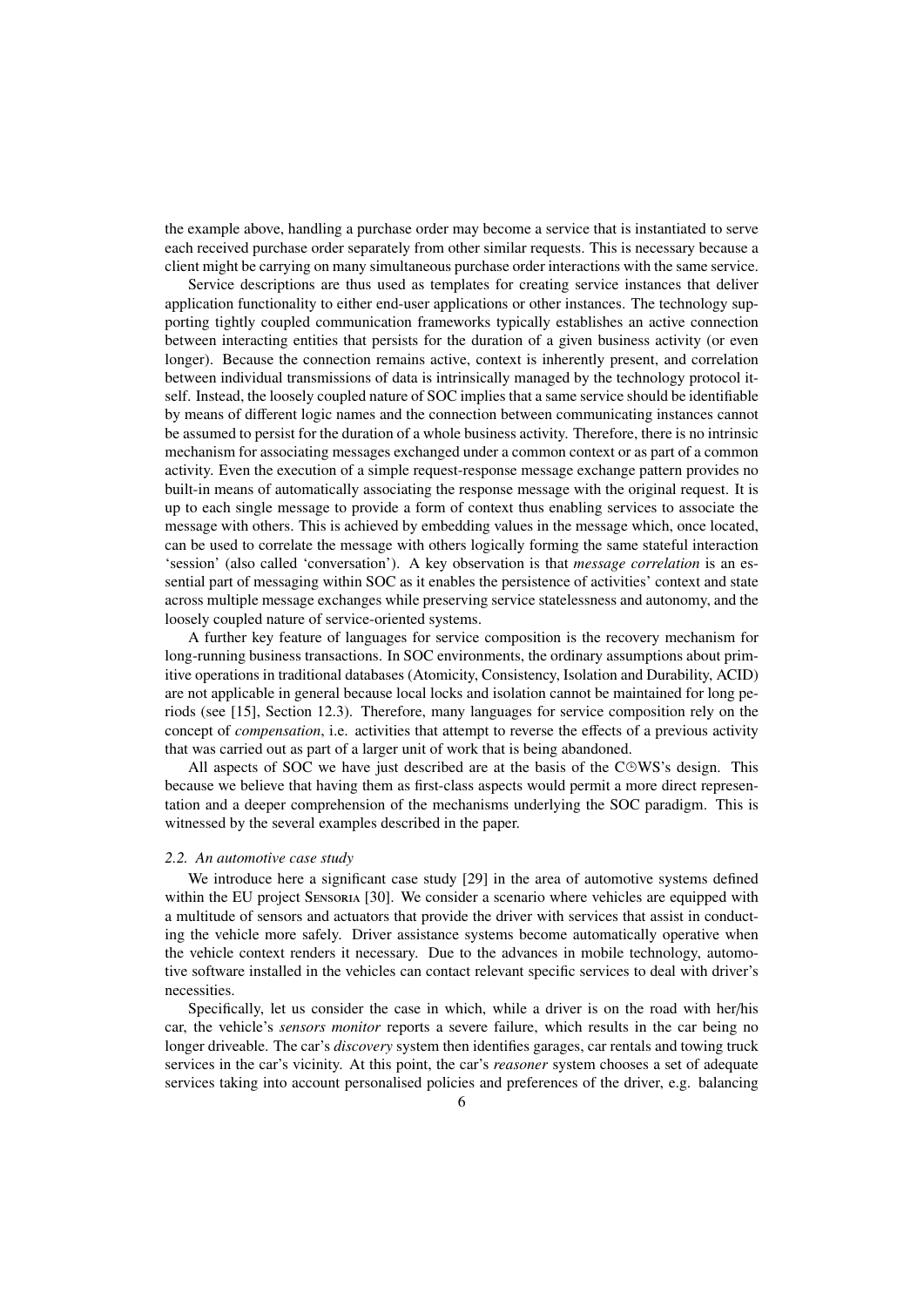cost and delay, and tries to order them. To be authorised to order services, the car's system has to deposit on behalf of the car owner a security payment, which will be given back if ordering the services fails. Other components of the in-vehicle service platform involved in this assistance activity are a *GPS* system, providing the car's current location, and an *orchestrator*, coordinating all the described services.

An UML-like activity diagram of the orchestration of services using UML4SOA, an UML Profile for service-oriented systems [31], is shown in Figure 2. The orchestrator is triggered by a signal from the sensors monitor (concerning, e.g., an engine failure) and consequently contacts the other components to locate and compose the various services to reach its goal. The process starts with a request from the orchestrator to the *bank* to charge the car owner's credit card with the security deposit payment. This is modelled by the UML action CardCharge for charging the credit card whose number is provided as an output parameter of the action call. In parallel to the interaction with the bank, the orchestrator requests the current location of the car from the car's internal GPS system. The current location is modelled as an input to the RequestLocation action and subsequently used by the FindServices interaction which retrieves a list of services. If no service can be found, an action to compensate the credit card charge will be launched. For the selection of services, the orchestrator synchronises with the reasoner service to obtain the most appropriate services.

Service ordering is modelled by the UML actions OrderGarage, OrderTowTruck and Rent-Car. When the orchestrator makes an appointment with the garage, the diagnostic data are automatically transferred to the garage, which could then be able, e.g., to identify the spare parts needed to perform the repair. Then, the orchestrator makes an appointment with the towing service, providing the GPS data of the stranded vehicle and of the garage, to tow the vehicle to the garage. Concurrently, the orchestrator makes an appointment with the rental service, by indicating the location (i.e. the GPS coordinates either of the stranded vehicle or of the garage) where the car will be handed over to the driver.

The workflow described in Figure 2 models the overall behaviour of the system. Besides interactions among services, it also includes activities using concepts developed for long running business transactions (in e.g. [32, 15]). These activities entail fault and compensation handling, kind of specific activities attempting to reverse the effects of previously committed activities, that are an important aspect of SOC applications. According to UML4SOA Profile, the installation of a compensation handler is modelled by an edge stereotyped  $\ll$ compensationEdge $\gg$ , and its activation by an activity stereotyped  $\ll$  compensate $\gg$ . Since each compensation handler is associated to a single UML activity, we omit drawing the enclosing 'scope' construct. Moreover, we use dashed boxes to represent compensation handlers. Specifically, in the considered scenario:

- the security deposit payment charged to the car owner's credit card must be revoked if either the discovery phase does not succeed or ordering the services fails, i.e. both garage/tow truck and car rental services reject the requests;
- if ordering a tow truck fails, the garage appointment has to be cancelled;
- if ordering a garage fails or a garage order cancellation is requested, the rental car delivery has to be redirected to the stranded car's actual location;
- instead, if ordering the car rental fails, it should not affect the tow truck and garage orders.

These requirements motivate the fact that ordering garage/tow truck and renting a car are modelled as activities running in parallel.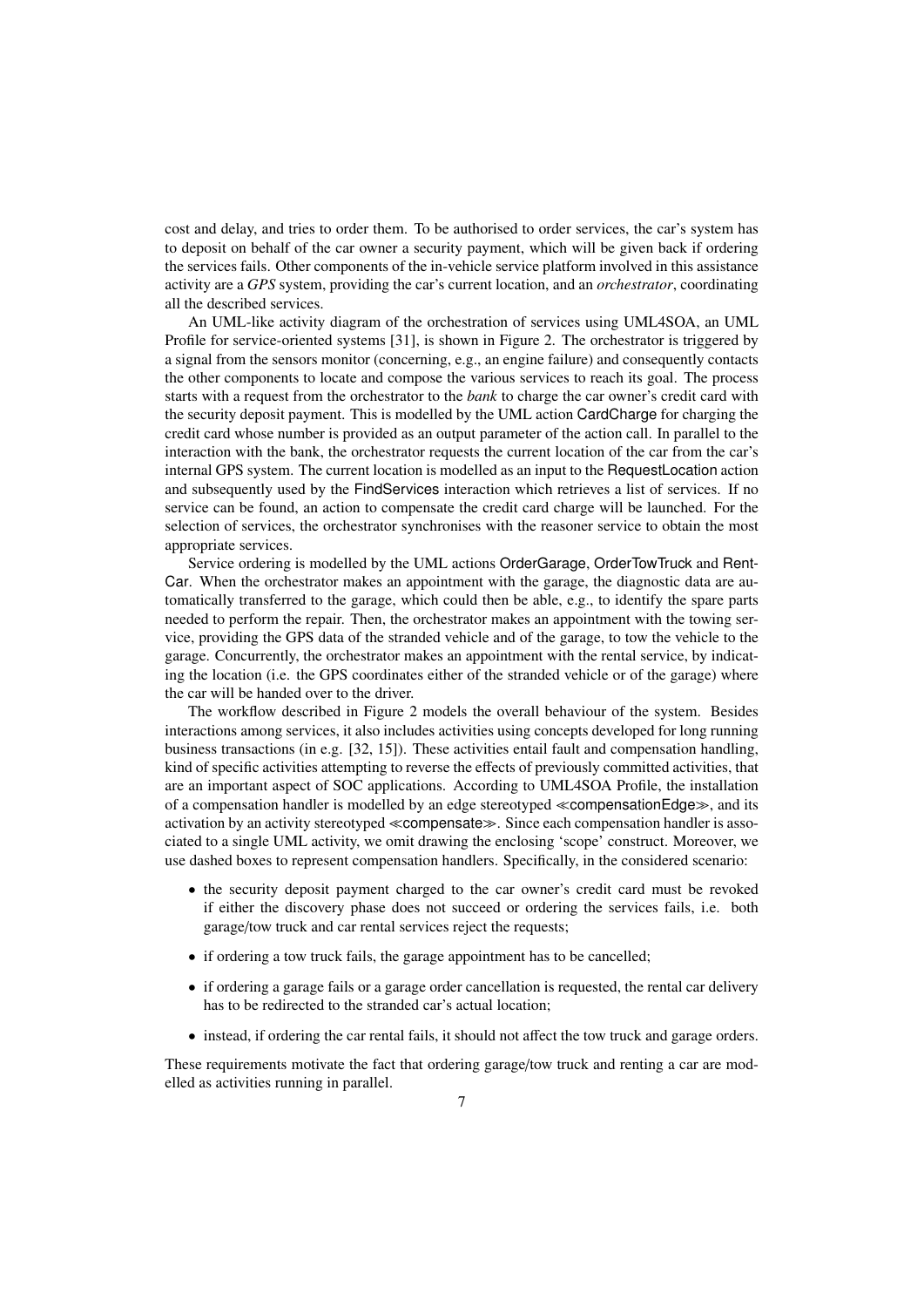

Figure 2: Orchestration in the automotive scenario

## 3. The language COWS

To gradually introduce the technicalities and distinctive features of CWS, we present its syntax and operational semantics in four steps. More specifically, in Section 3.1 we consider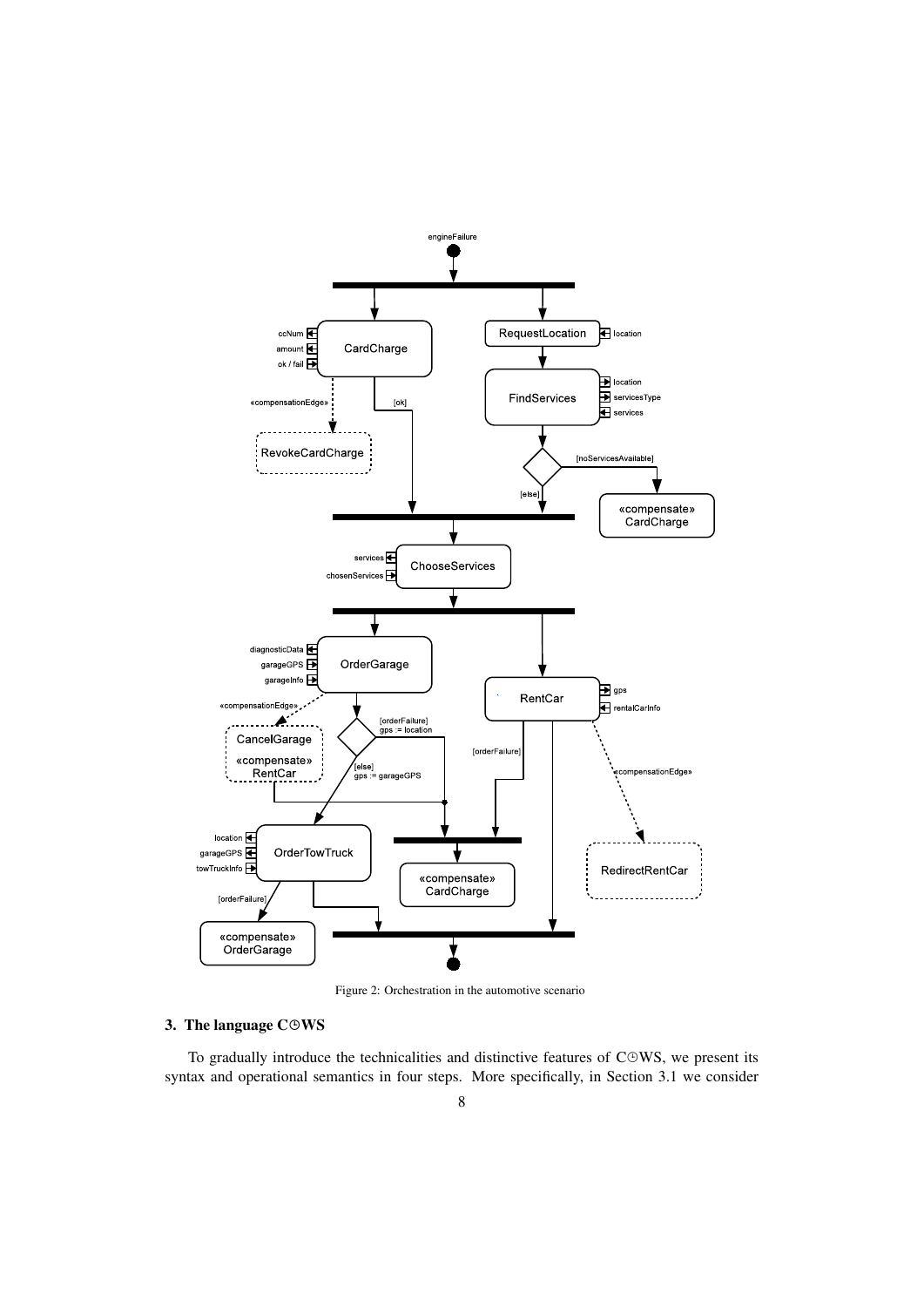$\mu$ COWS<sup>*m*</sup> ( $\mu$ COWS *minus priority*), the fragment of C $\odot$ WS without priority, primitives dealing with termination and timed activities. It retains all the other COWS's features, like e.g. global scope and pattern matching. In Section 3.2 we move on µCOWS (*micro* COWS), the calculus obtained by enriching µCOWS*<sup>m</sup>* with priority. In Section 3.3 we consider COWS, which extends  $\mu$ COWS with primitives dealing with termination. Finally, in Section 3.4 we study the full calculus, CWS, which incorporates timed orchestration constructs, thus permitting to express, e.g., choices among alternative activities constrained by expiration times. For each of the four calculi we show some accurate clarifying examples.

## *3.1.* µCOWS*<sup>m</sup> : the priority-, protection-, kill- and time-free fragment of* <sup>C</sup>WS

The fragment of C $\odot$ WS introduced in this section, namely  $\mu$ COWS<sup>*m*</sup>, dispenses with priority, primitives dealing with termination, and timed activities.

## *3.1.1. Syntax*

The syntax of  $\mu$ COWS<sup>*m*</sup> is presented in Table 1. We use two countable disjoint sets: the set of *values* (ranged over by *v*, *v'*, ...) and the set of 'write once' *variables* (ranged over by *x*, *y*, . . . ). The set of values is left unspecified; however, we assume that it includes the set of *names* (ranged over by  $n, m, p, o, \ldots$ ) mainly used to represent partners and operations. We also use a set of *expressions* (ranged over by  $\epsilon$ ), whose exact syntax is deliberately omitted; we just assume that expressions contain, at least, values and variables.

*Services* are structured activities built from basic activities, i.e. the empty activity **0**, the invoke activity  $\cdot \cdot$  ! and the receive activity  $\cdot \cdot$  ?.., by means of prefixing  $\dots$ , choice  $-$  +  $\dots$ , parallel composition | , delimitation [ ] and replication ∗ . The *empty* activity does nothing. *Invoke* and *receive* are the communication activities, which permit invoking an operation offered by a service and waiting for an invocation to arrive, respectively. *Prefixing* permits starting the execution of some service activities after the execution of a given basic activity is concluded. *Choice* permits selecting one between two alternative activities for execution, while *parallel composition* permits interleaving executions and enables communication between parallel services. *Delimitation* is used, according to its first argument, for two different purposes: to regulate the range of application of substitutions and to generate fresh names. Finally, *replication* permits implementing recursive behaviours and persistent services. We adopt the following conventions about the operators precedence: monadic operators bind more tightly than parallel composition, and prefixing more tightly than choice.

In the sequel, *w* ranges over values and variables and *u* ranges over names and variables. Notation  $\overline{\cdot}$  stands for tuples, e.g.  $\overline{x}$  means  $\langle x_1, \ldots, x_n \rangle$  (with  $n \ge 0$ ) where variables in the same tuple are pairwise distinct. We write  $a, \bar{b}$  to denote the tuple obtained by concatenating the element *a* to the tuple  $\bar{b}$ . All notations shall extend to tuples component-wise. n ranges over communication endpoints that do not contain variables (e.g.  $p \cdot o$ ), while u ranges over communication endpoints that may contain variables (e.g.  $u \cdot u'$ ). Sometimes, we will use notation n and u for the tuples  $\langle p, \rho \rangle$  and  $\langle u, u' \rangle$ , respectively, and rely on the context to resolve any ambiguity. When<br>convenient, we shall regard a tuple (hence, also an endpoint) simply as a set, writing e.g.,  $x \in \overline{S}$ convenient, we shall regard a tuple (hence, also an endpoint) simply as a set, writing e.g.  $x \in \overline{y}$ to mean that *x* is an element of  $\bar{y}$ . We will omit trailing occurrences of 0, writing e.g. *p* •  $o^2\bar{w}$ instead of  $p \cdot o \nImes \overline{w}$ .0, and write  $\left[\langle u_1, \ldots, u_n \rangle\right]$  *s* in place of  $\left[u_1\right] \ldots \left[u_n\right]$  *s*. We will write  $I \triangleq s$  to assign a name *I* to the term *s*.

The only *binding* construct is delimitation:  $[u]$  *s* binds *u* in the scope *s*. In fact, to enable concurrent threads within each service instance to share (part of) the state, receive activities in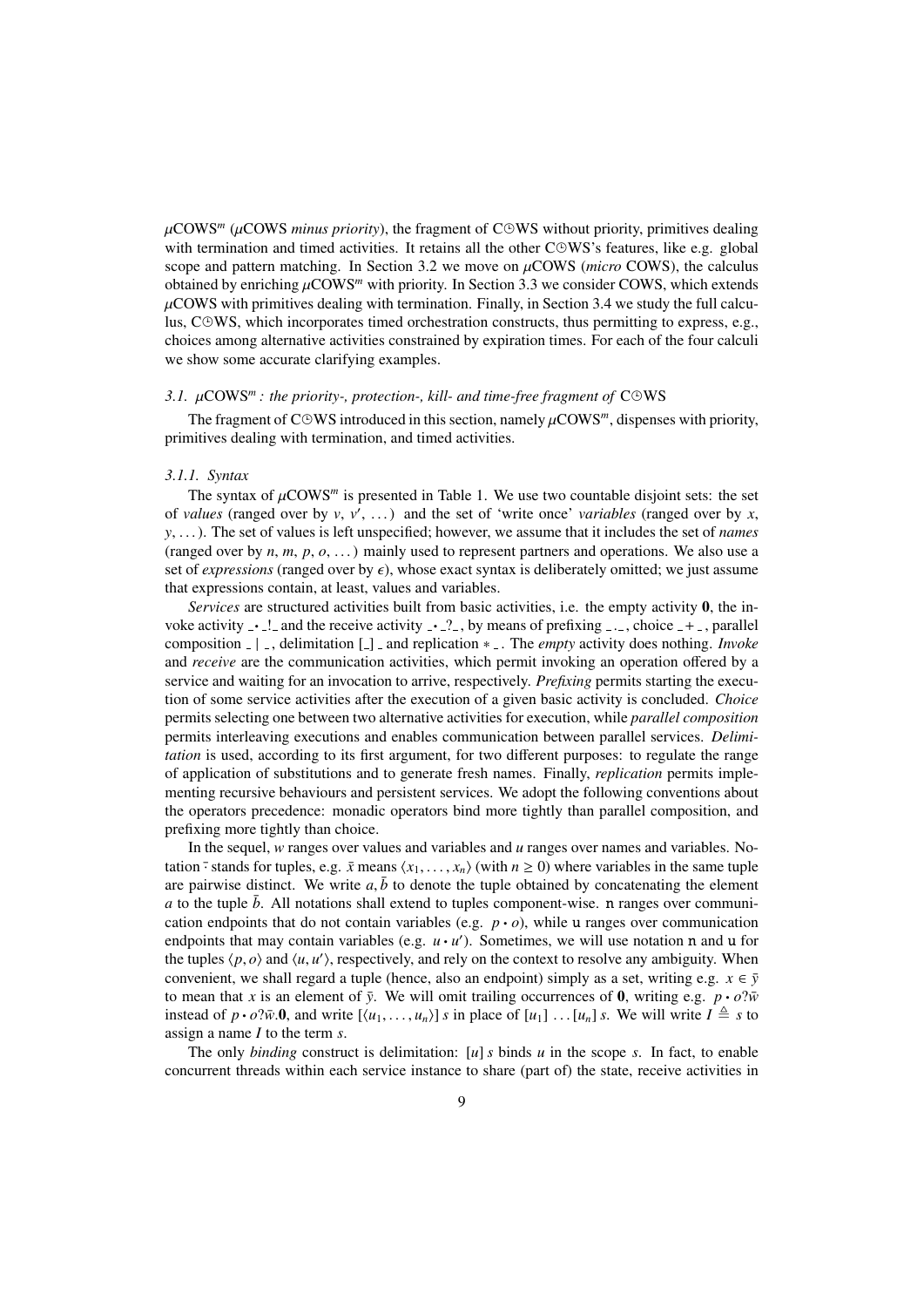|                                                                                                                                                  | <i>Expressions:</i> $\epsilon, \epsilon', \ldots$<br>Variables: $x, y, \ldots$ |                                                                                                        |   |       | Variables/Names: $u, u', \ldots$<br>Variables/Values: $w, w', \ldots$ |                                           |
|--------------------------------------------------------------------------------------------------------------------------------------------------|--------------------------------------------------------------------------------|--------------------------------------------------------------------------------------------------------|---|-------|-----------------------------------------------------------------------|-------------------------------------------|
| Values: $v, v', \ldots$<br>Names: $n, m, \ldots$<br><i>Partners: <math>p, p', \ldots</math></i><br><i>Operations: <math>o, o', \ldots</math></i> |                                                                                | Endpoints:<br>without variables: $p \cdot o, n, \ldots$<br>may contain variables: $u \cdot u'$ , $u$ , |   |       |                                                                       |                                           |
| Services:<br>$\therefore =$                                                                                                                      |                                                                                |                                                                                                        | g | $::=$ | Receive-guarded choice:                                               |                                           |
|                                                                                                                                                  | $u \cdot u'$ ! $\bar{\epsilon}$<br>g<br>$s \mid s$<br> u s<br>$*S$             | (invoke)<br>(receive-guarded choice)<br>(parallel composition)<br>(delimitation)<br>(replication)      |   |       | 0<br>$p \cdot o? \bar{w}.s$<br>$g+g$                                  | (nil)<br>(request processing)<br>(choice) |

Table 1: µCOWS*<sup>m</sup>* syntax

 $\mu$ COWS<sup>*m*</sup> bind neither names nor variables. This is different from most process calculi and somewhat similar to update [33] and fusion [34] calculi. In  $\mu$ COWS<sup>*m*</sup>, however, inter-service communication give rise to substitutions of variables with values (alike [33]), rather than to fusions of names (as in [34]). The range of application of the substitutions generated by a communication is regulated by the delimitation operator, that additionally permits to generate fresh names (as the restriction operator of π-calculus). Thus, the occurrence of a name/variable is *free* if it is not under the scope of a delimitation for it. Bound and free names are also called *private* and *public* names, respectively. We denote by  $f<sub>u</sub>(t)$  the set of free names/variables that occur free in *t*. Two terms are  $\alpha$ -*equivalent* if one can be obtained from the other by consistently renaming bound names/variables. As usual, we identify terms up to  $\alpha$ -equivalence.

Partner names and operation names can be combined to designate *endpoints*, written *p*• *o*. In fact, alike channels in [35], an endpoint is not atomic but results from the composition of a partner name *p* and of an operation name *o*, which can also be interpreted as a specific implementation of *o* provided by *p*. This results in a very flexible naming mechanism that allows a service to be identified by means of different logic names (i.e. to play more than one partner role as in WS-BPEL). For example, the following service

## $p_{slow} \cdot o? \bar{w}. s_{slow} + p_{fast} \cdot o? \bar{w}. s_{fast}$

accepts requests for the same operation  $\sigma$  through different partners with distinct access modalities: process *sslow* implements a slower service provided when the request is processed through the partner *pslow*, while *sfast* implements a faster service provided when the request arrives through  $p_{\text{fast}}$ . Additionally, the names composing an endpoint can be dealt with separately, as in a requestresponse interaction, where usually the service provider knows the name of the response operation, but not the partner name of the service it has to reply to. For example, the ping service  $p \cdot o_{reg}$ ? $\langle x \rangle$ . $x \cdot o_{res}$ ! $\langle$ "I live" $\rangle$  will know at run-time the partner name for the reply activity. This mechanisms is also sufficiently expressive to support implementation of explicit locations: a located service can be represented by using a same partner for all its receiving endpoints. Partner and operation names can be exchanged in communication, thus enabling many different interaction patterns among service instances. However, dynamically received names can only be used for service invocation (as in *localised* π*-calculus* [36]). Indeed, endpoints of receive activities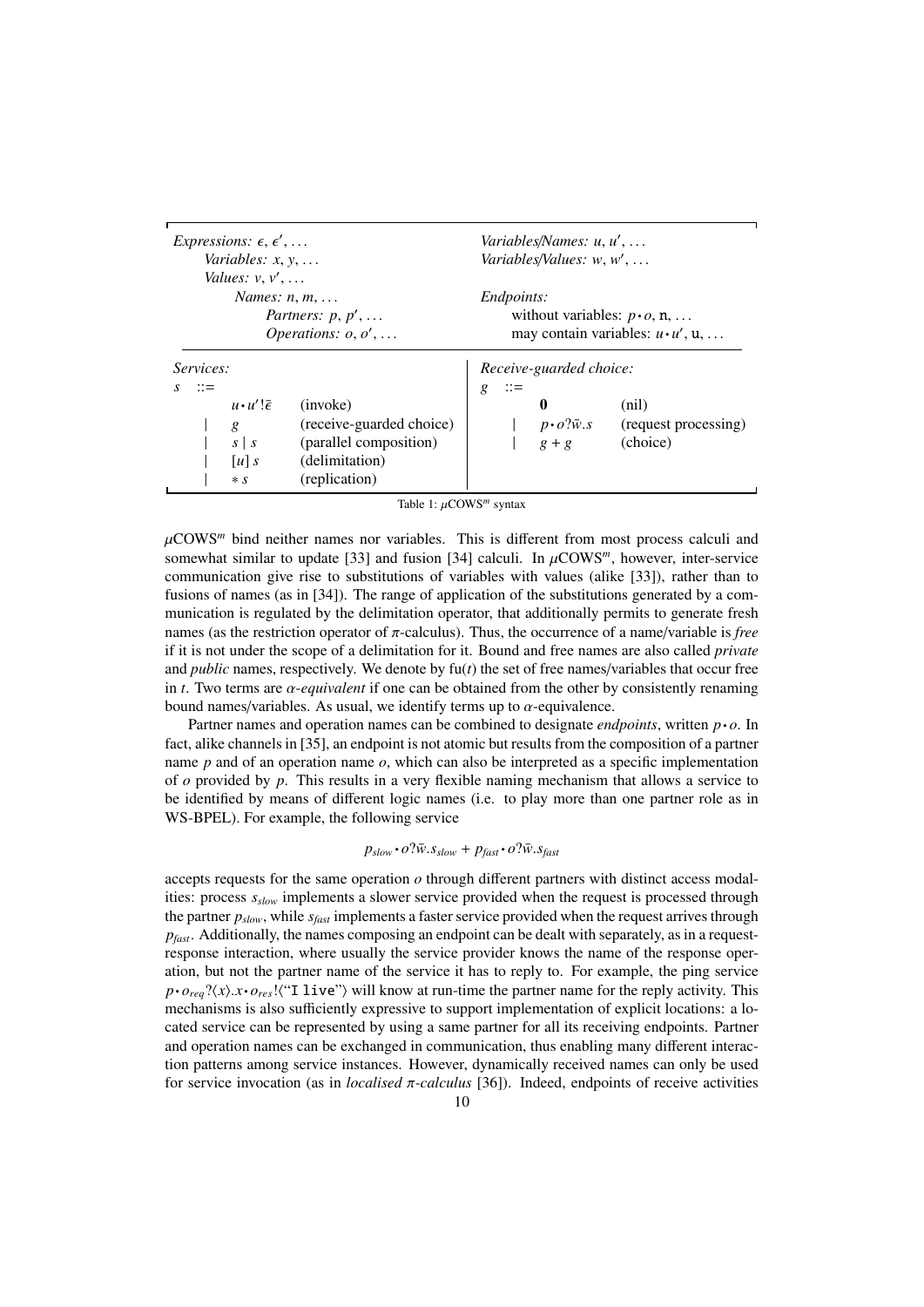| $\ast 0 = 0$                 | $\ast s \equiv s \mid \ast s$          |                                                                    |
|------------------------------|----------------------------------------|--------------------------------------------------------------------|
| $s \mid \mathbf{0} \equiv s$ | $s_1   s_2 \equiv s_2   s_1$           | $(s_1   s_2)   s_3 \equiv s_1   (s_2   s_3)$                       |
| $g + \mathbf{0} = g$         | $g_1 + g_2 \equiv g_2 + g_1$           | $(g_1 + g_2) + g_3 \equiv g_1 + (g_2 + g_3)$                       |
| $[u]0 \equiv 0$              | $[u_1][u_2]$ $s \equiv [u_2][u_1]$ $s$ | $s_1$   [u] $s_2$ = [u] $(s_1   s_2)$ if $u \notin \text{fu}(s_1)$ |

Table 2: µCOWS*<sup>m</sup>* structural congruence

are identified statically because their syntax only allows using names and not variables.

Remark 3.1 (Localised receive activities). As in localised  $\pi$ -calculus and differently from the standard π-calculus, CWS disallows passing of 'input capability', i.e. the ability of services to receive a name and subsequently accept inputs along an endpoint containing such name. This choice is motivated, on the one hand, by the fact that the design of  $C@WS$  has been influenced by the current (web) service technologies where endpoints of receive activities are statically determined<sup>1</sup> (recall that service endpoints are not  $\pi$ -calculus channels) and, on the other hand, by the will to support an easier implementation of the calculus. However, the former is the major by the will to support an easier implementation of the calculus. However, the former is the major motivation. In fact, implementation problems due to input capability could be solved by relying on the theory of linear forwarders [37] as in PiDuce [38].

To model asynchronous communication, invoke activities cannot be used as prefixes and choice can only be guarded by receive activities (as in *asynchronous* π*-calculus* [39]). Indeed, in service-oriented systems, communication paradigms are usually asynchronous (as we pointed out in Section 2.1), in the sense that there may be an arbitrary delay between the sending and the receiving of a message, the ordering in which messages are received may differ from that in which they were sent, and a sender cannot determine if and when a sent message will be received.

## *3.1.2. Operational semantics*

The operational semantics of  $\mu$ COWS<sup>*m*</sup> is defined only for *closed* services, i.e. services without free variables. By following an approach commonly used for process calculi, the semantics is formally given in terms of a structural congruence and of a labelled transition relation. The *structural congruence*, written ≡, identifies syntactically different services that intuitively represent the same service. It is defined as the least congruence relation induced by the equational laws shown in Table 2. All the laws are straightforward. In particular, commutativity of consecutive delimitations implies that the order among the  $u_i$  in  $[\langle u_1, \ldots, u_n \rangle]$  *s* is irrelevant, thus in the sequel we may use the simpler potation  $[u_i, \ldots, u_n]$  *s*. The last law permits to extend the in the sequel we may use the simpler notation  $[u_1, \ldots, u_n]$  *s*. The last law permits to extend the scope of names (as in the  $\pi$ -calculus) and variables, thus enabling possible communication (see the examples "Communication" and "Communication of private names" in Section 3.1.3).

The definition of the labelled transition relation is parameterized by two auxiliary functions; we present here their basic definitions and show in Section 5.1 how they can be specialised to obtain a dialect of the language. Firstly, we use the function [[ ]] for evaluating *closed* expressions (i.e. expressions without variables): it takes a closed expression and returns a value. It is not explicitly defined since the exact syntax of expressions is deliberately not specified. Secondly, we use the partial function  $\mathcal{M}(\_)$ , for performing *pattern-matching* on semi-structured data and,

<sup>&</sup>lt;sup>1</sup>Indeed, if a WS-BPEL process receives an operation name, it cannot make this operation available to other services and then receive messages through it. In fact, this would require the process to be able to modify at runtime its WSDL interface to add the definition of the new operation, but WS-BPEL provides no construct allowing this dynamic change.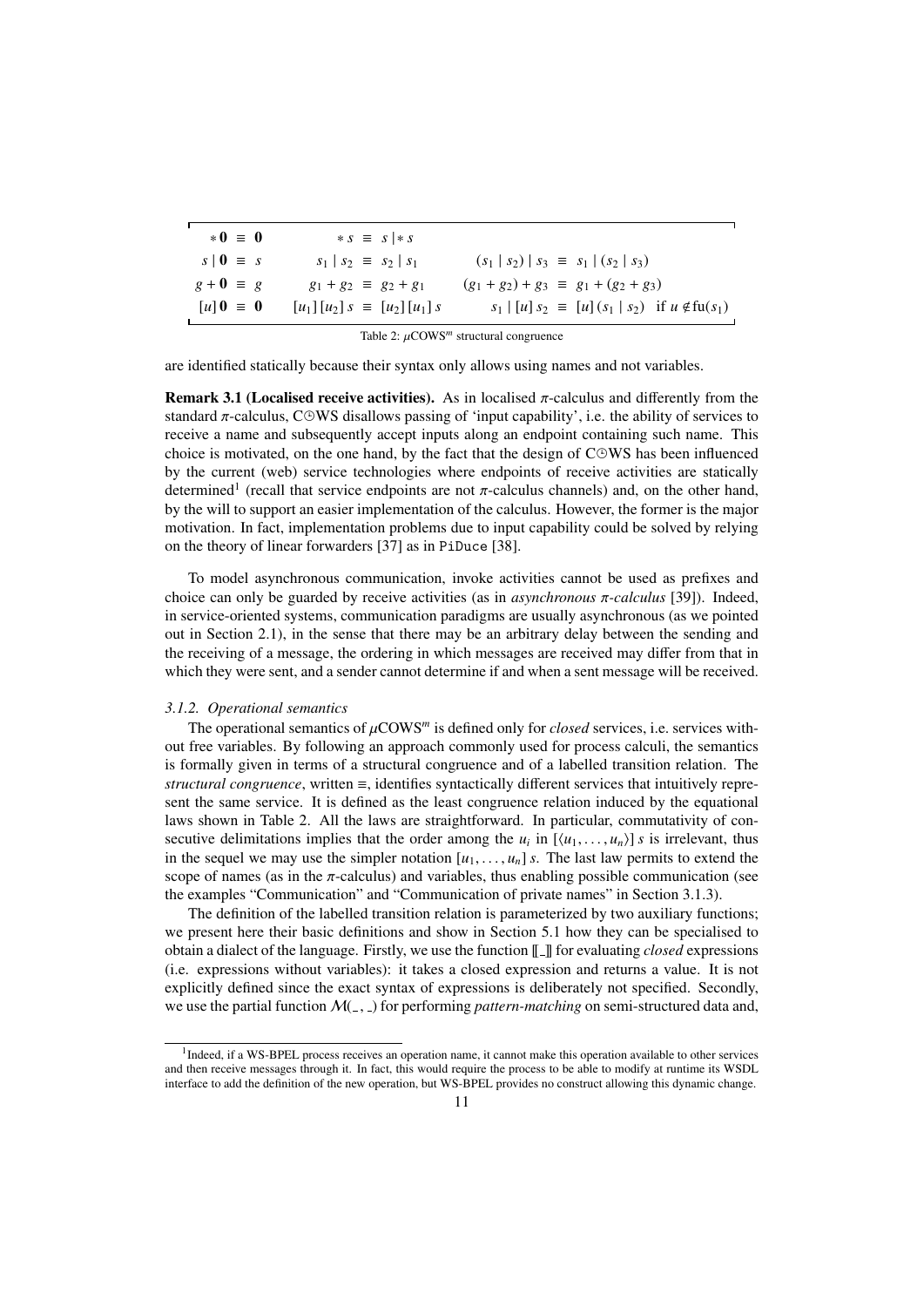Table 3: Matching rules

| $\left[\left[\bar{\epsilon}\right]\right]=\bar{v}$<br>(inv)<br>$n! \bar{\epsilon} \xrightarrow{n \triangleleft \bar{\nu}} 0$                                                                                                                                                                                                                                | $n?\bar{w}.s \xrightarrow{n \rhd \bar{w}} s$ (rec)                                                         | $\frac{g \xrightarrow{\alpha} s}{g + g' \xrightarrow{\alpha} s}$<br>(choice)                                   |
|-------------------------------------------------------------------------------------------------------------------------------------------------------------------------------------------------------------------------------------------------------------------------------------------------------------------------------------------------------------|------------------------------------------------------------------------------------------------------------|----------------------------------------------------------------------------------------------------------------|
| $\begin{array}{ccccc}&&n\vartriangleright\bar{w}&\\ \underline{s_1\stackrel{n\vartriangleright\bar{w}}{\xrightarrow{\hspace{0.8cm}}} s'_1&s_2\stackrel{n\vartriangleleft\bar{v}}{\xrightarrow{\hspace{0.8cm}}} s'_2&\mathcal{M}(\bar{w},\bar{v})=\sigma}&(com)\\ &&s_1\mid s_2\stackrel{\sigma}{\xrightarrow{\hspace{0.8cm}}} s'_1\mid s'_2&\\ \end{array}$ |                                                                                                            | $\frac{s_1 \xrightarrow{\alpha} s'_1}{s_1 \mid s_2 \xrightarrow{\alpha} s'_1 \mid s_2}$ (par)                  |
| $\begin{array}{c}\n\mathit{s} \xrightarrow{\sigma \uplus \{x \mapsto v\}} \mathit{s'} \\ \hline\n[x] \mathit{s} \xrightarrow{\sigma} \mathit{s'} \cdot \{x \mapsto v\}\n\end{array} \quad (del_{com})$                                                                                                                                                      | $\frac{s \xrightarrow{\alpha} s' \quad u \notin u(\alpha)}{[u] s \xrightarrow{\alpha} [u] s'} \quad (del)$ | $\frac{s \equiv \stackrel{\alpha}{\longrightarrow} s'}{s \stackrel{\alpha}{\longrightarrow} s'} \text{ (str)}$ |

Table 4:  $\mu$ COWS<sup>*m*</sup> operational semantics

thus, determining if a receive and an invoke over the same endpoint can synchronise. The rules defining  $\mathcal{M}(\ldots)$  are shown in Table 3. They state that two tuples match if they have the same number of fields and corresponding fields have matching values/variables. Variables match any value, and two values match only if they are identical. When tuples  $\bar{w}$  and  $\bar{v}$  do match,  $\mathcal{M}(\bar{w}, \bar{v})$ returns a substitution for the variables in  $\bar{w}$ ; otherwise, it is undefined. *Substitutions* (ranged over by  $\sigma$ ) are functions mapping variables to values and are written as collections of pairs of the form  $x \mapsto v$ . Application of substitution  $\sigma$  to *s*, written  $s \cdot \sigma$ , has the effect of replacing every free occurrence of x in s with v, for each  $x \mapsto y \in \sigma$ , by possibly using  $\alpha$ -conversion for avoiding v to be captured by name delimitations within *s*. We use  $\emptyset$  to denote the empty substitution,  $|\sigma|$  to denote the number of pairs in  $\sigma$ , and  $\sigma_1 \oplus \sigma_2$  to denote the union of  $\sigma_1$  and  $\sigma_2$  when they have disjoint domains.

The *labelled transition relation* → is the least relation over services induced by the rules in Table 4, where label  $\alpha$  is generated by the following grammar:

$$
\alpha \quad ::= \quad \mathbf{n} \lhd \bar{\mathbf{v}} \quad | \quad \mathbf{n} \rhd \bar{\mathbf{w}} \quad | \quad \sigma
$$

The meaning of labels is as follows:  $\mathbf{n} \leq \bar{v}$  and  $\mathbf{n} \geq \bar{w}$  denote execution of invoke and receive activities over the endpoint n with arguments  $\bar{v}$  and  $\bar{w}$ , respectively;  $\sigma$  denotes execution of a communication with generated substitution  $\sigma$  to be still applied. The empty substitution  $\emptyset$ denotes a *computational step* corresponding to taking place of communication without pending substitutions. In the sequel, we will use  $u(\alpha)$  to denote the set of names and variables occurring in  $\alpha$ , where  $u({x \mapsto v}) = {x} \cup f(u(v))$  and  $u(\sigma_1 \uplus \sigma_2) = u(\sigma_1) \cup u(\sigma_2)$ .

Let us now comment on the operational rules. A service invocation can proceed only if the expressions in the argument can be evaluated (rule *(inv)*). This means, for example, that if it contains a variable *x* (in its endpoint or argument) it is stuck until *x* is not replaced by a value because of execution of a receive assigning a value to *x*. A receive activity offers an invocable operation along a given partner name (rule *(rec)*), and execution of a receive permits to take a decision between alternative behaviours (rule *(choice)*). Communication can take place when two parallel services perform matching receive and invoke activities (rule *(com)*). Communication generates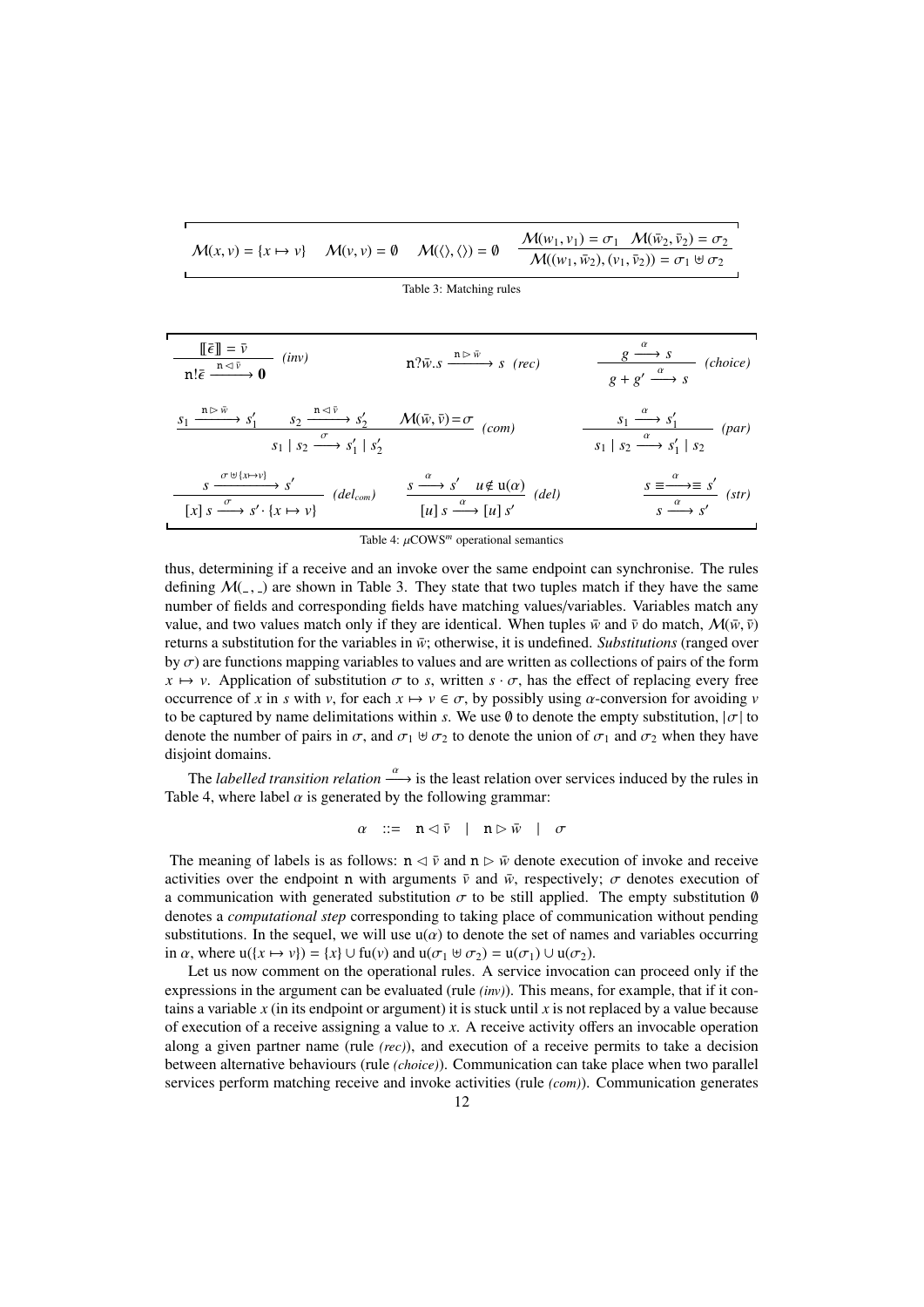a substitution that is recorded in the transition label (for subsequent application), rather than a silent transition as in most process calculi. Execution of parallel services is interleaved (rule *(par)*). When the delimitation of a variable *x* argument of a receive involved in a communication is encountered, i.e. the whole scope of the variable is determined, the delimitation is removed and the substitution for *x* is applied to the term (rule  $(de_{com})$ ). Variable *x* disappears from the term and cannot be reassigned a value (for this reason we say that  $\mu$ COWS<sup>*m*</sup>'s variables are 'write once'). Notably, since in closed services all variables are delimited, the taking place of a communication within such kind of services always corresponds to a computational step and leads to services that are closed too. [*u*] *s* behaves like *s* (rule *(del)*), except when the transition label  $\alpha$  contains  $u$ . Rule *(str)* is standard and states that structurally congruent services have the same transitions.

## *3.1.3. Examples*

We report here a few examples aimed at clarifying the peculiarities of  $\mu$ COWS<sup>*m*</sup>. For the sake of presentation, the examples focus on a part of the automotive case study described in Section 2.2 that involves the interactions with a service of the car owner's bank. This service allows its clients to charge a credit card for a specified amount by sending charge requests via the endpoint *pbank* • *ocharge*. A client, besides his credit card number, the amount to be charged and the timestamp (i.e. date and time) of the transaction, is required to provide the partner name that he will use to receive a response.

*Communication.* Communication can exploit scope extension (last law of Table 2) to allow receive and invoke activities to interact. In fact, they can synchronise only if both are in the scope of the delimitations that bind the variables argument of the receive. Thus, we must possibly extend the scopes of some variables, as in the following example, where a client with partner name  $p_c$  invokes the bank service for charging his credit card 1234 with 100 euros at time *t*:

$$
p_{bank} \cdot o_{charge}! \langle p_c, 1234, 100, t \rangle
$$
  
\n
$$
\begin{aligned}\n& \left[ x_{cuts}, x_{cc}, x_{amount}, x_{ts} \right] (p_{bank} \cdot o_{charge}! \langle x_{cust}, x_{cc}, x_{amount}, x_{ts} \rangle. s \mid s' \right) \\
& \left[ x_{cuts}, x_{cc}, x_{amount}, x_{ts} \right] (p_{bank} \cdot o_{charge}! \langle p_c, 1234, 100, t \rangle \\
& \left[ p_{bank} \cdot o_{charge}! \langle x_{cust}, x_{cc}, x_{amount}, x_{ts} \rangle. s \mid s' \right) \longrightarrow \\
& \left[ s \mid s' \right] \cdot \left\{ x_{cust} \mapsto p_c, x_{cc} \mapsto 1234, x_{amount} \mapsto 100, x_{ts} \mapsto t \right\}\n\end{aligned}
$$

Notice that, as shown by the inference of the above transition reported in Table 5, the substitution  $\{x_{\text{cut}} \mapsto p_c, x_{\text{cc}} \mapsto 1234, x_{\text{amount}} \mapsto 100, x_{\text{ts}} \mapsto t\}$  is applied to all terms delimited by [*xcust*, *<sup>x</sup>cc*, *<sup>x</sup>amount*, *<sup>x</sup>ts*] , not only to the continuation *<sup>s</sup>* of the service performing the receive. This is different from most process calculi and accounts for the global scope of variables. This very feature permits, e.g., to easily model the *delayed input* of fusion calculus [34], which is instead difficult to express in  $\pi$ -calculus.

*Communication of private names.* Communication of private names is standard and exploits scope extension as in  $\pi$ -calculus. To enable communication of private names, besides their scopes, we must possibly extend the scopes of some variables. Consider to modify the previous example by restricting the scope of the partner name  $p_c$  to the invoke activity, with  $p_c$  fresh in *s* and *s'*. Now, the communication can take place as follow: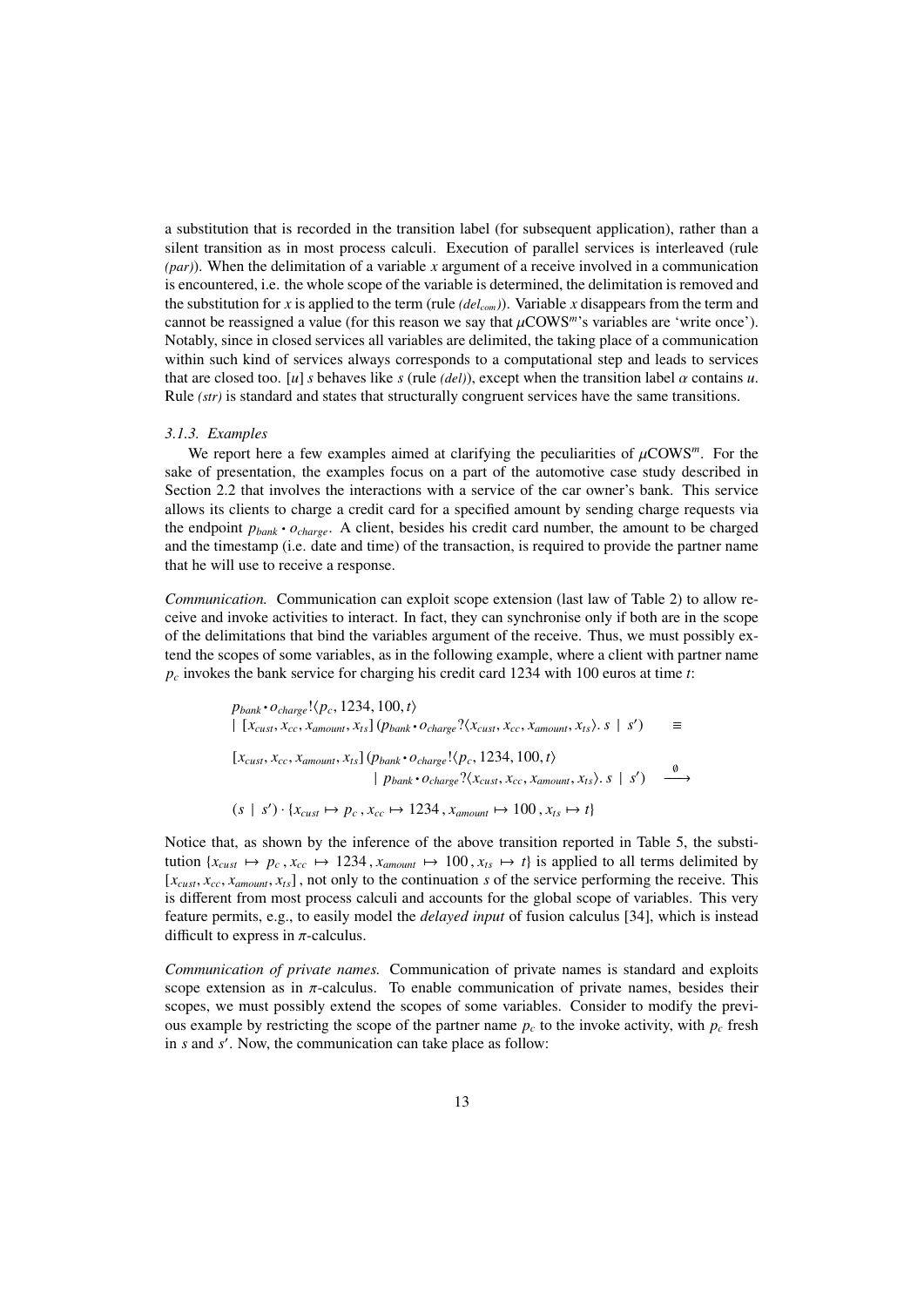| $p_{bank} \bullet o_{charge} \lhd \langle p_c, 1234, 100, t \rangle$<br>$p_{bank} \cdot o_{charge}! \langle p_c, 1234, 100, t \rangle$ -<br>→ 0<br>(inv)                                                                                                                                                                                                           |               |
|--------------------------------------------------------------------------------------------------------------------------------------------------------------------------------------------------------------------------------------------------------------------------------------------------------------------------------------------------------------------|---------------|
| $p_{bank} \cdot o_{charge} ? \langle x_{cuts}, x_{cc}, x_{amount}, x_{ts} \rangle.$ $s \xrightarrow{p_{bank} \cdot o_{charge} \triangleright \langle x_{cuts}, x_{cc}, x_{amount}, x_{ts} \rangle} s$<br>(rec)                                                                                                                                                     |               |
| $M(\langle x_{\text{cust}}, x_{\text{cc}}, x_{\text{amount}}, x_{\text{ts}} \rangle, \langle p_c, 1234, 100, t \rangle)$ =<br>$\{x_{\text{cuts}} \mapsto p_{\text{c}}, x_{\text{cc}} \mapsto 1234, x_{\text{amount}} \mapsto 100, x_{\text{ts}} \mapsto t\}$                                                                                                       | (com)         |
| $p_{bank} \cdot o_{charge}! \langle p_c, 1234, 100, t \rangle \mid p_{bank} \cdot o_{charge}? \langle x_{cuts}, x_{cc}, x_{amount}, x_{ts} \rangle$ . S<br>${x_{cust}} \rightarrow p_c, x_{cc} \rightarrow 1234, x_{amount} \rightarrow 100, x_{ts} \rightarrow t$<br>$\rightarrow$ s                                                                              |               |
| $p_{bank} \cdot o_{charge}! \langle p_c, 1234, 100, t \rangle \mid p_{bank} \cdot o_{charge} ? \langle x_{cust}, x_{cc}, x_{amount}, x_{ts} \rangle.$ s   s'<br>${x_{\text{cust}} \mapsto p_c, x_{\text{cc}} \mapsto 1234, x_{\text{amount}} \mapsto 100, x_{\text{ts}} \mapsto t}$<br>$\rightarrow$ s s'                                                          | (par)         |
| $[x_{ts}]$ ( $p_{bank} \cdot o_{charge}$ ! $\langle p_c, 1234, 100, t \rangle$<br>$\mid p_{bank} \cdot o_{charge} ? \langle x_{cust}, x_{cc}, x_{amount}, x_{ts} \rangle$ . $s \mid s'$<br>$\{x_{cust} \rightarrow p_c, x_{cc} \rightarrow 1234, x_{amount} \rightarrow 100\}$<br>$\rightarrow$ $(s   s') \cdot \{x_{ts} \mapsto t\}$<br>$(del_{com})$             | $(del_{com})$ |
| $[x_{amount}, x_{ts}](p_{bank} \cdot o_{charge}! \langle p_c, 1234, 100, t \rangle)$<br>$\mid$ Pbank $\cdot$ Ocharge $\left\{X_{\text{Cust}}, X_{\text{cc}}, X_{\text{amount}}, X_{\text{ts}}\right\}$ , $S \mid S'$<br>$\{x_{\text{cust}}\mapsto p_c, x_{\text{cc}}\mapsto 1234\}$<br>$\rightarrow$ $(s   s') \cdot \{x_{amount} \mapsto 100, x_{ts} \mapsto t\}$ |               |
| $(del_{com})$<br>$[x_{cc}, x_{amount}, x_{ts}]$ ( $p_{bank} \cdot o_{charge}! \langle p_c, 1234, 100, t \rangle$<br>$\mid$ Pbank • Ocharge ? $(x_{\text{cust}}, x_{\text{cc}}, x_{\text{amount}}, x_{\text{ts}})$ . $s \mid s'$ )                                                                                                                                  |               |
| $\xrightarrow{\{x_{casi} \mapsto p_c\}} (s \mid s') \cdot \{x_{cc} \mapsto 1234, x_{amount} \mapsto 100, x_{ts} \mapsto t\}$<br>$[x_{\text{cust}}, x_{\text{cc}}, x_{\text{amount}}, x_{\text{ts}}]$ ( $p_{\text{bank}} \cdot o_{\text{charge}}! \langle p_c, 1234, 100, t \rangle$                                                                                | $(del_{com})$ |
| $\mid$ Pbank • Ocharge ? $\langle x_{\text{cust}}, x_{\text{cc}}, x_{\text{amount}}, x_{\text{ts}} \rangle$ . $s \mid s' \rangle$<br>$\stackrel{\scriptscriptstyle 0}{\longrightarrow}$ $(s \mid s') \cdot \{x_{\text{cust}} \mapsto p_c, x_{\text{cc}} \mapsto 1234, x_{\text{amount}} \mapsto 100, x_{\text{ts}} \mapsto t\}$                                    |               |

Table 5: Inference of a computational step

 $[p_c](p_{bank} \cdot o_{charge}! \langle p_c, 1234, 100, t \rangle)$  $\left[X_{\text{cuts}}, X_{\text{cc}}, X_{\text{amount}}, X_{\text{ts}}\right](p_{\text{bank}} \cdot o_{\text{charge}}? \langle X_{\text{cuts}}, X_{\text{cc}}, X_{\text{amount}}, X_{\text{ts}}\rangle. s \mid s')$  $\equiv$  $[p_c](p_{bank} \cdot o_{charge}! \langle p_c, 1234, 100, t \rangle)$ 

 $\left[X_{\text{cuts}}, X_{\text{cc}}, X_{\text{amount}}, X_{\text{ts}}\right](p_{\text{bank}} \cdot o_{\text{charge}}? \langle X_{\text{cust}}, X_{\text{cc}}, X_{\text{amount}}, X_{\text{ts}}\rangle. s \mid s')\right)$   $\equiv$ 

 $[p_c, x_{\text{cust}}, x_{\text{cc}}, x_{\text{amount}}, x_{\text{ts}}]$  ( $p_{\text{bank}} \cdot o_{\text{charge}}! \langle p_c, 1234, 100, t \rangle$  $\int$  *Pbank* • *Ocharge* ? $\langle x_{\text{cust}}, x_{\text{c}}, x_{\text{amount}}, x_{\text{ts}} \rangle$ . *s*  $\mid$  *s'*)  $\stackrel{\emptyset}{\longrightarrow}$ 

 $[p_c](s \mid s') \cdot \{x_{cust} \mapsto p_c, x_{cc} \mapsto 1234, x_{amount} \mapsto 100, x_{ts} \mapsto t\}$ 

*Persistent services.* The replication operator, which spawns in parallel as many copies of its argument term as necessary (law ∗ *s* ≡ *s* |∗ *s* of Table 2), permits specifying *persistent* services, i.e. services capable of creating multiple instances to serve several requests simultaneously<sup>2</sup>.

 ${}^{2}$ It is worth noticing that this is the standard behaviour of web services and, in particular, this is always the case for services resulting from WS-BPEL orchestrations [15, Section 5.5].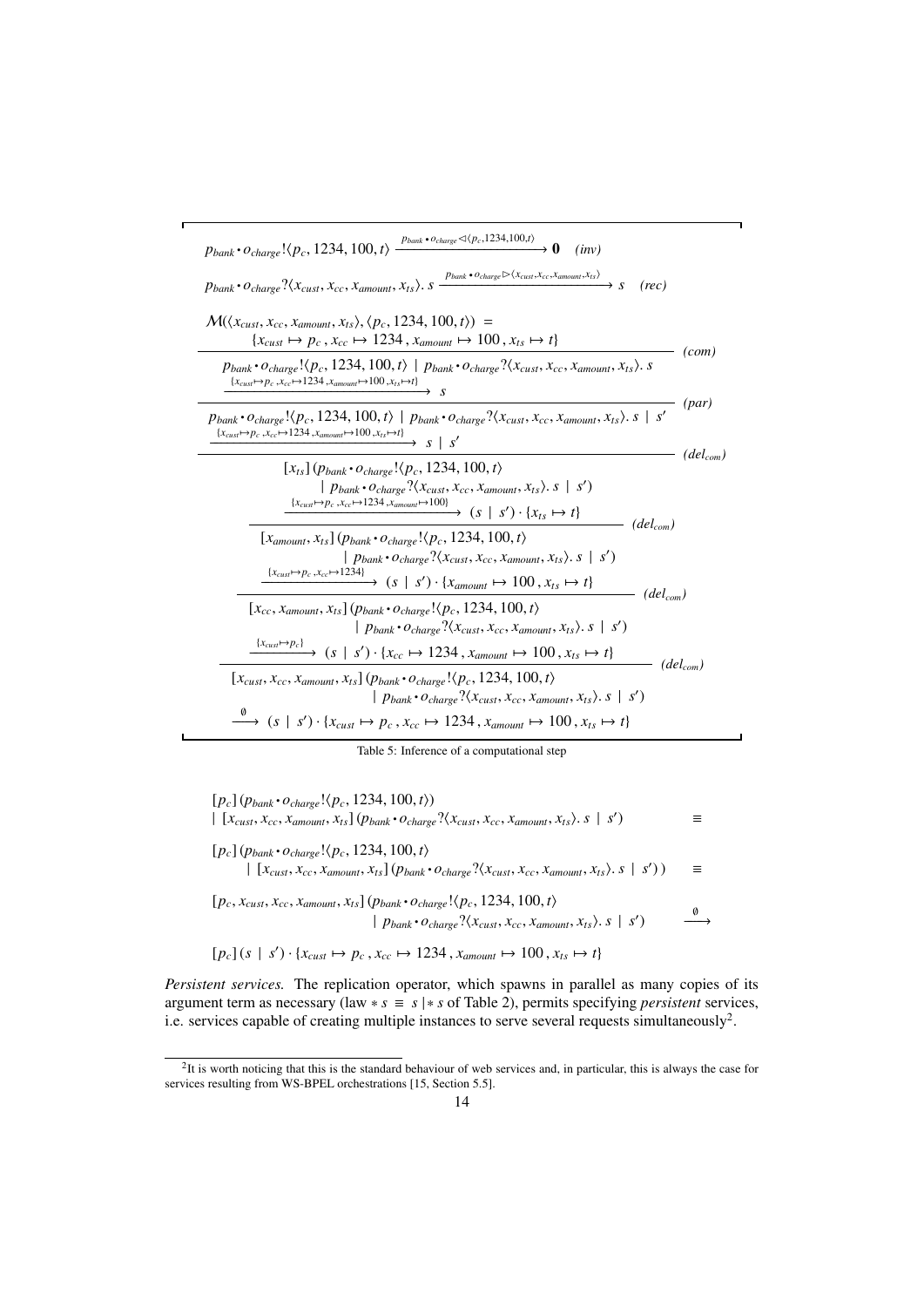Thus, the bank service previously introduced can be made persistent by simply applying the replication operator to the  $\mu$ COWS<sup>*m*</sup> term as shown in the following example, where the (persistent) service definition runs in parallel with two clients:

 $(p_{bank} \cdot o_{charge}! \langle p_{cA}, 1234, 100, t_A \rangle | [x] p_{cA} \cdot o_{resp}? \langle x, t_A \rangle . s_A)$  $| \left( p_{bank} \cdot o_{charge}! \langle p_{cB}, 5678, 200, t_B \rangle \right|$  [*y*]  $p_{cB} \cdot o_{resp}$ ? $\langle y, t_B \rangle$ .*s*<sub>*B*</sub>)  $\vert * [\mathbf{x}_{\text{cuts}}, \mathbf{x}_{\text{cc}}, \mathbf{x}_{\text{amount}}, \mathbf{x}_{\text{ts}}]$   $p_{\text{bank}} \cdot o_{\text{charge}}$   $\langle \mathbf{x}_{\text{cuts}}, \mathbf{x}_{\text{cc}}, \mathbf{x}_{\text{amount}}, \mathbf{x}_{\text{ts}} \rangle$ .  $\mathbf{x}_{\text{cuts}} \cdot o_{\text{resp}}$   $\langle \text{check}(\mathbf{x}_{\text{cc}}, \mathbf{x}_{\text{amount}}, \mathbf{x}_{\text{ts}}) \rangle$ 

For each client request, the bank service creates an instance that replies to the corresponding client with a message, containing the result of the transaction and the timestamp, along either the endpoint  $p_{cA} \cdot o_{resp}$  or  $p_{cB} \cdot o_{resp}$ . Here, for the sake of simplicity, the acceptance or rejection of a charge request is the result of the evaluation of a function  $check(\_ \, )$ , which is left unspecified, that takes as arguments a credit card number and an amount. Symmetrically, the client *A* (resp. *B*) invokes the bank service and, once a response along  $p_{cA} \cdot o_{resp}$  (resp.  $p_{cB} \cdot o_{resp}$ ) is received, proceeds as  $s_A$  (resp.  $s_B$ ).

After a computational step, due to the interaction between the service definition and the client *A*, a new instance (highlighted by a gray background) runs in parallel with the other terms:

 $[x]$   $p_{cA} \cdot o_{resp}$  ? $\langle x, t_A \rangle$ .  $s_A$ 

 $| (p_{bank} \cdot o_{charge}! \langle p_{cB}, 5678, 200, t_B \rangle | [y] p_{cB} \cdot o_{resp}? \langle y, t_B \rangle . s_B)|$ 

 $\vert * [x_{\text{cuts}}, x_{\text{cc}}, x_{\text{amount}}, x_{\text{ts}}] p_{\text{bank}} \cdot o_{\text{charge}}? \langle x_{\text{cuts}}, x_{\text{cc}}, x_{\text{amount}}, x_{\text{ts}} \rangle.$   $x_{\text{cuts}} \cdot o_{\text{resp}}! \langle \text{check}(x_{\text{cc}}, x_{\text{amount}}), x_{\text{ts}} \rangle$  $| p_{cA} \cdot o_{resp}! \langle check(1234, 100), t_A \rangle$ 

If, similarly, the client *B* invokes the service, a second instance (highlighted by a dark gray background) is created:

$$
[x] p_{cA} \cdot o_{resp} ?\langle x, t_A \rangle .s_A
$$
  
\n
$$
[y] p_{cB} \cdot o_{resp} ?\langle y, t_B \rangle .s_B
$$
  
\n
$$
* [x_{cust}, x_{cc}, x_{amount}, x_{ts}] p_{bank} \cdot o_{charge} ?\langle x_{cust}, x_{cc}, x_{amount}, x_{ts} \rangle . x_{cust} \cdot o_{resp}! \langle check(x_{cc}, x_{amount}), x_{ts} \rangle
$$
  
\n
$$
p_{cA} \cdot o_{resp}! \langle check(1234, 100), t_A \rangle
$$
  
\n
$$
p_{cB} \cdot o_{resp}! \langle check(5678, 200), t_B \rangle
$$

Now, the two instances can reply to the corresponding clients by invoking the operation *oresp* through the two different client partner names  $p_{cA}$  and  $p_{cB}$ . Thus, assuming that the *check* function returns *ok* for the *A*'s request and *fail* for the *B*'s one, after two computational steps the system becomes

 $s_A \cdot \{x \mapsto ok\}$  $| s_B \cdot \{y \mapsto fail\}$  $\vert *[\chi_{\text{cut}}, \chi_{\text{cc}}, \chi_{\text{amount}}, \chi_{\text{ts}}]$  Phank • Ocharee  $\langle \chi_{\text{cut}}, \chi_{\text{cc}}, \chi_{\text{amount}}, \chi_{\text{ts}} \rangle$ .  $\chi_{\text{cut}}$  • Oresp  $\langle \langle \text{check}(\chi_{\text{cc}}, \chi_{\text{amount}}), \chi_{\text{ts}} \rangle$ 

*Services' execution modalities.* In  $\mu$ COWS<sup>*m*</sup>, a service can be modelled by a term of the form  $\ast$  [ $\bar{u}$ ] *s*, where tuple  $\bar{u}$  contains all the free variables of *s*. The use of replication enables providing as many concurrent instances as needed, while that of delimitation permits modelling the state (by restricting the scope of variables). This means that the previous term corresponds to a service whose instances do *not share a state*. For instance, consider the following service definition:

$$
\begin{array}{c}\n*[x_1,\ldots,x_n] \, p\cdot o?\langle x_1\rangle . s \\
15\n\end{array}
$$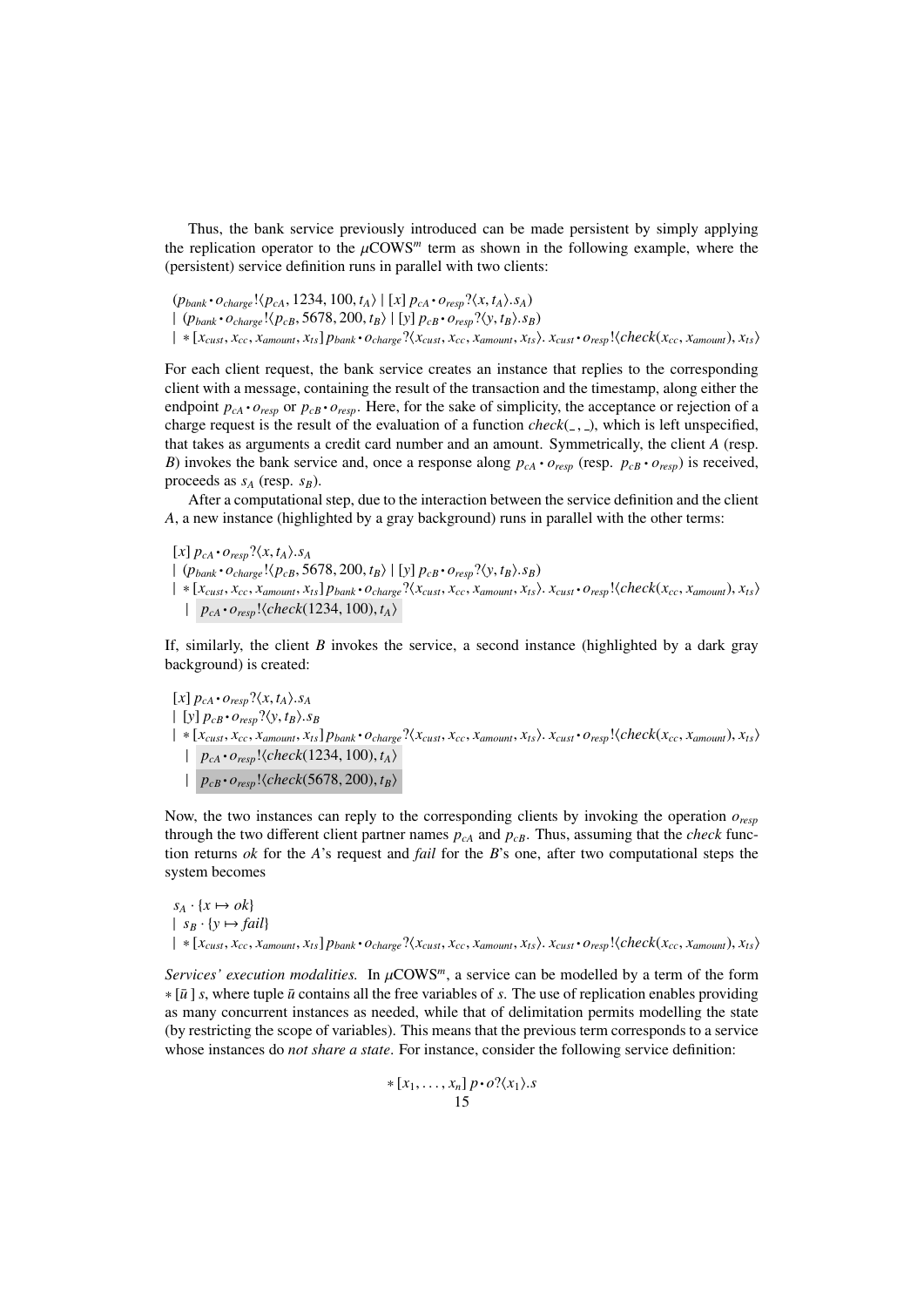If we put it in parallel with the invocation  $p \cdot o! \langle v_1 \rangle$ , the resulting system can evolve as follows:

$$
\begin{array}{l}\n*[x_1, \ldots, x_n] \ p \cdot o? \langle x_1 \rangle .s \mid p \cdot o! \langle v_1 \rangle \xrightarrow{\theta} \\
*[x_1, \ldots, x_n] \ p \cdot o? \langle x_1 \rangle .s \mid [x_2, \ldots, x_n] \ s \cdot \{x_1 \mapsto v_1\}\n\end{array}
$$

Each time an invocation is processed, a new service instance with private variables  $x_2, \ldots, x_n$  is activated. For example, if we have two concurrent invocations, we get

$$
\begin{aligned}\n& \ast [x_1, \ldots, x_n] \ p \cdot o? \langle x_1 \rangle \cdot s \mid p \cdot o! \langle v_1 \rangle \mid p \cdot o! \langle v_2 \rangle \xrightarrow{\emptyset} \xrightarrow{\emptyset} \\
& \ast [x_1, \ldots, x_n] \ p \cdot o? \langle x_1 \rangle \cdot s \mid [x_2, \ldots, x_n] \ s \cdot \{x_1 \mapsto v_1\} \mid [x_2, \ldots, x_n] \ s \cdot \{x_1 \mapsto v_2\}\n\end{aligned}
$$

The resulting system is composed of the service definition and of two different instances, each with its own state.

To allow instances of a same service to *share (part of) the state*, we move the delimitations of the variables to be shared outside the scope of replication. Thus, if  $x_1, \ldots, x_k$  are shared and  $x_{k+1}, \ldots, x_n$  are not, the previous example can be modified as follows:

$$
[x_1,\ldots,x_k] * [x_{k+1},\ldots,x_n] p \cdot o? \langle x_1 \rangle.s
$$

After a parallel request  $p \cdot o! \langle v_1 \rangle$  has been processed, we have:

$$
[x_2,...,x_k] (* [x_{k+1},...,x_n] p \cdot o? \langle v_1 \rangle . s \cdot \{x_1 \mapsto v_1\} | [x_{k+1},...,x_n] s \cdot \{x_1 \mapsto v_1\})
$$

In this case, since  $x_1$  is shared both by the service definition and by its instances, new instances can be created only if the service definition receives requests along  $p \cdot o$  with the same value (i.e.  $v_1$ ) as the first invocation. In general, however, instantiation variables, such as  $x_1$ , are not shared, in order to allow service invocations with different arguments to trigger instance creation. To model this behaviour, we can simply leave instantiation variables within the scope of replication. Consider for example the term:

$$
[x_2] * [x_1, x_3] p \cdot o? \langle x_1 \rangle . s
$$

If requests  $p \cdot o! \langle v_1 \rangle$  and  $p \cdot o! \langle v_2 \rangle$  are put in parallel, the resulting system can evolve as follows:

$$
\begin{array}{l}[x_2] * [x_1, x_3] p \cdot o? \langle x_1 \rangle . s | p \cdot o! \langle v_1 \rangle | p \cdot o! \langle v_2 \rangle \xrightarrow{\emptyset} \longrightarrow \\ \hline [x_2] (* [x_1, x_3] p \cdot o? \langle x_1 \rangle . s | [x_3] s \cdot \{x_1 \mapsto v_1\} | [x_3] s \cdot \{x_1 \mapsto v_2\}) \end{array}
$$

After two computational steps, two instances, each with a local state (i.e. the variable  $x_3$ ) and sharing variable  $x_2$ , are activated.

*Message correlation.* The loosely coupled nature of SOC implies that the connection between communicating instances should not be assumed to persist for the duration of a whole business activity. Therefore, it is up to each single message to provide a form of context that enables services to associate the message with others. This is achieved by embedding values, called *correlation data*, in the content of the message itself. Pattern-matching is the mechanism for locating such data important to identify service instances for the delivering of messages.

To explain how message correlation is realized in  $\mu$ COWS<sup>*m*</sup>, let us consider a variant of the bank service composed of two persistent subservices: *BankInterface*, that is publicly invocable by customers, and *CreditRating*, that instead is an 'internal' service that can only interact with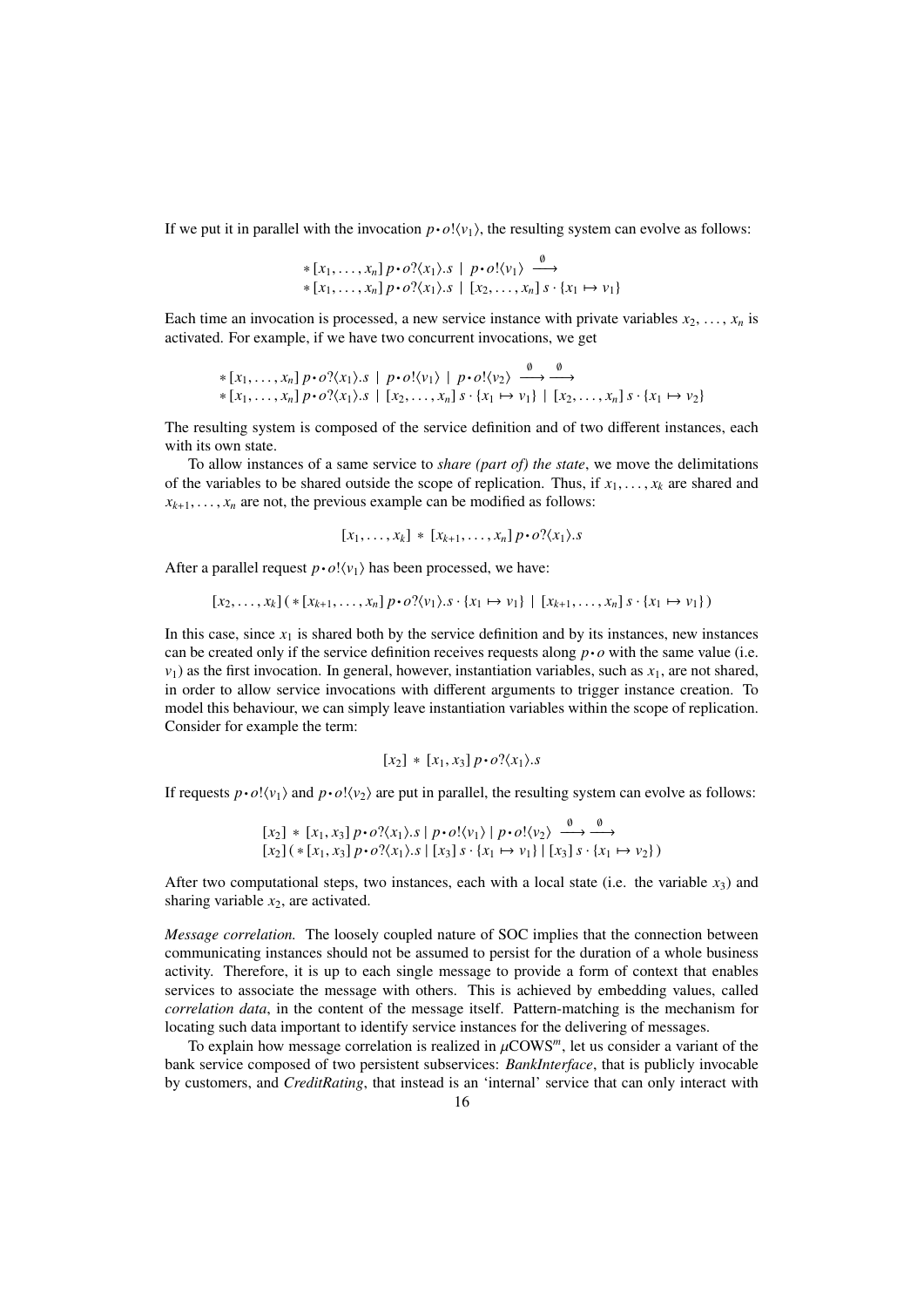*BankInterface* (indeed, all the operations used by *CreditRating*, i.e. *ocheck*, *ocheckOk* and *ocheckFail*, are restricted and this prevents them to be invoked from the outside). Specifically, *Bank* is the µCOWS*<sup>m</sup>* term

[*ocheck*, *<sup>o</sup>checkOk*, *<sup>o</sup>checkFail*] ( <sup>∗</sup> *BankInterface* | ∗*CreditRating* )

where *BankInterface* and *CreditRating* are defined as follows:

*BankInterface*  $\triangleq [x_{\text{cust}}, x_{\text{cc}}, x_{\text{amount}}, x_{\text{ts}}]$  $p_{bank} \cdot o_{charge}$ ? $\langle X_{cust}, X_{cc}, X_{amount}, X_{ts} \rangle$ .  $(p_{bank} \cdot o_{check}! \langle x_{ts}, x_{cc}, x_{amount})$  $\left[\left[x_{info}\right](p_{bank} \cdot o_{checkFall}?\langle x_{ts}, x_{cc}, x_{info}\rangle, x_{cuts} \cdot o_{resp.}\rangle\langle fail, x_{ts}, x_{info}\rangle\right]$  $+ p_{bank} \cdot o_{checkOk}$ ? $\langle x_{ts}, x_{cc}, x_{info} \rangle$ .  $x_{cust} \cdot o_{resp}$ ! $\langle ok, x_{ts}, x_{info} \rangle$ )

 $CreditRating \triangleq [x_{ts}, x_{cc}, x_a]$  $p_{bank} \cdot o_{check}? \langle x_{ts}, x_{cc}, x_a \rangle.$  $[p, o]$  ( $p \cdot o!$ )  $\langle \rangle \mid p \cdot o?$   $\langle \rangle$ ,  $p_{bank} \cdot o_{checkok}!$   $\langle x_{ts}, x_{cc}, ratingInfo(x_{cc}, x_a) \rangle$  $+ p \cdot o?\langle\rangle$ .  $p_{bank} \cdot o_{checkFall}! \langle x_{ts}, x_{cc}, ratingInfo(x_{cc}, x_a) \rangle)$ 

Whenever prompted by a client request, *BankInterface* creates an instance to serve that specific request and is immediately ready to concurrently serve other requests. Each instance forwards the request to *CreditRating*, by invoking the internal operation *ocheck* through the invoke activity  $p_{bank} \cdot o_{check}! \langle x_{ts}, x_{cc}, x_{amount} \rangle$ , then waits for a reply on one of the other two internal operations *ocheckFail* and *ocheckOk*, by exploiting the receive-guarded choice operator, and finally sends the reply back to the client by means of a final invoke activity using the partner name of the client stored in the variable *xcust*. Service *CreditRating* takes care of checking clients' requests and decides if they can be authorised or not. For the sake of simplicity, the choice between approving or not a request is left here completely non-deterministic, and rating information are calculated by an (unspecified) function  $\text{ratingInfo}(\_ \, )$ .

Consider now the above 'compound' bank service running in parallel with two clients:

 $(p_{bank} \cdot o_{charge}! \langle p_{cA}, 1234, 100, t_A \rangle | [x, x_i] p_{cA} \cdot o_{resp} ? \langle x, t_A, x_i \rangle . s_A)$  $\left( \frac{p_{bank} \cdot o_{charge}}{p_{cB} \cdot o_{charge}} \right)$  ( $p_{cB}$ , 5678, 200,  $t_B$ )  $\left[ y, y_i \right] p_{cB} \cdot o_{resp}$ ? (y,  $t_B, y_i$ ).  $s_B$ ) <sup>|</sup> [*ocheck*, *<sup>o</sup>checkOk*, *<sup>o</sup>checkFail*] ( ∗ *BankInterface* | ∗*CreditRating* )

After a certain number of computational steps have taken place, two instances of *BankInterface* (highlighted by a gray background) and two of *CreditRating* (highlighted by a dark gray background) would have been created and the system would be:

> $[x, x_i]$   $p_{cA} \cdot o_{resp}$  ? $\langle x, t_A, x_i \rangle$ .  $s_A$ |  $[y, y_i]$   $p_{cB} \cdot o_{resp}$ ? $\langle y, t_B, y_i \rangle$ .  $s_B$ <sup>|</sup> [*ocheck*, *<sup>o</sup>checkOk*, *<sup>o</sup>checkFail*] ( ∗ *BankInterface* | ∗*CreditRating*  $\int [x_{\text{info}}](p_{\text{bank}} \cdot o_{\text{check$ ?/ $t_A$ , 1234,  $x_{\text{info}}$ .  $p_{\text{cA}} \cdot o_{\text{resp}}$ !/ $\{ \text{fail}, t_A, x_{\text{info}} \}$  $+ p_{bank} \cdot o_{checkOk} ?(t_A, 1234, x_{info}) \cdot p_{cA} \cdot o_{resp}! (ok, t_A, x_{info}))$  $\langle p_{\text{bank}} \cdot o_{\text{checkOk}}! \langle t_A, 1234, \text{ratingInfo}(1234, 100) \rangle$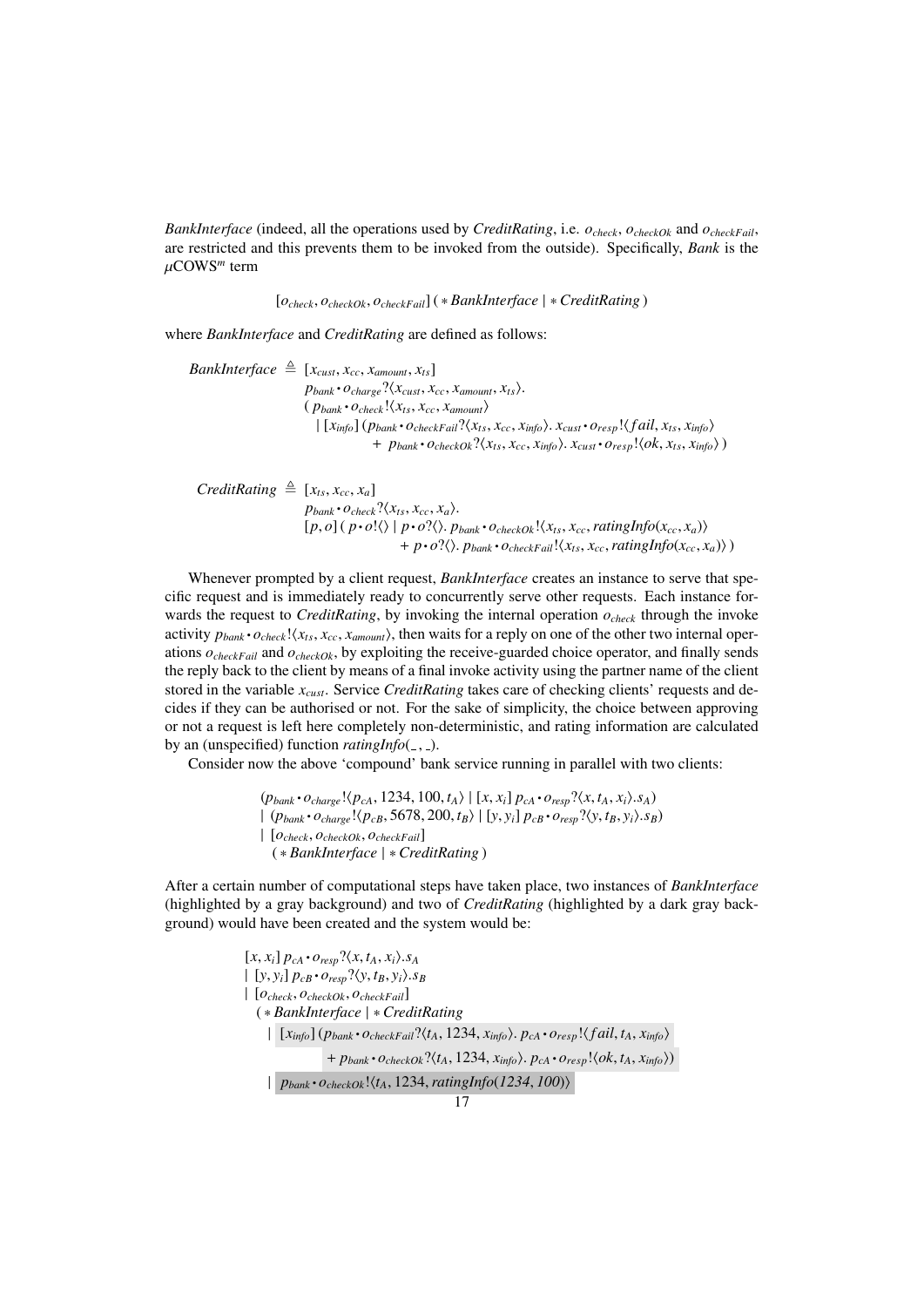$$
\begin{aligned}\n& [x_{info}](p_{bank} \cdot o_{checkFail}?\langle t_B, 5678, x_{info} \rangle, p_{CB} \cdot o_{resp}! \langle fail, t_B, x_{info} \rangle \\
&\quad + p_{bank} \cdot o_{checkC}?\langle t_B, 5678, x_{info} \rangle, p_{CB} \cdot o_{resp}! \langle ok, t_B, x_{info} \rangle)\n\end{aligned}
$$
\n
$$
\begin{aligned}\n& [p_{bank} \cdot o_{checkFail}]\langle t_B, 5678, x_{info} \rangle, p_{CB} \cdot o_{resp}! \langle ok, t_B, x_{info} \rangle\n\end{aligned}
$$

Notably, the *BankInterface*'s instance created to serve the client *A* (resp. *B*) is identified by the client data *t<sup>A</sup>* and 1234 (resp. *t<sup>B</sup>* and 5678) that are exploited as correlation values. In fact, we assume that, from the point of view of the bank service, each client request is uniquely identified by the timestamp of the transaction and the client's credit card. Instead, if we consider the point of view of the client and suppose that he has only one credit card and has sent more charge requests for it, thus the timestamp would be enough to correlate a bank service response to a client instance. Recall that it is the responsibility of the service programmer to individuate the proper correlation data in a given conversation.

Now, if the invocation along the endpoint *pbank* • *ocheckOk* is performed (we assume *ratingInfo*( $1234, 100$ ) = *info*), since the sent message contains the correlation data  $t_A$  and 1234, the interaction takes place with the instance created to serve the client *A* (indeed,  $M(\langle t_B, 5678, x_{info} \rangle, \langle t_A, 1234, info \rangle)$  does not hold):

> $[x, x_i]$   $p_{cA} \cdot o_{resp}$ ? $\langle x, t_A, x_i \rangle$ .  $s_A$ |  $[y, y_i]$   $p_{cB} \cdot o_{resp}$ ? $\langle y, t_B, y_i \rangle$ .  $s_B$ <sup>|</sup> [*ocheck*, *<sup>o</sup>checkOk*, *<sup>o</sup>checkFail*] ( ∗ *BankInterface* | ∗*CreditRating*  $\vert p_{cA} \cdot o_{resp}! \langle ok, t_A, info \rangle$  $\left[ \right. \left[ \left( x_{info} \right] \left( p_{bank} \cdot o_{checkFall} ? \langle t_B, 5678, x_{info} \rangle, p_{CB} \cdot o_{resp}! \langle fail, t_B, x_{info} \rangle \right] \right]$  $+ p_{bank} \cdot o_{checkOk}$ ? $\langle t_B, 5678, x_{info} \rangle$ .  $p_{CB} \cdot o_{resp}$ ! $\langle ok, t_B, x_{info} \rangle$  $\langle p_{\text{bank}} \cdot o_{\text{check$  $\text{Fall}}}! \langle t_B, 5678, \text{rating} \rangle \langle f \rangle$  (*formal)* )

Therefore, although two *BankInterface*'s instances waiting for a message along the endpoint *pbank* • *ocheckOk* were available when the service is invoked, the message sent by the *CreditRating*'s instance has been delivered to the correct instance.

It is worth noticing that, as witnessed by the above example, this correlation mechanism is flexible enough for allowing a single message to participate in *multiparty conversations* (indeed, the above conversation involves one provider service and two clients).

Notice also that, differently from other correlation-based formal languages for SOC, such as ws-calculus [7], SOCK [12] and <sup>B</sup>*lite* [40], correlation variables in CWS are not syntactically distinguished by other data variables. In fact, correlation variables can be recognized by their use (as the variables  $x_{ts}$  and  $x_{cc}$  of the example above). This is due to the fact that COWS intends to be a foundational formalism, with a small number of simple primitives.

## *3.2.* µCOWS *: the protection-, kill- and time-free fragment of* <sup>C</sup>WS

The fragment of COWS presented in this section, namely  $\mu$ COWS, extends  $\mu$ COWS<sup>*m*</sup> with priority among concurrent activities.

## *3.2.1. Syntax and operational semantics*

The syntax of  $\mu$ COWS and the set of laws defining the structural congruence coincide with those of  $\mu$ COWS<sup>*m*</sup>, shown in Tables 1 and 2, respectively. Instead, the labelled transition relation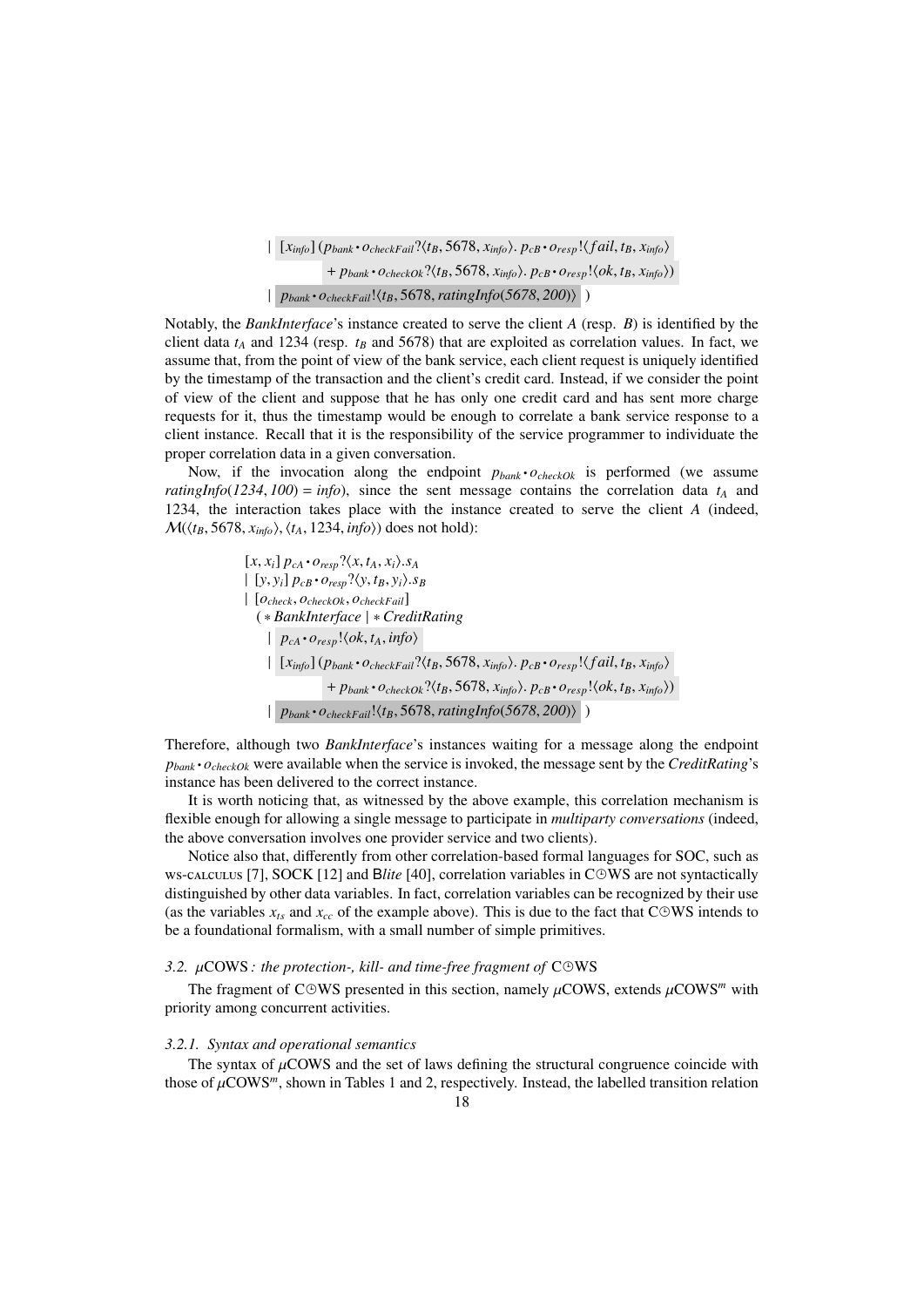*s*1 <sup>n</sup> *<sup>w</sup>*¯ −−−−−−→*s* 0 1 *s*2 <sup>n</sup> *<sup>v</sup>*¯ −−−−−→*s* 0 <sup>2</sup> <sup>M</sup>( ¯*w*, *<sup>v</sup>*¯)=<sup>σ</sup> noConf(*s*<sup>1</sup> <sup>|</sup> *<sup>s</sup>*2, <sup>n</sup>, *<sup>v</sup>*¯, <sup>|</sup>σ|) *(com*2*) s*<sup>1</sup> | *s*<sup>2</sup> <sup>n</sup>σ|σ<sup>|</sup> *<sup>v</sup>*¯ −−−−−−−→ *s* 0 1 | *s* 0 2 *s*1 α −−−→ *s* 0 <sup>1</sup> <sup>α</sup> , <sup>n</sup>σ ` *<sup>v</sup>*¯ *(par* <sup>2</sup>*) s*<sup>1</sup> | *s*<sup>2</sup> α −−−→ *s* 0 1 | *s*<sup>2</sup> *s*1 <sup>n</sup>σ ` *<sup>v</sup>*¯ −−−−−−→ *s* 0 1 noConf(*s*2, <sup>n</sup>, *<sup>v</sup>*¯, `) *(parcom) s*<sup>1</sup> | *s*<sup>2</sup> <sup>n</sup>σ ` *<sup>v</sup>*¯ −−−−−−→ *s* 0 1 | *s*<sup>2</sup> *s* <sup>n</sup>σ]{*x*7→*v*} ` *<sup>v</sup>*¯ −−−−−−−−−−−→ *s* 0 *(delcom* <sup>2</sup>*)* [*x*] *s* <sup>n</sup>σ ` *<sup>v</sup>*¯ −−−−−−→ *s* 0 ·{*x* 7→ *v*}

Table 6:  $\mu$ COWS operational semantics (additional rules)

 $noConf(u.\overline{\varepsilon}, n, \overline{\nu}, \ell) = noConf(0, n, \overline{\nu}, \ell) = true$  $\text{noConf}(n' \in \mathbb{R}, n, \bar{\nu}, \ell) = \begin{cases} \text{false} & \text{if } n' = n \land \vert \mathcal{M}(\bar{\nu}, \bar{\nu}) \vert < \ell \\ \text{true} & \text{otherwise} \end{cases}$  $\operatorname{noConf}(g + g', \mathbf{n}, \bar{v}, \ell) = \operatorname{noConf}(g, \mathbf{n}, \bar{v}, \ell) \land \operatorname{noConf}(g', \mathbf{n}, \bar{v}, \ell)$  $\text{noConf}(s \mid s', \mathbf{n}, \bar{v}, \ell) = \text{noConf}(s, \mathbf{n}, \bar{v}, \ell) \land \text{noConf}(s', \mathbf{n}, \bar{v}, \ell)$  $\text{noConf}([u] \, s, \mathfrak{n}, \bar{v}, \ell) = \begin{cases} \text{noConf}(s, \mathfrak{n}, \bar{v}, \ell) & \text{if } u \notin \mathfrak{n} \\ \text{true} & \text{otherwise} \end{cases}$  $noConf(* s, n, \overline{v}, \ell) = noConf(s, n, \overline{v}, \ell)$ 

Table 7: There are not conflicting receives along n matching  $\bar{v}$ 

 $\frac{a}{x}$  is the least relation over  $\mu$ COWS services induced by the rules in Tables 4 and 6, where<br>rules (com) (par) and (del s) replace (com) (par) and (del s) respectively. Labels are now rules  $(com_2)$ ,  $(par_2)$  and  $(de_{com})$  replace  $(com)$ ,  $(par)$  and  $(de_{com})$ , respectively. Labels are now generated by the following grammar:

 $\alpha$  ::=  $\mathbf{n} \triangleleft \bar{v}$  |  $\mathbf{n} \triangleright \bar{w}$  |  $\mathbf{n} \sigma \ell \bar{v}$ 

The new label  $\mathbf{n}\sigma \ell \bar{v}$  enriches the previous communication label  $\sigma$  with information about the communication that has taken place, i.e. the endpoint, the transmitted values, and the length of the generated substitution. These information are carried during the inference of a computational step to establish a priority-based execution in the presence of conflicting receives. Specifically,  $\mathbf{n}\sigma \ell \bar{\mathbf{v}}$  (with  $\ell$  natural number) denotes execution of a communication over n with matching values  $\bar{v}$ , originally generated substitution having  $\ell$  pairs, and substitution  $\sigma$  to be still applied. Now, *computational steps* are denoted by labels of the form  $\mathbf{n} \theta \ell \bar{v}$ . Notation u( $\alpha$ ), indicating the set of names and variables occurring in  $\alpha$ , is extended by letting  $u(n \sigma \ell \bar{v}) = u(\sigma)$ .

The definition of the labelled transition relation exploits an auxiliary *no conflict* predicate noConf( $s, n, \bar{v}, \ell$ ). The predicate, defined inductively by the clauses in Table 7, holds true if *s* cannot immediately perform a receive over the endpoint n matching  $\bar{v}$  and generating a substitution  $\sigma$  with  $|\sigma| < \ell$ . Notably, in the clauses for the choice and parallel operators the predicate holds true if and only if all arguments of the operators do not contain conflicting receives.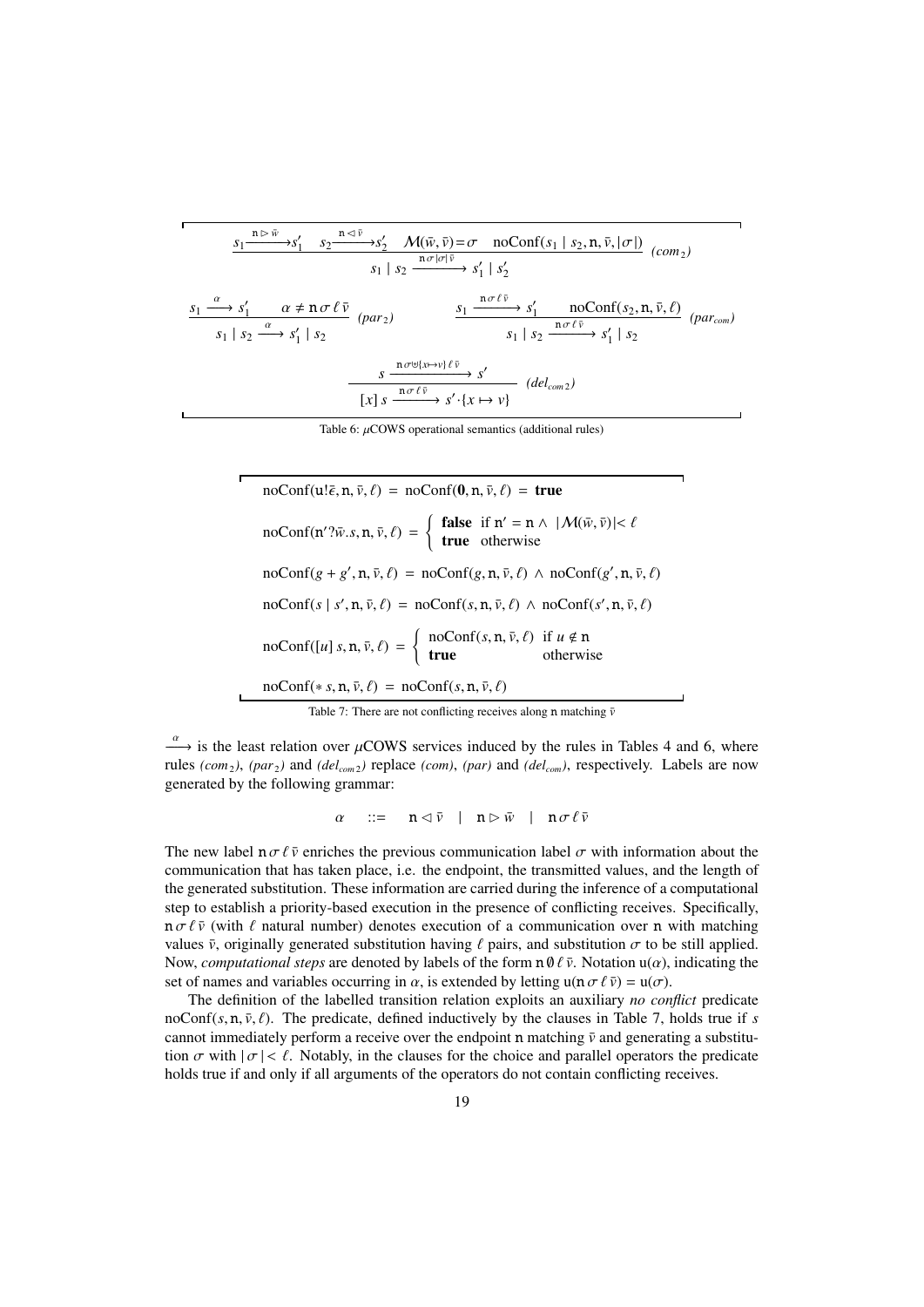We comment on the new rules. In  $\mu$ COWS, as mentioned above, the communication label  $\mathbf{n}\sigma\ell\bar{v}$ , produced by rule *(com<sub>2</sub>)*, carries information used to check the presence of conflicting receives in parallel components. Indeed, if more than one matching is possible, the receive that needs fewer substitutions is selected to progress (rules *(com*2*)* and *(parcom)*). This mechanism permits to correlate different service communications thus implicitly creating interaction sessions and can be exploited to model the precedence of a service instance over the corresponding service specification when both can process the same request (see Section 3.2.2 for some examples). Rule *(delcom* <sup>2</sup>*)* is similar to *(delcom)* (shown in Table 4) but deals with labels generated by communications subject to priority. Notably, during the inference of a transition labelled by  $n \sigma \ell \bar{\nu}$ , the length of the substitution to be applied decreases, while the length  $\ell$  of the initial substitution does never change, which makes it suitable to check, in any moment, existence of a better matching, i.e. of parallel receives with greater priority. Execution of parallel services is interleaved (rule *(par* <sup>2</sup>*)*), but when a communication is performed. In such case, the progress of the receive activity with greater priority must be ensured.

#### *3.2.2. Examples*

We present now some examples and observations that point out the peculiarities of  $\mu$ COWS.

*Multiple start activities.* Services could be able of receiving multiple messages in a statically unpredictable order and in such a way that the first incoming message triggers the creation of a service instance which subsequent messages are routed to. This would require all those receive activities that can be immediately executed (according to [15], Section 16.3, there are *multiple start activities*) to share a non-empty set of variables (the so-called *correlation set*).

Consider, for example, a variant of the bank service that deals with joint accounts. Now, to charge a credit card associated to a joint account, the service requires each co-holder of the account to send a charge request, thus making sure that the transaction is authorized by all coholders. An excerpt of such service running in parallel with two co-holder clients, willing to charge their card 1234 with 100 euros, is as follows:

 $(p_{bank} \cdot o_{charged}! \langle p_{cA}, 1234, 100, t_A \rangle | s_A)$  $|(p_{bank} \cdot o_{charge}! \langle p_{cB}, 1234, 100, t_B \rangle | s_B)|$  $\vert * [x_{\text{cust1}}, x_{\text{cust2}}, x_{\text{c}}, x_{\text{amount}}, x_{\text{tsl}}, x_{\text{d}}]$  ( $p_{\text{bank}} \cdot o_{\text{charge1}}$ ?  $\langle x_{\text{cust1}}, x_{\text{c}}, x_{\text{amount}}, x_{\text{tsl}} \rangle$ . S<sub>1</sub>  $\{p_{bank} \cdot o_{charge2}?\langle x_{cust2}, x_{cc}, x_{amount}, x_{ts2} \rangle .$ <sup>5</sup>2)

After an interaction with the client *B*, an instance running in parallel with the service definition is created:

$$
(p_{bank} \cdot o_{charge}! \langle p_{ca}, 1234, 100, t_A \rangle | s_A)
$$
\n
$$
| s_B | * [x_{cust1}, x_{cust2}, x_{cc}, x_{amount}, x_{ts1}, x_{ts2}] (p_{bank} \cdot o_{charge} ? \langle x_{cust1}, x_{cc}, x_{amount}, x_{ts1} \rangle .s_1 | p_{bank} \cdot o_{charge} ? \langle x_{cust2}, x_{cc}, x_{amount}, x_{ts2} \rangle .s_2)
$$
\n
$$
| [x_{cust1}, x_{ts1}] (p_{bank} \cdot o_{charge} ? \langle x_{cust1}, 1234, 100, x_{ts1} \rangle .s_1 | s_2) \cdot \sigma
$$

where  $\sigma$  is  $\{x_{cust2} \mapsto p_{cB}, x_{cc} \mapsto 1234, x_{amount} \mapsto 100, x_{ts2} \mapsto t_B\}$ . Now, the service definition and the created instance, being both able to receive the same tuple  $\langle p_{cA}, 1234, 100, t_A \rangle$  along the endpoint  $p_{bank} \cdot o_{charge1}$ , compete for the request  $p_{bank} \cdot o_{charge1}! (p_{cA}, 1234, 100, t_A)$ , i.e. in WS-BPEL jargon, two *conflicting* receive activities (in the term above, highlighted by a gray background)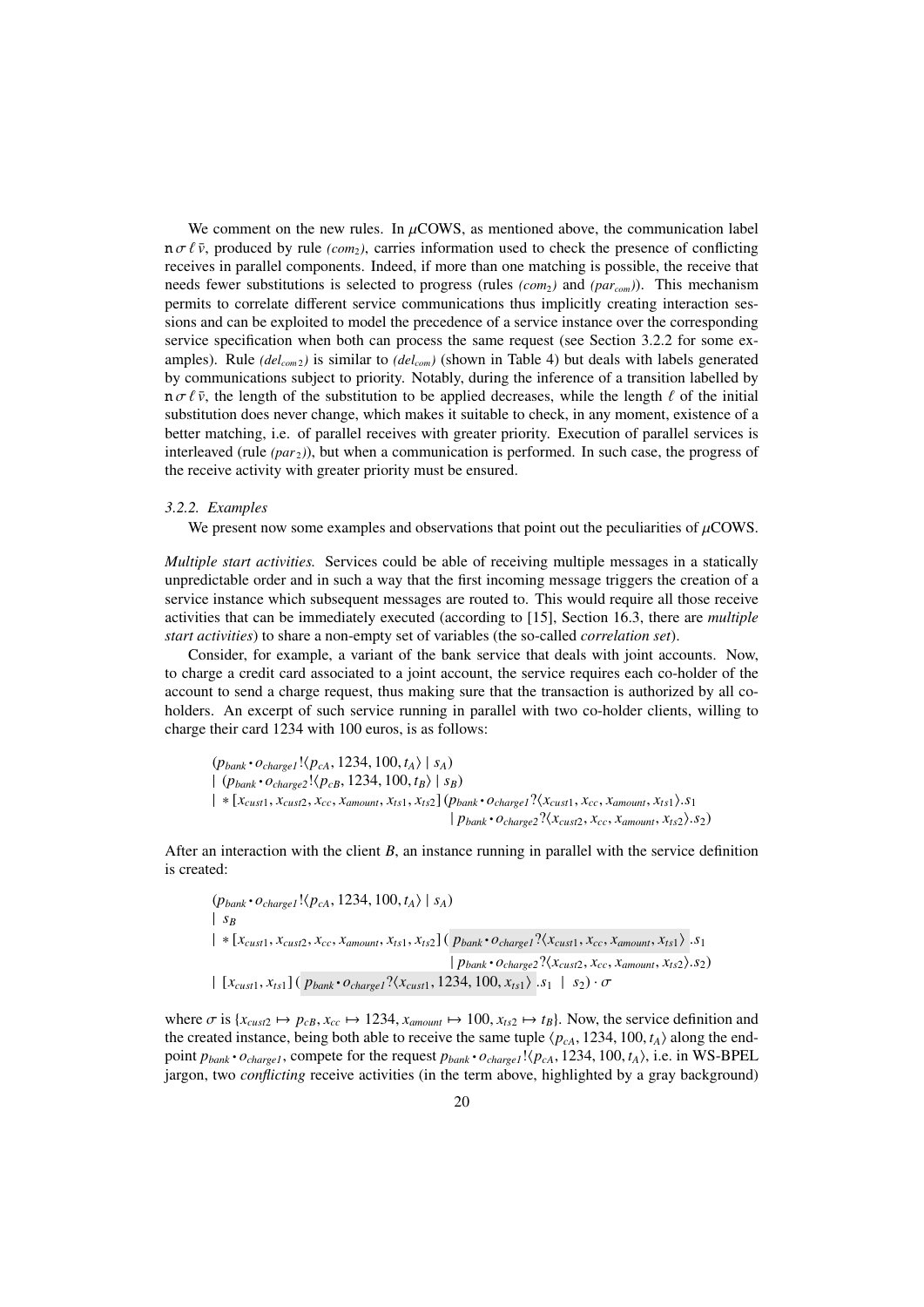are enabled. However,  $\mu$ COWS's (prioritized) semantics, in particular rule  $(com_2)$  in combination with rule *(par<sub>com</sub>*), allows only the existing instance to evolve. Indeed, suppose to try to infer the transition corresponding to the interaction between client *A* and the service definition. Then, the generated substitution would have length 4 and, hence, let  $s_{inst}$  be the term representing the created instance, the predicate noConf( $s_{inst}$ ,  $p_{bank} \cdot o_{charge1}$ ,  $\langle p_{CA}, 1234, 100, t_A \rangle$ , 4) would not hold. In fact, the instance can perform a receive matching the same message and producing a substitution with fewer pairs (it has length 2). This way, the creation of a new instance is prevented and the only feasible computation leads to the following term:

*sA* | *s<sup>B</sup>*  $\vert * [x_{\text{cust1}}, x_{\text{cust2}}, x_{\text{cc}}, x_{\text{amount}}, x_{\text{ts1}}, x_{\text{ts2}}]$  ( $p_{\text{bank}} \cdot o_{\text{charged}}$ ? ( $x_{\text{cust1}}, x_{\text{cc}}, x_{\text{amount}}, x_{\text{ts1}}$ ).  $s_1$  $\{p_{bank} \cdot o_{charge} \cdot \chi_{cust2}, x_{cc}, x_{amount}, x_{ts2}, s_2\}$  $|(s_1 | s_2) \cdot \sigma \uplus \sigma'$ 

where  $\sigma'$  is  $\{x_{\text{cust1}} \mapsto p_{cA}, x_{ts1} \mapsto t_A\}$ .<br>It is worth noticing that the above

It is worth noticing that the above considerations still hold if we use choice rather than parallel to compose the start activities of the bank service, as shown below:

<sup>∗</sup> [*xcust*1, *<sup>x</sup>cust*2, *<sup>x</sup>cc*, *<sup>x</sup>amount*, *<sup>x</sup>ts*1, *<sup>x</sup>ts*2]  $(p_{bank} \cdot o_{charge1}?\langle x_{cust1}, x_{cc}, x_{amount}, x_{ts1} \rangle.$   $p_{bank} \cdot o_{charge2}?\langle x_{cust2}, x_{cc}, x_{amount}, x_{ts2} \rangle.$ ...) +  $p_{bank} \cdot o_{charge2}$  ? $(x_{cust2}, x_{cc}, x_{amount}, x_{ts2}) \cdot p_{bank} \cdot o_{charge1}$  ? $(x_{cust1}, x_{cc}, x_{amount}, x_{ts1}) \cdot ...)$ 

noConf *predicate.* Rules  $(com_2)$  and  $(par_{com})$  use the predicate noConf(, n,  $\bar{v}$ ,  $\ell$ ) for checking the presence of concurrent conflicting receives. When these rules must be used to infer a transition, a preventive  $\alpha$ -conversion may be necessary. Indeed, condition noConf(n? $\overline{w}.s, n, \overline{v}, \ell$ ) might single out patterns that could not really match the transmitted values. These 'false alarms' would block the inference (but allow us to stay on the 'safe' side).

For instance, consider the following term:

$$
\mathbf{n}!\langle m\rangle \mid [x]\,\mathbf{n}?\langle x\rangle \mid [m]\,\mathbf{n}?\langle m\rangle\tag{1}
$$

Apparently, both receive activities match the invoke activity, but only  $n$ ? $\langle x \rangle$  can synchronise with  $n! \langle m \rangle$ , because the argument of  $n? \langle m \rangle$  is a restricted name, thus it is certainly different from the name transmitted by the invoke. However, if we try to naively infer the transition corresponding to the synchronisation between  $\mathbf{n}! \langle m \rangle$  and  $\mathbf{n}? \langle x \rangle$ , we fail due to rules  $(com_2)$  or  $(par_{com})$ . In fact, noConf( $[m]$  n? $\langle m \rangle$ , n, $\langle m \rangle$ , 1) does not hold because  $M(m, m)$  produces the substitution  $\emptyset$ , that is smaller than  $\{x \mapsto m\}$ , that is produced by  $\mathcal{M}(x, m)$ .

However, the wanted transition can be inferred by first applying  $\alpha$ -conversion. In fact, (1) can be re-written as follows:

$$
\mathbf{n}!\langle m\rangle | [x]\,\mathbf{n}?\langle x\rangle | [m']\,\mathbf{n}?\langle m'\rangle
$$

Now, it is clear that  $n\frac{2}{m'}$  is not a conflicting receive, because  $M(m', m)$  is undefined.<br>The same observations hold for the term:

The same observations hold for the term:

$$
[m] (n! \langle m \rangle | [x] n? \langle x \rangle) | n? \langle m \rangle
$$

Again,  $\alpha$ -conversion is necessary for inferring the correct transitions. Instead, if in (1) we replace delimitation of *m* with that of n, the correct transition can be directly inferred because noConf([n]  $n?\langle m'\rangle$ ,  $n, \bar{\nu}, \ell$ ) holds **true**.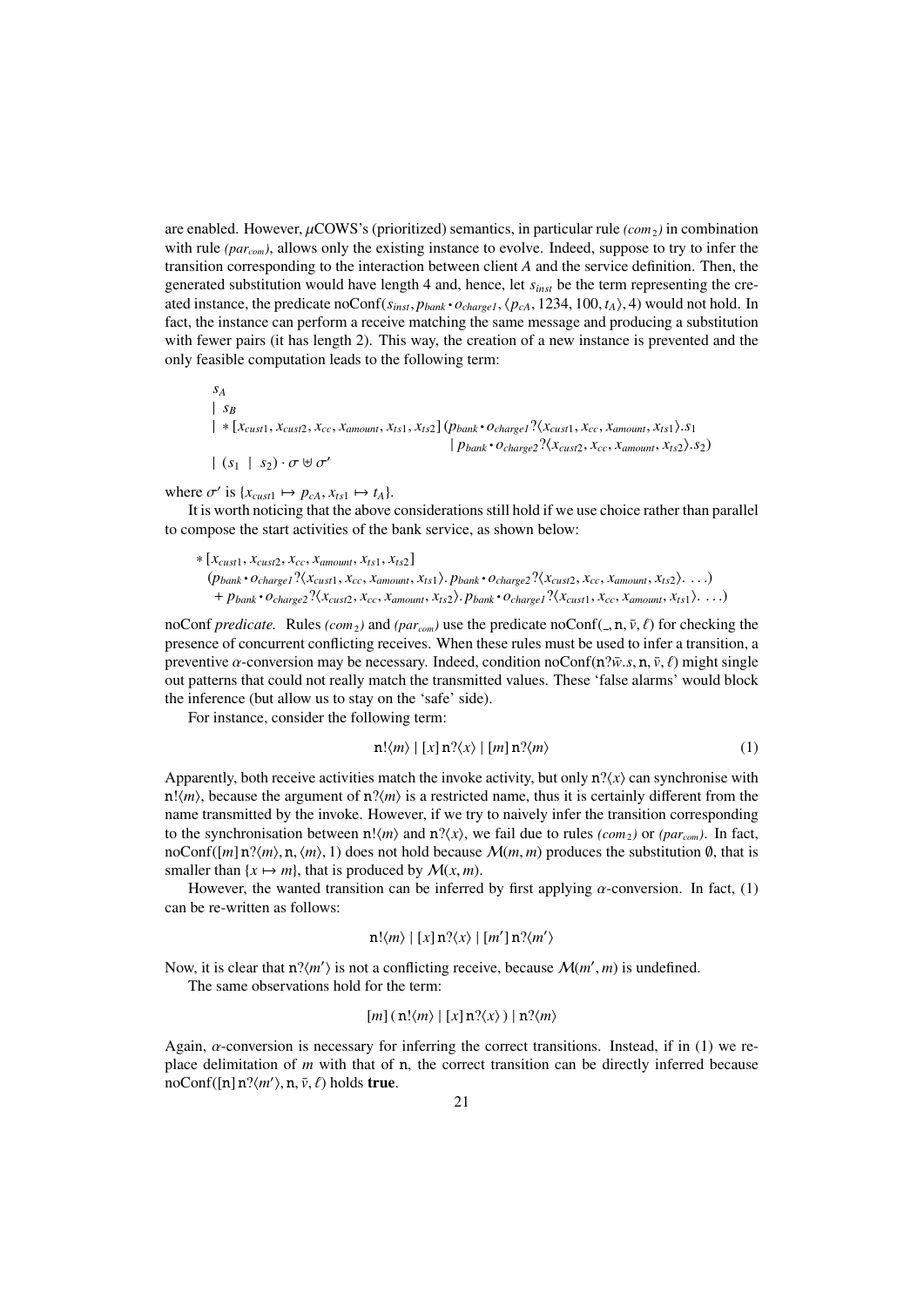*Default behaviour.* The previous examples show that the  $\mu$ COWS's priority mechanism can be used for orchestration purposes, i.e. to properly coordinate interactions among services. However, this priority mechanism can be also exploited to coordinate activities (i.e. to mange their interdependencies) within the same service. For example, in the variant of the service *CreditRating* reported below

 $[x_{ts}, x_{cc}, x_a]$  ( $p_{bank} \cdot o_{check}$ ? $\langle x_{ts}, 4321, x_a \rangle$ .  $p_{bank} \cdot o_{check$  $Fail}$  $\langle x_{ts}, 4321, ratingInfo(4321, x_a) \rangle$  $+ p_{bank} \cdot o_{check}$ ? $\langle x_{ts}, 5432, x_a \rangle$ .  $p_{bank} \cdot o_{checkFall}$ ! $\langle x_{ts}, 5432, \text{ratingInfo}(5432, x_a) \rangle$  $+ p_{bank} \cdot o_{check}?\langle x_{ts}, 6543, x_a \rangle.$   $p_{bank} \cdot o_{checkFall}!\langle x_{ts}, 6543, ratingInfo(6543, x_a) \rangle$  $+ p_{bank} \cdot o_{check}?\langle x_{ts}, x_{cc}, x_a \rangle.$  $[p, o]$  ( $p \cdot o! \langle \rangle \mid p \cdot o? \langle \rangle$ ,  $p_{bank} \cdot o_{checkok}! \langle x_{ts}, x_{cc}, ratingInfo(x_{cc}, x_a) \rangle$  $+ p \cdot o? \langle \rangle$ .  $p_{bank} \cdot o_{checkFall}! \langle x_{ts}, x_{cc}, ratingInfo(x_{cc}, x_a) \rangle$ 

the priority mechanism enables implementing a sort of 'default' behaviour. Indeed, when the service is invoked along the endpoint *pbank* • *ocheck* with a *black-listed* credit card number (e.g. numbers 4321, 5432, 6543) a negative response is returned; instead, if the credit card number is not in the black list, the service by default behaves in a non-deterministic way. For example, if *CreditRating* is invoked by  $p_{bank} \cdot o_{check}! \langle t, 4321, 100 \rangle$ , although the invocation and the receive  $p_{bank} \cdot o_{check}$ ? $(x_{ts}, x_{cc}, x_a)$  do match, the priority mechanism ensures that the service replies with  $p_{bank} \cdot o_{checkFall}(t, 4321, ratingInfo(4321, 100)).$ 

## 3.3. COWS : the time-free fragment of COWS

COWS, which is basically the untimed fragment of COWS, is obtained by enriching  $\mu$ COWS with two primitives permitting to express transactional behaviours of services and scenarios with fault and compensation handling.

## *3.3.1. Syntax*

The syntax of COWS is given in Table 8. Besides the sets of values and variables, we also use a countable set of *(killer) labels* (ranged over by  $k, k', \ldots$ ). Services syntax is extended with the kill activity **kill** ( ) and the protection operator  $\ell$ , while now the delimitation  $\ell$ , accepts as first kill activity  $\textbf{kill}( \_ )$  and the protection operator  $\| \_ \|$ , while now the delimitation  $[ \_ ]$  accepts as first argument also killer labels (the new constructs are highlighted in Table 8 by a gray background). The *kill* activity forces the immediate termination of concurrent activities which are not enclosed within the *protection* operator. The *delimitation* of a killer label is then used to confine the killing effect. Notably, expressions do not include killer labels that, hence, are *non-communicable* values. This way the scope of killer labels cannot be dynamically extended and the activities whose termination would be forced by execution of a kill can be statically determined.

We still use *w* to range over values and variables, *u* to range over names and variables, while we use *e* to range over *elements*, namely killer labels, names and variables. Delimitation now is a binder also for killer labels. fe(*t*) denotes the set of free elements in *t*, and fk(*t*) denotes the set of free killer labels in *t*. A closed service is a COWS term without free variables and killer labels.

#### *3.3.2. Operational semantics*

The structural congruence  $\equiv$  for COWS, besides the laws in Table 2, additionally includes the laws in Table 9. Notably, the last law of Table 9 prevents extending the scope of a killer label *k* when it is free in  $s_1$  or  $s_2$  (this avoids involving  $s_1$  in the effect of a kill activity inside  $s_2$  and is essential to statically determine which activities can be terminated by a kill). Thus, this law can be used to garbage-collect killer labels, e.g.  $[k]$  n! $\bar{\epsilon} \equiv [k]$  (n! $\bar{\epsilon} | 0 \rangle \equiv n! \bar{\epsilon} | [k]$ )  $\bar{\epsilon} \equiv n! \bar{\epsilon} | 0 \equiv n! \bar{\epsilon}$ .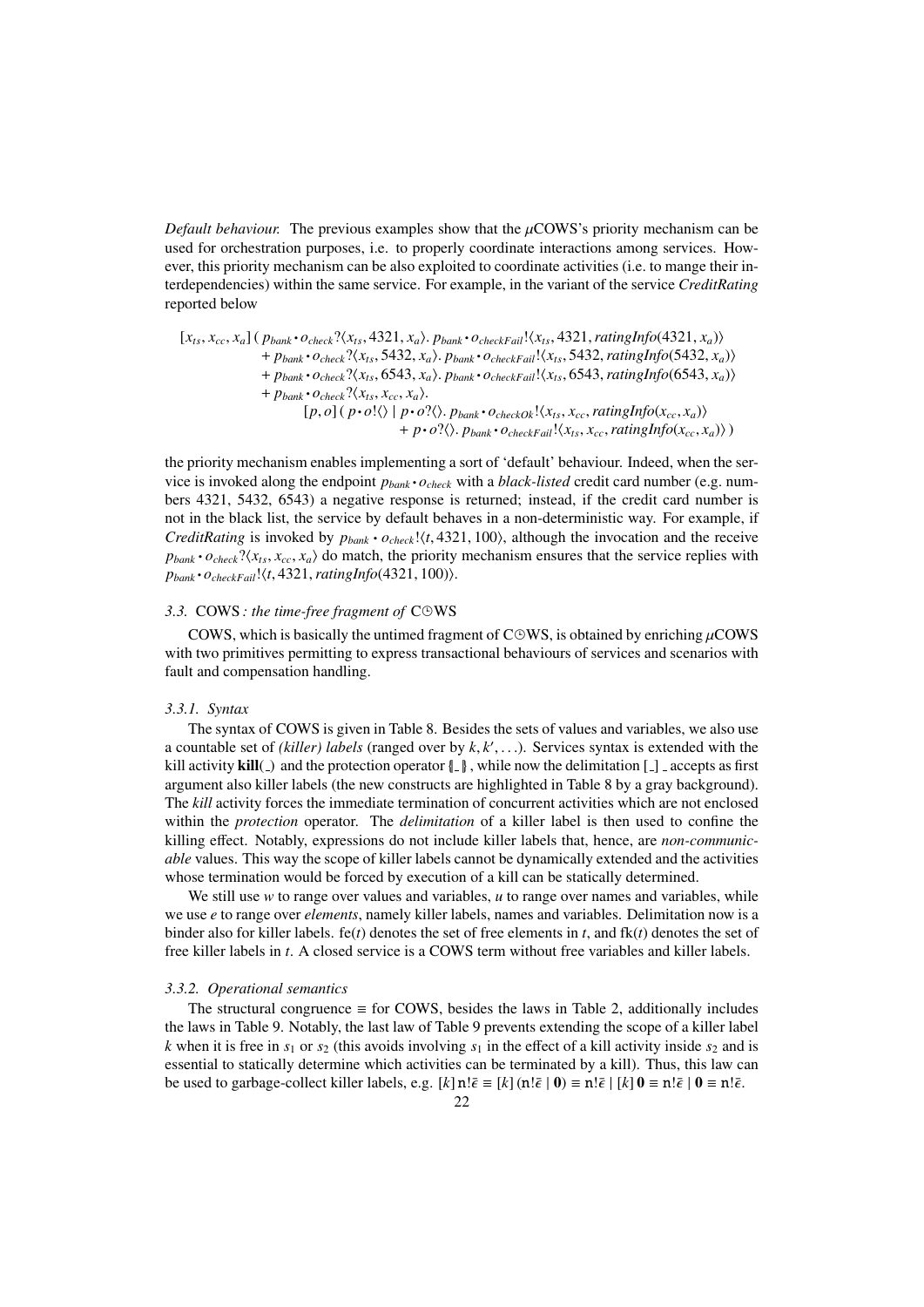| Killer labels: $k, k', \ldots$                                                                            |                          |                                                                                    |                         | Elements (Labels/Vars/Names): $e, e', \ldots$        |  |
|-----------------------------------------------------------------------------------------------------------|--------------------------|------------------------------------------------------------------------------------|-------------------------|------------------------------------------------------|--|
| <i>Expressions:</i> $\epsilon, \epsilon', \ldots$<br>Variables: $x, y, \ldots$<br>Values: $v, v', \ldots$ |                          | Variables/Names: $u, u', \ldots$                                                   |                         |                                                      |  |
|                                                                                                           |                          | Variables/Values: $w, w', \ldots$                                                  |                         |                                                      |  |
|                                                                                                           |                          |                                                                                    |                         |                                                      |  |
| Partners: $p, p', \ldots$<br>Operations: $o, o', \ldots$                                                  |                          | without variables: $p \cdot o$ , n,<br>may contain variables: $u \cdot u'$ , $u$ , |                         |                                                      |  |
| <i>Services:</i>                                                                                          |                          |                                                                                    | Receive-guarded choice: |                                                      |  |
| $::=$<br>S                                                                                                |                          | g<br>∷≕                                                                            |                         |                                                      |  |
| $\mathbf{kill}(k)$                                                                                        | (kill)                   |                                                                                    | 0                       | (nil)                                                |  |
| $u \cdot u'$ ! $\bar{\epsilon}$                                                                           | (invoke)                 |                                                                                    |                         | $p \cdot o$ ? $\overline{w}$ .s (request processing) |  |
| g                                                                                                         | (receive-guarded choice) |                                                                                    | $g+g$                   | (choice)                                             |  |
| $s \mid s$                                                                                                | (parallel composition)   |                                                                                    |                         |                                                      |  |
| $\{s\}$                                                                                                   | (protection)             |                                                                                    |                         |                                                      |  |
| $[e]$ s                                                                                                   | (delimitation)           |                                                                                    |                         |                                                      |  |
| $*S$                                                                                                      | (replication)            |                                                                                    |                         |                                                      |  |

Table 8: COWS syntax

| $\{0\} \equiv 0$         | $[k]0 \equiv 0$                                                                          |
|--------------------------|------------------------------------------------------------------------------------------|
| $\{  s  \}$ = $\{ s  $   | $[e_1][e_2]$ $s \equiv [e_2][e_1]$ $s$                                                   |
| $[e] s \equiv [e] \{s\}$ | $s_1$ $[k]$ $s_2$ = $[k]$ $(s_1   s_2)$ if $k \notin \text{fk}(s_1) \cup \text{fk}(s_2)$ |

Table 9: COWS structural congruence (additional laws)

To define the labelled transition relation, we need two new auxiliary functions. The function *halt*( ) takes a service *s* as an argument and returns the service obtained by only retaining the protected activities inside *s*. *halt*( ) is defined inductively on the syntax of services. The most significant case is  $halt({s}) = {s}$ . In the other cases,  $halt( )$  returns 0, except for parallel composition, delimitation and replication operators, for which it acts as an homomorphism.

$$
halt(\textbf{kill}(k)) = halt(u!\overline{\epsilon}) = halt(g) = 0 \qquad halt(\{\textbf{s}\}) = \{\textbf{s}\}
$$
\n
$$
halt(s_1 \mid s_2) = halt(s_1) \mid halt(s_2) \qquad halt(\{e\} \mid s) = [e] \mid halt(s) \qquad halt(\ast s) = \ast halt(s)
$$

Then, in Table 10, we inductively define the predicate noKill( $s$ ,  $e$ ), that holds true if either  $e$  is not a killer label or  $e = k$  and *s* cannot immediately perform a free kill activity **kill**(*k*). Moreover, the predicate noConf( $s, n, \bar{v}, \ell$ ), defined for  $\mu$ COWS by the rules in Table 7, is extended to COWS by adding the following rules:

$$
noConf(\textbf{kill}(k), \mathbf{n}, \bar{v}, \ell) = \textbf{true} \qquad noConf(\{\,s\}, \mathbf{n}, \bar{v}, \ell) = noConf(s, \mathbf{n}, \bar{v}, \ell) \nnoConf([\{e\}, \mathbf{n}, \bar{v}, \ell)) = \begin{cases} noConf(s, \mathbf{n}, \bar{v}, \ell) & \text{if } e \notin \mathbf{n} \\ \textbf{true} & \text{otherwise} \end{cases}
$$

The labelled transition relation  $\longrightarrow$  is the least relation over services induced by the rules in Tables 4, 6 and 11, where *(com*2*)*, *(del* <sup>2</sup>*)* and *(delcom* <sup>2</sup>*)* replace *(com)*, *(del)* and *(delcom)*, respectively,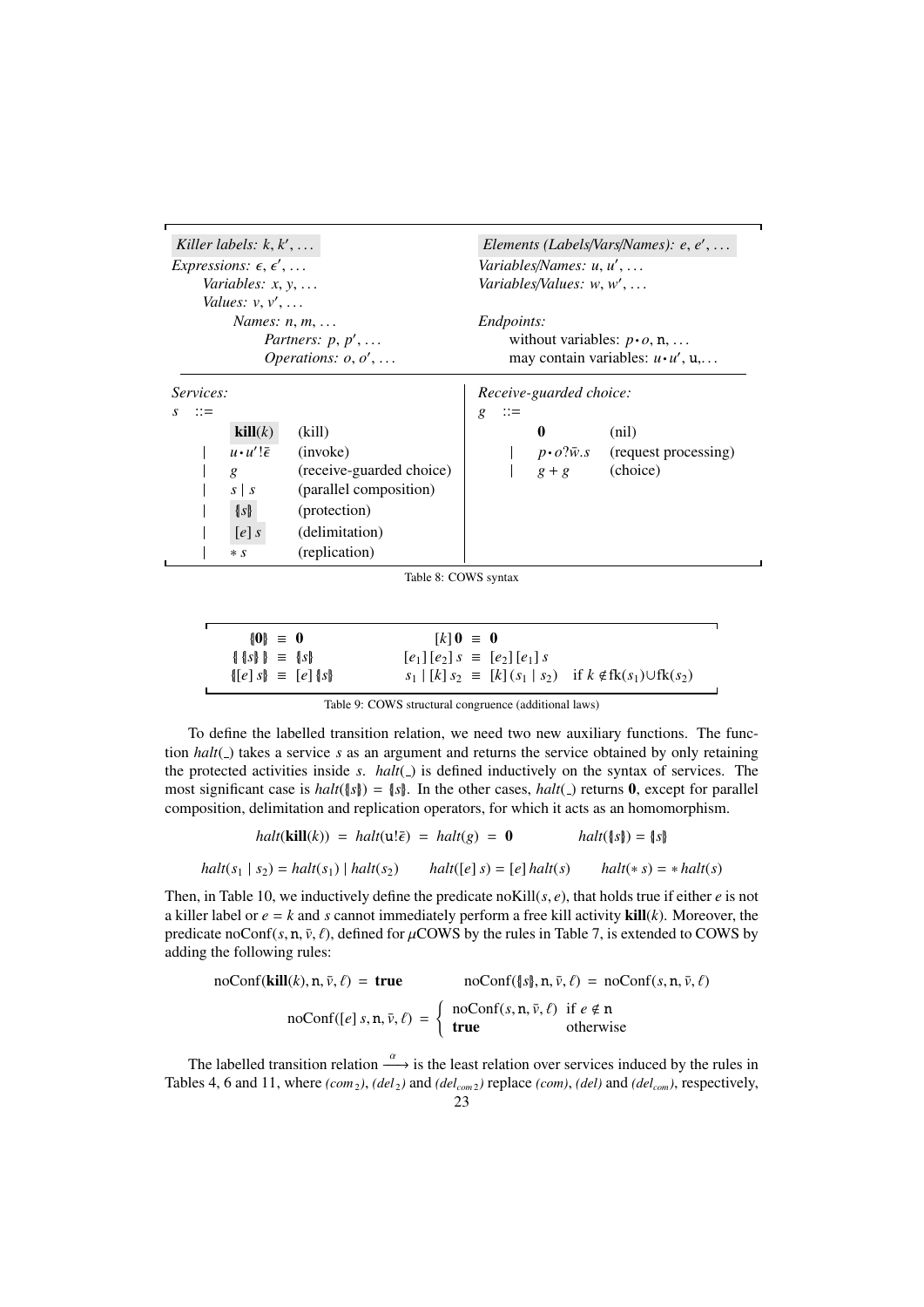| $noKill(s, e) = true$ if $fk(e) = \emptyset$                           | $noKill(s   s', k) = noKill(s, k) \wedge noKill(s', k)$ |
|------------------------------------------------------------------------|---------------------------------------------------------|
| $noKill(kill(k), k) = false$                                           | $noKill([e] s, k) = noKill(s, k)$ if $e \neq k$         |
| $noKill(kill(k'), k) = true$ if $k \neq k'$                            | $noKill([k] s, k) = true$                               |
| $\text{noKill}(u!\bar{\epsilon},k) = \text{noKill}(g,k) = \text{true}$ | $noKill({s},k) = noKill(*s,k) = noKill(s,k)$            |
|                                                                        |                                                         |

Table 10: There are no active  $\textbf{kill}(k)$ 

| <b>kill</b> $(k) \xrightarrow{k} 0$ $(kill)$                                                                                     | $\begin{array}{c}\n s \xrightarrow{\alpha} s' \\ \hline\n\{s\} \xrightarrow{\alpha} \{s'\} \\ \end{array} (prot)$                                                         |
|----------------------------------------------------------------------------------------------------------------------------------|---------------------------------------------------------------------------------------------------------------------------------------------------------------------------|
| $\frac{s_1 \xrightarrow{\alpha} s'_1 \alpha \neq k, n \sigma \ell \bar{\nu}}{s_1   s_2 \xrightarrow{\alpha} s'_1   s_2} (par_3)$ | $\frac{s_1 \xrightarrow{k} s'_1}{s_1   s_2 \xrightarrow{k} s'_1   \textit{halt}(s_2)} (\textit{par}_{\textit{kill}})$                                                     |
| $\frac{s \xrightarrow{k} s'}{[k] s \xrightarrow{\dagger} [k] s'} (del_{kill1})$                                                  | $\frac{s \xrightarrow{k} s' \quad k \neq e}{[e] s' \quad (del_{kill2})}$                                                                                                  |
| $\frac{s \xrightarrow{\dagger} s'}{[e] s \xrightarrow{\dagger} [e] s'} (del_{kill3})$                                            | $\frac{s \xrightarrow{\alpha} s' \quad e \notin e(\alpha) \quad \alpha \neq k, \dagger \quad \text{noKill}(s, e)}{[e] s \xrightarrow{\alpha} [e] s'}$ (del <sub>2</sub> ) |

Table 11: COWS operational semantics (additional rules)

and  $(par_3)$  replaces rules  $(par)$  and  $(par_2)$ . Labels are now generated by the following grammar:

 $\alpha$  ::=  $\mathbf{n} \triangleleft \overline{\mathbf{v}}$  |  $\mathbf{n} \triangleright \overline{\mathbf{w}}$  |  $\mathbf{n} \sigma \ell \overline{\mathbf{v}}$  |  $k$  | †

The meaning of the new labels is as follows: *k* denotes execution of a request for terminating a term from within the delimitation  $[k]$ , and  $\dagger$  denotes a computational step corresponding to taking place of forced termination. In the sequel, we use  $e(\alpha)$  to denote the set of elements occurring in  $\alpha$  (it is defined similarly to u( $\alpha$ ), Section 3.1.2, page 12, and Section 3.2.1, page 19).

Let us now comment on the added rules. Activity  $\kappa$ ill $(k)$  forces termination of all unprotected parallel activities (rules *(kill)* and *(parkill)*) inside an enclosing [*k*] , that stops the killing effect by turning the transition label *k* into  $\dagger$  (rule  $(del_{kill1})$ ). Such delimitation, whose existence is ensured by the assumption that the semantics is only defined for closed services, prevents a single service to be capable to stop all the other parallel services, which would be unreasonable in a service-oriented setting (as services are loosely coupled and organized in different administrative domains). Critical activities can be protected from killing by putting them into a protection  $\|\cdot\|$ ; this way,  $\{s\}$  behaves like *s* (rule *(prot)*). Similarly,  $[e]$  *s* behaves like *s* (rule  $\langle del_2 \rangle$ ), except when the transition label  $\alpha$  contains  $e$ , in which case  $\alpha$  must correspond either to a communication assigning a value to *e* (rule  $(de_{com2})$ ) or to a kill activity for *e* (rule  $(de_{kin1})$ ), or when a free kill activity for  $e$  is active in  $s$ , in which case only actions corresponding to kill activities can be executed (rules  $(de_{kil/2})$  and  $(de_{kil/3})$ ). This means that kill activities are executed *eagerly* with respect to the activities enclosed within the delimitation of the corresponding killer label. Execution of parallel services is interleaved (rule  $(par_3)$ ), but when a kill activity or a communication is performed. Indeed, the former must trigger termination of all parallel services (according to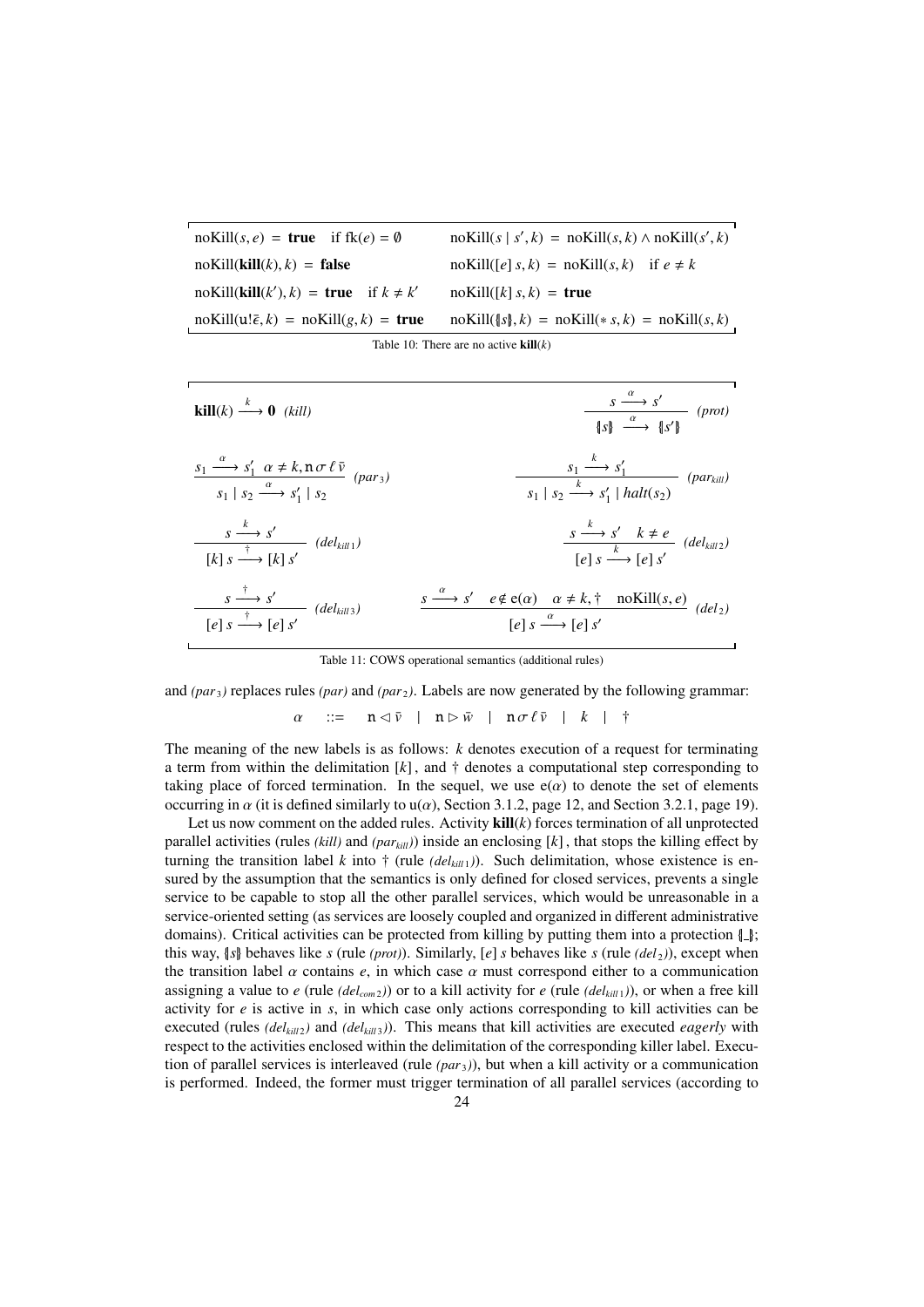rule  $(par_{kill})$ , while the latter must ensure that the receive activity with greater priority progresses (rules *(com*2*)* and *(parcom)*).

## *3.3.3. Examples*

We present here some examples aimed at clarifying the peculiar features of COWS. We will show in Section 4 how the COWS activities dealing with termination, i.e. kill and protection, can be used for implementing fault and compensation handling.

*Protected kill activity.* The following simple example illustrates the effect of executing a kill activity within a protection block:

$$
[k] (\{s_1 \mid \{s_2\} \mid \mathbf{kill}(k)\} \mid s_3) \mid s_4 \xrightarrow{\dagger} [k] \{ \{s_2\} \} \mid s_4
$$

where, for simplicity, we assume that  $halt(s_1) = halt(s_3) = 0$ . In essence, **kill**(*k*) terminates all parallel services inside delimitation [*k*] (i.e. *s*<sup>1</sup> and *s*3), except those that are protected at the same nesting level of the kill activity (i.e.  $s_2$ ).

*Interplay between communication and kill activity.* Kill activities can break communication, as the following example shows:

$$
\mathbf{n}!\langle v \rangle \mid [k] ([x] \mathbf{n}?\langle x \rangle.s \mid \mathbf{kill}(k)) \xrightarrow{\dagger} \mathbf{n}!\langle v \rangle \mid [k] [x] \mathbf{0}
$$

In fact, due to the priority of the kill activity over communication, this is the only feasible computational step of the above term. Communication can however be guaranteed by protecting the receive activity, as follows

$$
\begin{array}{ll}\n\mathbf{n!}\langle \nu \rangle \mid [k] \left( [x] \{ \mathbf{n?}\langle x \rangle \cdot s \} \mid \mathbf{kill}(k) \right) & \xrightarrow{\dagger} \\
\mathbf{n!}\langle \nu \rangle \mid [k] \left[ x \right] \{ \mathbf{n?}\langle x \rangle \cdot s \} & \equiv \\
\left[ x \right] (\mathbf{n!}\langle \nu \rangle \mid [k] \{ \mathbf{n?}\langle x \rangle \cdot s \}) & \xrightarrow{\mathbf{n01}\langle \nu \rangle} \\
\left[ k \right] \{ s \cdot \{ x \mapsto \nu \} \}\n\end{array}
$$

Notably, priority of kill activities over communication acts only with respect to the activities enclosed within the delimitation of the corresponding killer labels (i.e. priority is *local* to killer label scopes). For instance, if we re-write the above example as follows:

$$
[y] \mathbf{n?}\langle y \rangle \mathbf{.} s' | \mathbf{n!}\langle v \rangle | [k] ([x] \mathbf{n?}\langle x \rangle \mathbf{.} s | \mathbf{kill}(k))
$$

communication between  $\mathbf{n}! \langle v \rangle$  and  $\mathbf{n}$ ? $\langle x \rangle$  is still preempted by **kill**(*k*), while communication with  $n\text{?}\langle y \rangle$  can take place and lead to

$$
s' \cdot \{y \mapsto v\} \mid [k] ([x] \mathbf{n?} \langle x \rangle . s \mid \mathbf{kill}(k))
$$

*Non-communicability of killer labels.* We require killer labels not to be communicable to avoid a service be capable to indiscriminately stop the execution of other services' activities. However, when desired, this behaviour can be modelled in COWS. Consider, for example, the following term where two parallel services share the private name *stop*:

$$
[stop] (s_1 | s_2) | s_3
$$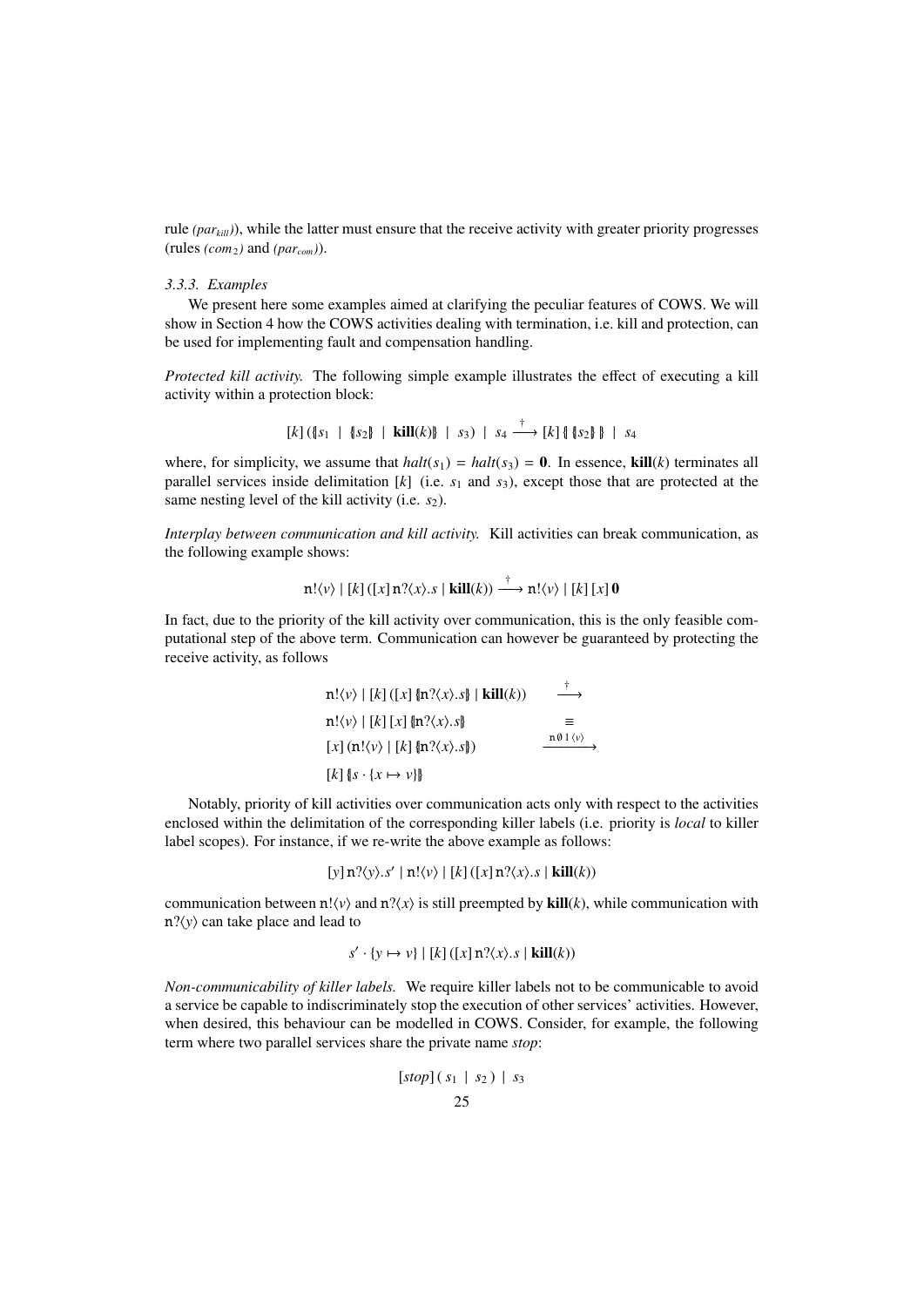where  $s_1 \triangleq [k]$  (n?(*stop*). kill(*k*) |  $s'_1$ ) and  $s_2 \triangleq$  n!(*stop*) |  $s'_2$ . In  $s_1$ , the activity kill(*k*) is prefixed<br>by the receive n?(*ston*) that does not allow forced termination to take place until the 'ter by the receive n? $\langle$ *stop* $\rangle$  that does not allow forced termination to take place until the 'termination signal' *stop* is received. In fact, if a communication between  $s_1$  and  $s_2$  takes place along the endpoint n, the term evolves to

$$
[stop] ([k] (kill(k) | s'_1) | s'_2 ) | s_3
$$

Now, due to the priority of the kill activity over communication, the term  $[k]$  (**kill** $(k)$  |  $s'_1$ ) can only perform a kill activity and evolve, e.g., to  $[k]$  *halt* $(s'_1)$ .

## 3.4. C<sub>O</sub>WS

The full calculus, CWS, is obtained by enriching COWS with an analogous of WS-BPEL's *wait* activity [15, Section 10.7] which causes execution of the invoking service to be suspended until the time interval specified as an argument has elapsed<sup>3</sup>. The extension of COWS with specific activities dealing with time is motivated by the fact that it is still unknown to what extent timed computation can be reduced to untimed forms of computation [41].

## *3.4.1. Syntax*

We assume that the set of values now includes a set of positive numbers (ranged over by  $\delta$ , construct is highlighted by a gray background): ', ...), used to represent *time intervals*. The syntax of COWS is extended as follows (the new

$$
g \ ::= \ \mathbf{0} \ | \ p \cdot o? \bar{w}.s \ | \ g + g \ | \ \Phi_{\epsilon}.s
$$

Basically, guards are extended with the *wait activity*  $\mathcal{O}_\epsilon$ , that specifies the time interval, whose value is given by evaluation of  $\epsilon$ , the executing service has to wait for. Consequently, the choice construct can now be guarded both by message reception and timeout expiration, like WS-BPEL *pick* activity [15, Section 11.5]. We assume that evaluation of expressions and execution of basic activities, except for  $\mathcal{D}_{\epsilon}$ , are instantaneous (i.e. do not consume time units) and that time elapses between them.

#### *3.4.2. Operational semantics*

The operational semantics of COWS is defined in terms of the labelled transition relation  $\frac{\hat{\alpha}}{ }$  $\rightarrow$ , where  $\hat{\alpha}$  stands for  $\alpha$  or  $\delta$  (that models time elapsing), obtained by adding the rules shown in Table 12 to those defining the semantics of COWS (see Section 3.3.2 and Tables 4, 6 and 11). Let us briefly comment on the new rules. Time can elapse while waiting on receive/invoke activities, rules *(recelaps)* and *(invelaps)*. When time elapses, but the timeout is still not expired, the argument of wait activities is updated (rule *(waitelaps)*). Time elapsing cannot make a choice within a choice activity (rule *(choice<sub>2</sub>)*), while the occurrence of a timeout can. Indeed, this is signalled by label  $\dagger$ , thus it is a computational step, generated by rule *(wait<sub>rout</sub>*) and used by rule *(choice)* (in Table 4) to discard the alternative branches. Time elapses synchronously for all services running in parallel: this is modelled by rule *(parsync)* and by the remaining rules for empty activity (rule *(nilelaps)*), replication (rule *(repelaps)*), wait activity (rule *(waiterr)*), protection

 ${}^{3}$ For the sake of simplicity, we do not consider here the 'until' variant of the wait activity, which causes suspension of the invoking service until the *absolute* time reaches the value specified as an argument, and refer the interested reader to [21] for an account of this variant.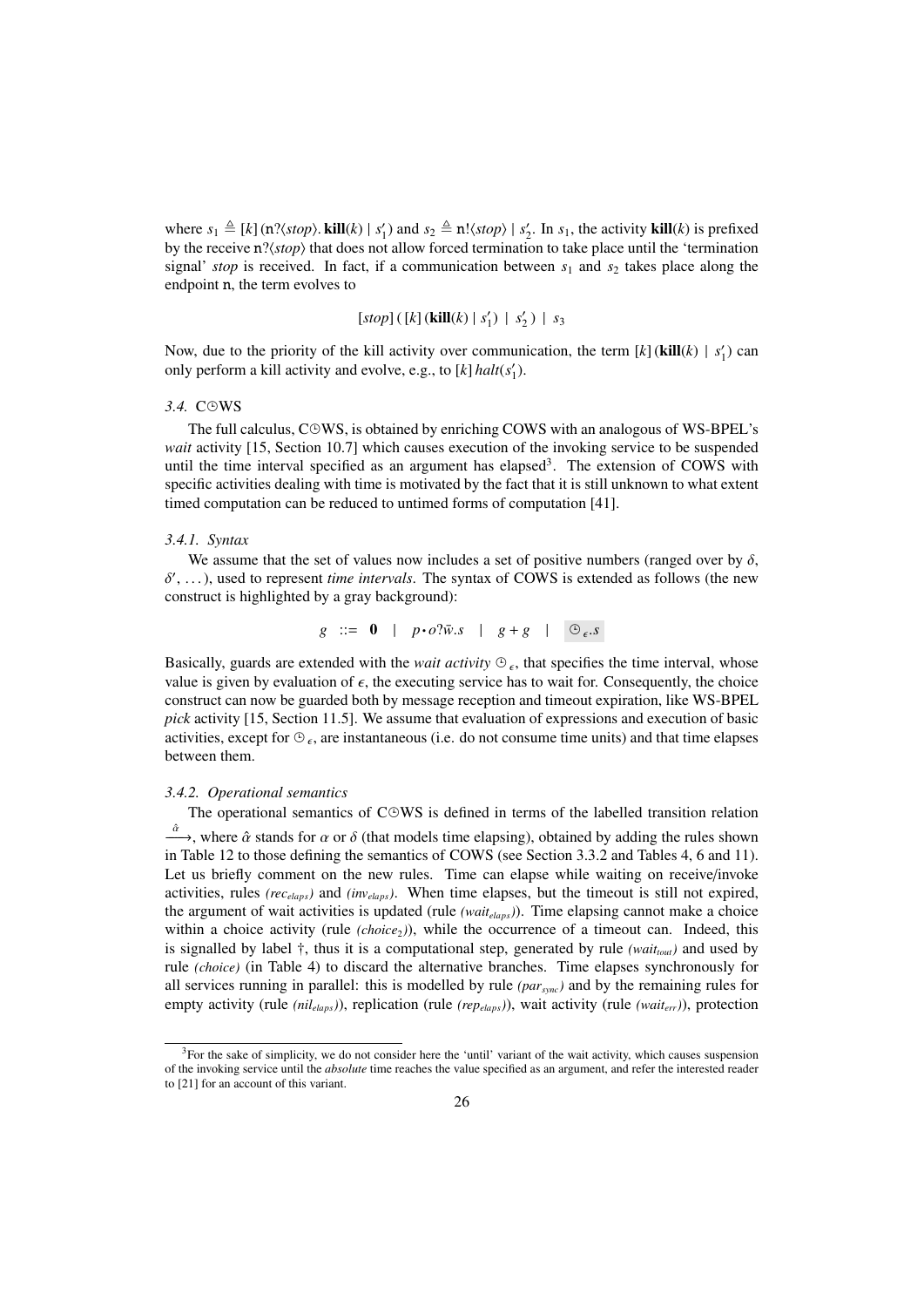$$
\begin{array}{llll}\n\mathbf{0} & \stackrel{\delta}{\longrightarrow} \mathbf{0} & (\nii1_{elaps}) & \ast s \stackrel{\delta}{\longrightarrow} * s & (\niii2_{elaps}) & \mathbf{n}?\bar{w}.s \stackrel{\delta}{\longrightarrow} \mathbf{n}?\bar{w}.s & (\niv2_{elaps}) \\
\mathbf{u}!\bar{\epsilon} & \stackrel{\delta}{\longrightarrow} \mathbf{u}!\bar{\epsilon} & (\niv2_{elaps}) & \stackrel{\delta}{\longrightarrow} s & (\niv3_{claps}) & \stackrel{\delta}{\longrightarrow} s \stackrel{\delta}{\longrightarrow} s \stackrel{\delta}{\longrightarrow} s \stackrel{\delta}{\longrightarrow} s \stackrel{\delta}{\longrightarrow} s \stackrel{\delta}{\longrightarrow} s \stackrel{\delta}{\longrightarrow} s \stackrel{\delta}{\longrightarrow} s \stackrel{\delta}{\longrightarrow} s \stackrel{\delta}{\longrightarrow} s \stackrel{\delta}{\longrightarrow} s \stackrel{\delta}{\longrightarrow} s \stackrel{\delta}{\longrightarrow} s \stackrel{\delta}{\longrightarrow} s \stackrel{\delta}{\longrightarrow} s \stackrel{\delta}{\longrightarrow} s \stackrel{\delta}{\longrightarrow} s \stackrel{\delta}{\longrightarrow} s \stackrel{\delta}{\longrightarrow} s \stackrel{\delta}{\longrightarrow} s \stackrel{\delta}{\longrightarrow} s \stackrel{\delta}{\longrightarrow} s \stackrel{\delta}{\longrightarrow} s \stackrel{\delta}{\longrightarrow} s \stackrel{\delta}{\longrightarrow} s \stackrel{\delta}{\longrightarrow} s \stackrel{\delta}{\longrightarrow} s \stackrel{\delta}{\longrightarrow} s \stackrel{\delta}{\longrightarrow} s \stackrel{\delta}{\longrightarrow} s \stackrel{\delta}{\longrightarrow} s \stackrel{\delta}{\longrightarrow} s \stackrel{\delta}{\longrightarrow} s \stackrel{\delta}{\longrightarrow} s \stackrel{\delta}{\longrightarrow} s \stackrel{\delta}{\longrightarrow} s \stackrel{\delta}{\longrightarrow} s \stackrel{\delta}{\longrightarrow} s \stackrel{\delta}{\longrightarrow} s \stackrel{\delta}{\longrightarrow} s \stackrel{\delta}{\longrightarrow} s \stackrel{\delta}{\longrightarrow} s \stackrel{\delta}{\longrightarrow} s \stackrel{\delta}{\longrightarrow} s \stackrel{\delta}{\longrightarrow} s \stackrel{\delta}{\longrightarrow} s \stackrel{\delta}{\longrightarrow} s \stackrel{\delta}{\longrightarrow} s \stackrel{\delta}{\longrightarrow} s \stackrel{\delta}{\longrightarrow} s \stackrel{\delta}{\longrightarrow} s \stackrel{\delta}{\longrightarrow} s \stackrel{\delta}{\longrightarrow} s \stackrel{\delta}{\longrightarrow} s \stackrel{\delta}{\longrightarrow} s \stackrel{\delta}{\longrightarrow} s \stackrel{\delta}{\longrightarrow} s
$$

Table 12: COWS operational semantics (additional rules)

(rule *(protelaps)*) and delimitation (rule *(scopeelaps)*). In particular, rule *(waiterr)* enables time passing for the wait activity also when the expression  $\epsilon$  used as an argument does not return a positive number; in this case the argument of the wait is left unchanged. Note that, in agreement with its eager semantics, the kill activity does not allow time to pass. In COWS, computational steps also include transitions labelled by  $\delta$  corresponding to time elapsing.

Since time elapses synchronously for all services in parallel, we can think of as all services run on a same service *engine* and share the same clock. By further extending the language syntax, as shown in [21], we can make explicit the notion of service engine and of deployment of services on engines. This way, we can model time so that it progresses synchronously for services located within the same engine and asynchronously among services deployed onto different engines.

## *3.4.3. Examples*

We end this section with some examples of application of the the timed constructs provided by the full language CWS. Such constructs are also exploited in Section 5.2 to model a variant of the automotive case study presented in Section 2.2.

*WS-BPEL pick activity.* Consider again the bank service scenario used in other previous examples in Sections 3.1.3 and 3.2.2, where now clients, after having sent requests for charging their credit cards, wait for a response for a given amount of time. By using the wait activity and the choice operator, we can define in CWS a client service implementing a pick activity *`a la* WS-BPEL as follows:

$$
p_{bank} \cdot o_{charge}! \langle p_{cA}, 1234, 100, t_A \rangle \mid [x, x_i] \left( p_{cA} \cdot o_{resp} ? \langle x, t_A, x_i \rangle . s_A \right) + \mathcal{O}_{15}. \, s_{charge} \, \text{The outer layer} \, \text{where} \, \text{The number of vertices in the image.}
$$

If the *Bank* service does not reply in the given amount of time units (e.g. 15 minutes), the client service will discard the client activities  $p_{cA} \cdot o_{resp}$ ? $\langle x, t_A, x_i \rangle$ . *s<sub>A</sub>* (hence, the activity *s<sub>A</sub>* dealing with the *Bank* response will never be carried out) and execute the activity *schargeTimeoutExpired* handling the non-response event. This latter activity can, e.g., ask the driver to provide the data of another credit card, or simply show an error message inviting the driver to contact the assistance services by herself/himself; in any case *schargeTimeoutExpired* may contact or not the *Bank* service to inform it that the response to the sent request is not waited any longer. Of course, if a response from the *Bank* is received before the timeout expiration, the timeout is disabled and *s<sup>A</sup>* is executed.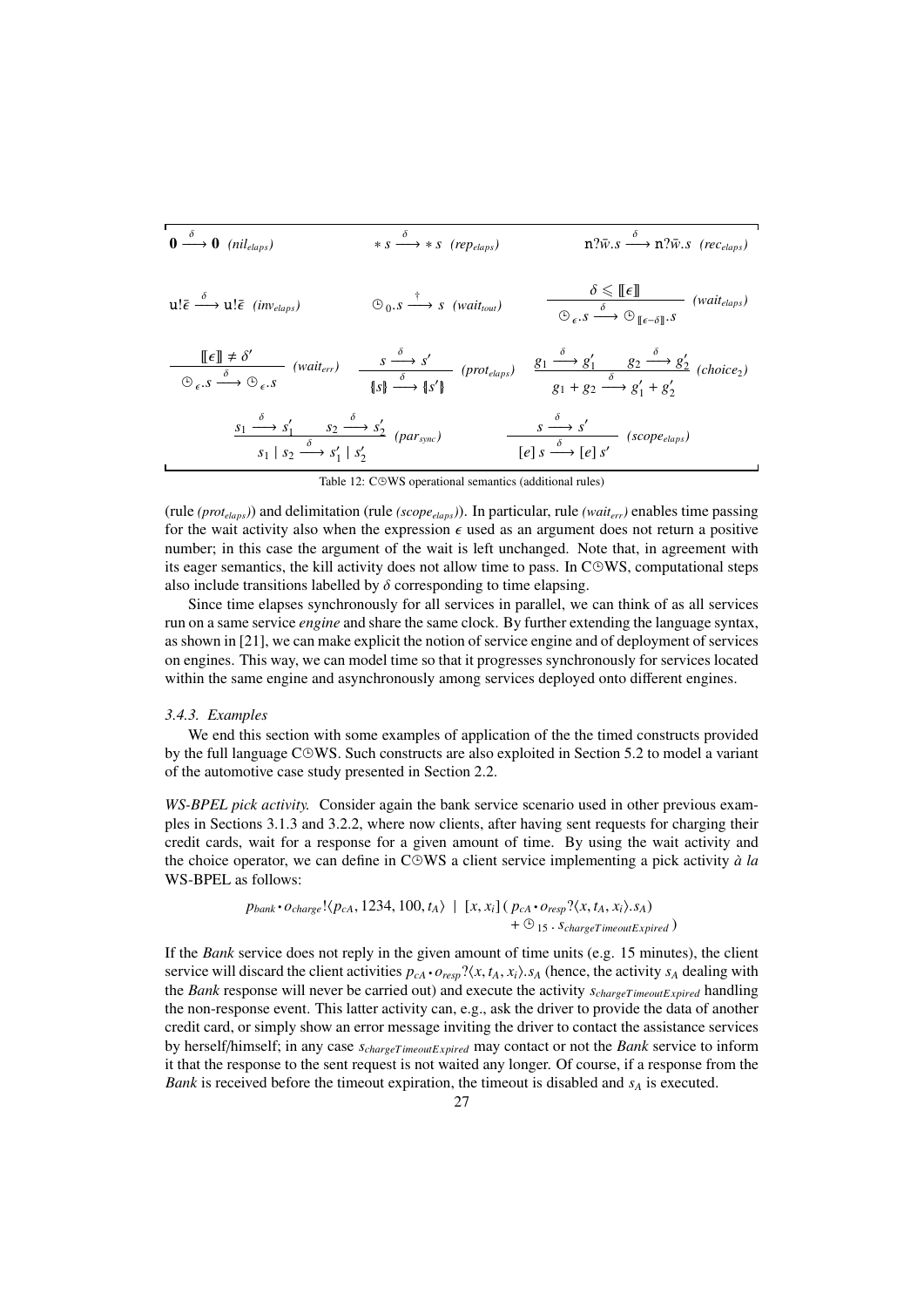*Time-bound search.* Consider a registry service storing information about on road services and providing searching functionalities to its clients (see, e.g., Section 5.2). A search that continues to query the data stored in the registry until a given timeout expires can be rendered in CWS as a term of the following form:

 $[k]$  (  $s_{search}$   $| \mathcal{O}_{\delta}$ . (**kill**(*k*)  $| \{ s_{searchComplete} \}$ ))

where *<sup>s</sup>search* performs the search and *<sup>s</sup>searchComplete* sends the search result to the client. After <sup>δ</sup> time units, the search is stopped by means of the kill activity and then the result is communicated.

## 4. The automotive case study: specification and analysis in COWS

We present in this section the most relevant parts of the specification in COWS of the automotive case study introduced in Section 2.2 (the complete specification is reported in [42]) and provide a brief description of a few properties that it satisfies. Notably, to specify the case study we use COWS rather than COWS, because the verification methods and tools currently available only apply to the former language. We further refine the case study and its specification, in order to illustrate an application of the CWS constructs for managing time and constraints, later on in Section 5.2.

The COWS term modelling the overall scenario is:

[*pcar*] ( *SensorsMonitor* | *GpsSystem* | *Discovery* | *Reasoner* | *Orchestrator*) | *Bank* | *OnRoadRepairServices*

All services of the in-vehicle platform share a private partner name *pcar*, that is used for intravehicle communication and is passed to external services (e.g. the bank service) for receiving data from them.

When an engine failure occurs, a signal (raised by *SensorsMonitor*) triggers the execution of the *Orchestrator* and activates the corresponding 'recovery' service. *Orchestrator*, the most important component of the in-vehicle platform, is

```
[x_{carData}, x_{ts}](p_{car} \cdot o_{engineFailure}? \langle x_{ts}, x_{carData} \rangle .s_{engfail} + p_{car} \cdot o_{lowOilFailure}? \langle x_{ts}, x_{carData} \rangle .s_{lowoil} + \dots)
```
This term uses the choice operator  $-+$  to pick one of those alternative recovery behaviours whose execution can start immediately. Notice that, while executing a recovery behaviour, *Orchestrator* does not accept other recovery requests. We are also assuming, for the sake of simplicity, that it is reinstalled at the end of the recovery task.

The recovery behaviour *sengfail* executed when an engine failure occurs is

```
[p_{end}, o_{end}, x_{info}, x_{loc}, x_{list}, o_{undo}]([k] (CardCharge | FindServices) | p_{end} \cdot o_{end}?\langle \rangle, p_{end} \cdot o_{end}?\langle \rangle. ChooseAndOrder )
```
 $p_{end} \cdot o_{end}$  is a scoped endpoint along which successful termination signals (i.e. communications that carry no data) are exchanged to orchestrate execution of the different components. *CardCharge* corresponds to the homonymous UML action of Figure 2, while *FindServices* corresponds to the sequential composition of the UML actions RequestLocation and FindServices. The two terms are defined as follows: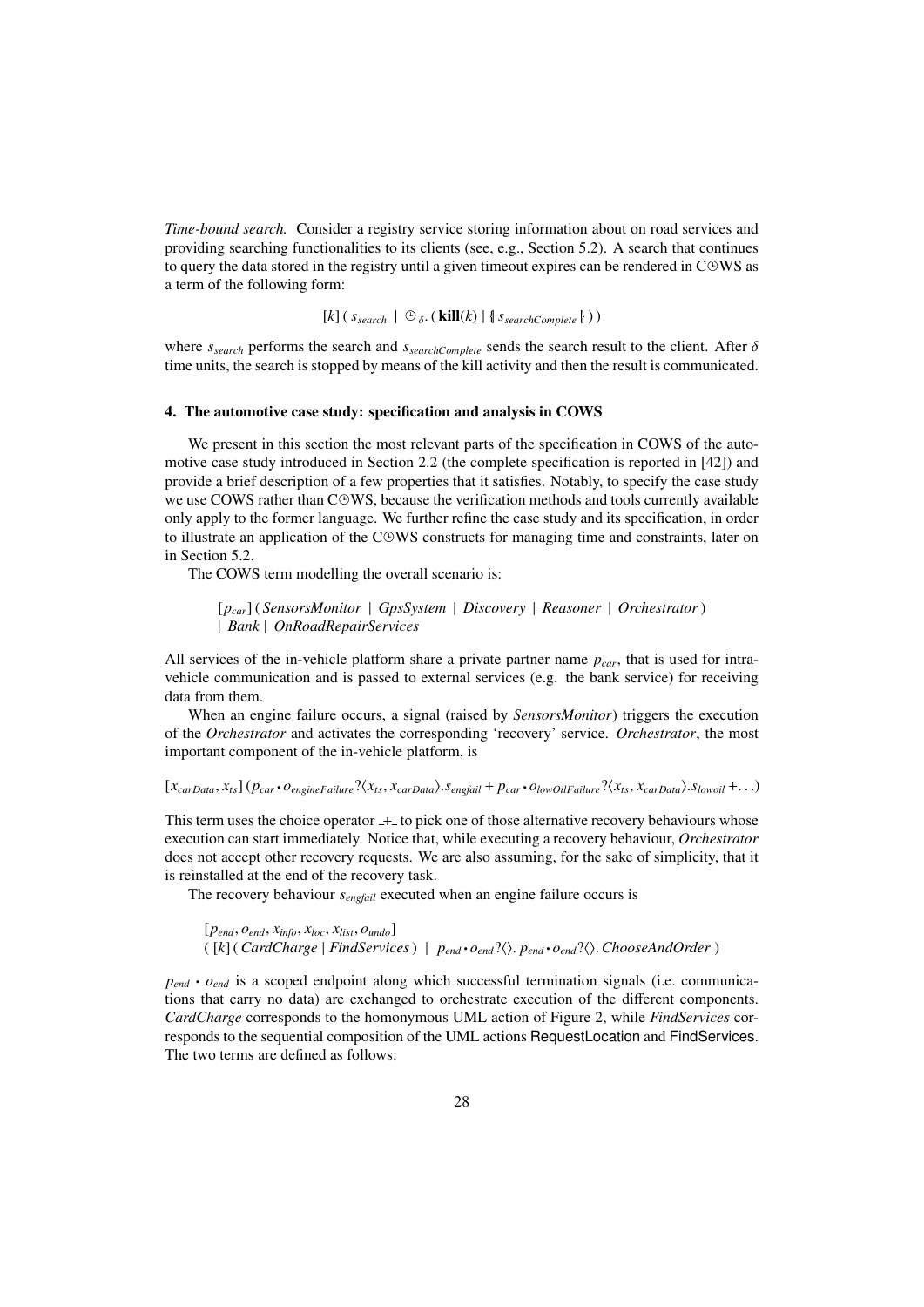$CardChange \triangleq p_{bank} \cdot o_{charge}! \langle p_{car}, ccNum, amount, x_{ts} \rangle$  $| \{\mathbf{p}_{car} \cdot \mathbf{o}_{resp}$ ? $\langle fail, x_{ts}, x_{info}\rangle$ . kill $(k)$  $+ p_{car} \cdot o_{resp}$ ? $\langle ok, x_{ts}, x_{info} \rangle$ .  $(p_{end} \cdot q_{end}! \langle \rangle$  $\{p_{car} \cdot o_{undo} ? \langle cc \rangle. p_{car} \cdot o_{undo} ? \langle cc \rangle. p_{bank} \cdot o_{revoke} ! \langle x_{ts}, ccNum \rangle) \}$ *FindS ervices*  $\triangleq p_{car} \cdot o_{real,oc}$ ! $\langle \rangle$  $| p_{car} \cdot o_{respLoc}$ ? $\langle x_{loc} \rangle$ .  $(p_{car} \cdot o_{findServ}! \langle x_{loc},$  *servicesType* $\rangle$  $\vert$   $p_{car} \cdot o_{found}?\langle x_{list} \rangle$ .  $p_{end} \cdot o_{end}!\langle \rangle$ 

 $+ p_{car} \cdot o_{notFound}$ ? $\langle \rangle$ .

Therefore, the recovery service concurrently contacts service *Bank*, to charge the car owner's credit card with a security amount, and services *GpsSystem* and *Discovery*, to get the car's location (stored in  $x_{loc}$ ) and a list of on road services (stored in  $x_{list}$ ). When both activities terminate (the fresh endpoint  $p_{end} \cdot o_{end}$  is used to appropriately synchronise their successful terminations), the recovery service forwards the obtained list to service *Reasoner*, that will choose the most convenient services (see definition of *ChooseAndOrder*). Whenever services finding fails, *FindServices* terminates the whole recovery behaviour (by means of the kill activity  $\textbf{kill}(k)$ ) and sends two signals *cc* (abbreviation of 'card charge') along the endpoint *pcar* • *oundo*. Similarly, if charging the credit card fails, then *CardCharge* terminates the whole recovery behaviour. Otherwise, it installs a compensation handler that takes care of revoking the credit card charge. Activation of this compensation activity requires two signals *cc* along *pcar* • *oundo* and, thus, takes place either whenever *FindService* fails or, as we will see soon, whenever both garage and car rental orders fail.

 $({\vert p_{car} \cdot o_{undo}! \langle cc \rangle \vert p_{car} \cdot o_{undo}! \langle cc \rangle} \vert \mathbf{kill}(k)))$ 

*ChooseAndOrder* tries to order the selected services by contacting a car rental and, concurrently, a garage and a tow truck. It is defined as follows:

 $[x_{qps}]$  ( $p_{car} \cdot o_{choose} \langle x_{list} \rangle$ |  $[x<sub>garage</sub>, x<sub>tow</sub> T<sub>ruck</sub>, x<sub>rentalCar</sub>] p<sub>car</sub> • o<sub>chosen</sub>?$  $(x<sub>garage</sub>, x<sub>tow</sub> T<sub>ruck</sub>, x<sub>rentalCar</sub>).$ ( *OrderGarageAndTowTruck* | *RentCar*) )

 $OrderGarageAndTowTruck \triangleq [x_{garageInfo}]$  $(X_{\text{garage}} \cdot O_{\text{orderGar}}! \langle p_{\text{car}}, X_{\text{carData}} \rangle)$  $| p_{car} \cdot o_{\text{garageFall}} ? \langle \rangle.$  $(p_{car} \cdot o_{undo}! \langle cc \rangle | [p, o] (p \cdot o! \langle x_{loc} \rangle | p \cdot o? \langle x_{gas} \rangle))$  $+ p_{car} \cdot o_{garageOk} ? \langle x_{gps}, x_{garageInfo} \rangle.$ ( *OrderTowTruck*  $| p_{car} \cdot o_{undo} ? \langle gar \rangle$ .  $(x_{\text{garage}} \cdot o_{\text{cancel}}! \langle p_{\text{car}} \rangle)$  $\vert p_{car} \cdot o_{undo}! \langle cc \rangle \vert p_{car} \cdot o_{undo}! \langle rc \rangle) )$  $OrderTowTruck \triangleq [x_{towInfo}]$ 

> $(X_{towTruck} \cdot O_{orderTow}! \langle p_{car}, x_{loc}, x_{pns} \rangle)$  $\langle \rho_{car} \cdot \rho_{towTruckFall}?\langle \rangle$ .  $\rho_{car} \cdot \rho_{undo}!\langle gar \rangle$  $+$   $p_{car}$  •  $o_{towTruckOK}$  ? $\langle x_{towInfo} \rangle$  )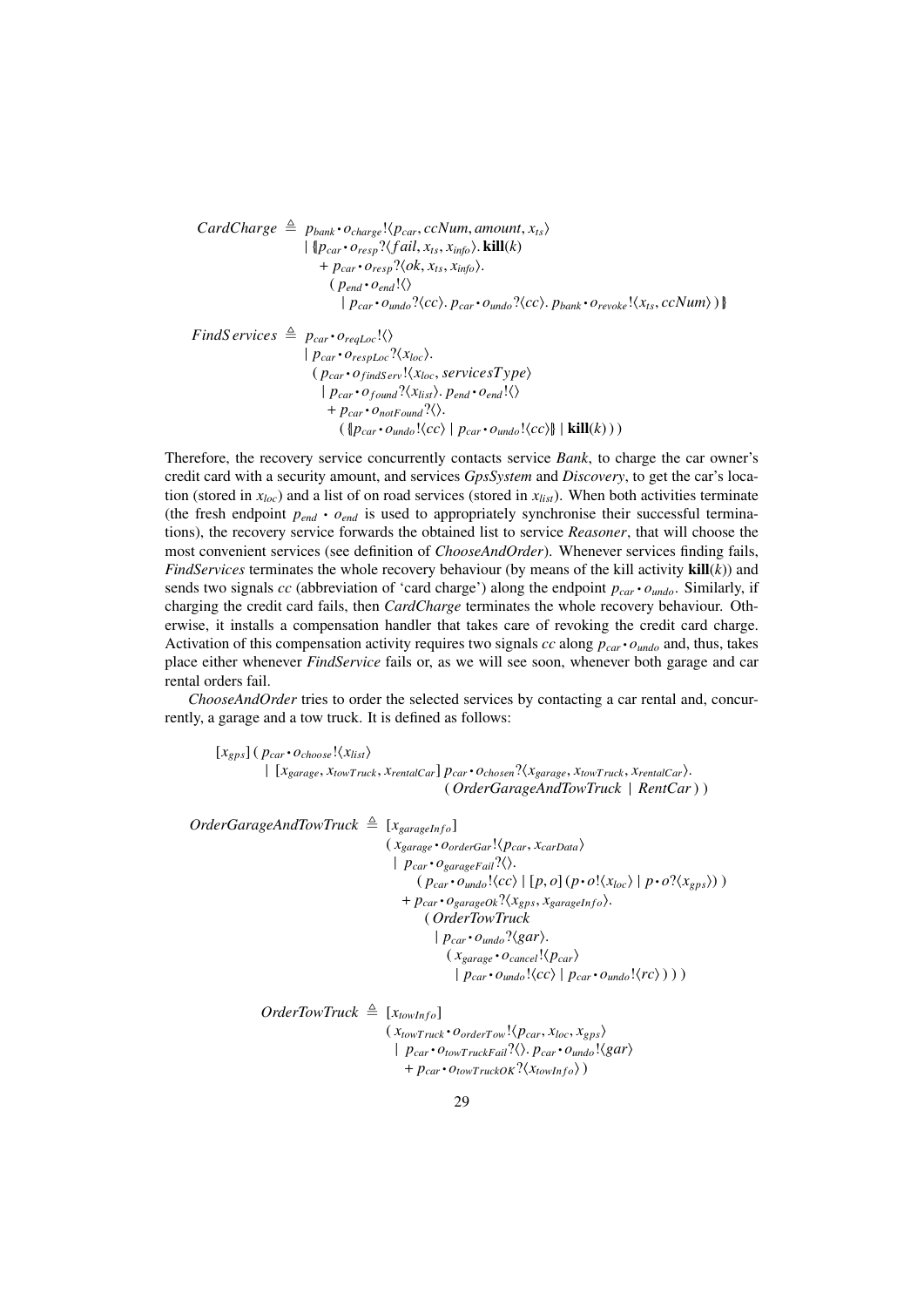$RentCar \triangleq [x_{rclnfo}]$  $(x_{\text{rentalCar}} \cdot O_{\text{orderRC}}! \langle p_{\text{car}}, x_{\text{e} \text{ps}} \rangle)$  $\langle \rho_{car} \cdot \rho_{rentalCarFail} \rangle \langle \rangle$ ,  $\rho_{car} \cdot \rho_{undo} \langle \langle cc \rangle$  $+ p_{car} \cdot o_{rentalCarOK} ? \langle x_{rclnfo} \rangle.$  $p_{car} \cdot o_{undo}$ ? $\langle rc \rangle$ .  $x_{rentalCar} \cdot o_{redirect}! \langle p_{car}, x_{loc} \rangle$ )

If ordering a garage fails, the compensation of the credit card charge is invoked by sending a signal *cc* along the endpoint  $p_{car} \cdot o_{undo}$ , and the car's location (stored in  $x_{loc}$ ) is assigned to variable *xgps* (whose value will be passed to the rental car service). This assignment is rendered as a communication along the private endpoint  $p \cdot o$ . Otherwise, the tow truck ordering starts and the garage's location is assigned to variable *xgps*. Moreover, a compensation handler is installed; it will be activated whenever tow truck ordering fails and, in that case, attempts to cancel the garage order (by invoking operation *ocancel*) and to compensate the credit card charge and the rental car order (by sending signal *cc* and *rc* along *pcar* • *oundo*). Renting a car proceeds concurrently and, in case of successful completion, the compensation handler for the redirection of the rented car is installed; otherwise, the compensation of the credit card charge is invoked.

For the sake of presentation, we relegate the specification of the remaining components of the in-vehicle platform, i.e. *SensorsMonitor*, *GpsSystem*, *Discovery* and *Reasoner*, to [42].

The COWS specification of the service *Bank* is given by the compound term introduced in Section 3.1.3 (paragraph "Message correlation" at page 16) where the subservice *BankInterface* is extended with compensation activities (highlighted below by a gray background) for revoking credit card charges:

*BankInterface*  $\triangleq$  $[x_{\text{cust}}, x_{\text{cc}}, x_{\text{amount}}, x_{\text{ts}}]$  $p_{bank} \cdot o_{charge}$ ? $\langle x_{cust}, x_{cc}, x_{amount}, x_{ts} \rangle$ .  $(p_{bank} \cdot o_{check}! \langle x_{ts}, x_{cc}, x_{amount})$  $\left[\left[x_{info}\right](p_{bank} \cdot o_{checkFall}?\langle x_{ts}, x_{cc}, x_{info}\rangle, x_{cust} \cdot o_{resp}!\langle fail, x_{ts}, x_{info}\rangle\right]$  $+$  *p*<sub>bank</sub> • *O*<sub>checkOk</sub>? $\langle X_{ts}, X_{cc}, X_{info} \rangle$ .  $[k']$  ( $x_{cust} \cdot o_{resp}! \langle ok, x_{ts}, x_{info} \rangle \mid p_{bank} \cdot o_{revoke}? \langle x_{ts}, x_{cc} \rangle$ . kill $(k')$ ))

In case of a positive answer, the possibility of revoking the request through invocation of operation *orevoke* is enabled (in fact, should the discovery phase or ordering the services fail, the customer charge operation should be cancelled in order to implement the wanted transactional behaviour). Revocation causes deletion of the reply to the client, if this has still to be performed.

*OnRoadRepairServices* is actually a composition of various on road services, i.e. it is

 $G\{G\}$  |  $G\{G\}$  |  $T\{G\}$  |  $T\{C\}$  |  $T\{C\}$  |  $T\{C\}$  |  $R\{C\}$  |  $R\{C\}$  |  $C\{C\}$  | ...

Such concurrent on road services are all modelled in a similar way, e.g.

 $Garage_i \triangleq * [x_{\text{cuts}}, x_{\text{sensor}}$  $p_{\text{garage}\_\text{i}} \cdot o_{\text{orderGar}}? \langle x_{\text{cust}}, x_{\text{sensor}} \rangle.$  $(p_{\text{garage}\_\text{i}} \cdot o_{\text{checkOK}}! \langle \rangle \mid p_{\text{garage}\_\text{i}} \cdot o_{\text{check$ *Fail* $! $\langle \rangle$$  $| p_{\text{garage}\_\text{i}} \cdot o_{\text{check$ *Fail* $? $\langle \rangle$ .  $x_{\text{cust}} \cdot o_{\text{garage}\text{fail}} \rangle$$ +  $p_{\text{garage}\_\text{i}} \cdot o_{\text{checkOK}} ? \langle \rangle$ .  $[k]$  ( $x_{\text{cut}} \cdot o_{\text{garageOK}}$ ! $\langle \text{garageGPS}_i, \text{garageInfo}_i \rangle$ <br>  $\downarrow n \rightarrow 2$   $\langle x \rangle$   $\downarrow$   $\downarrow$ **ll** $(k)$ )  $\mid p_{\text{garage}\_\text{i}} \cdot o_{\text{cancel}}? \langle x_{\text{cust}} \rangle$ . kill $(k)$ ) ) 30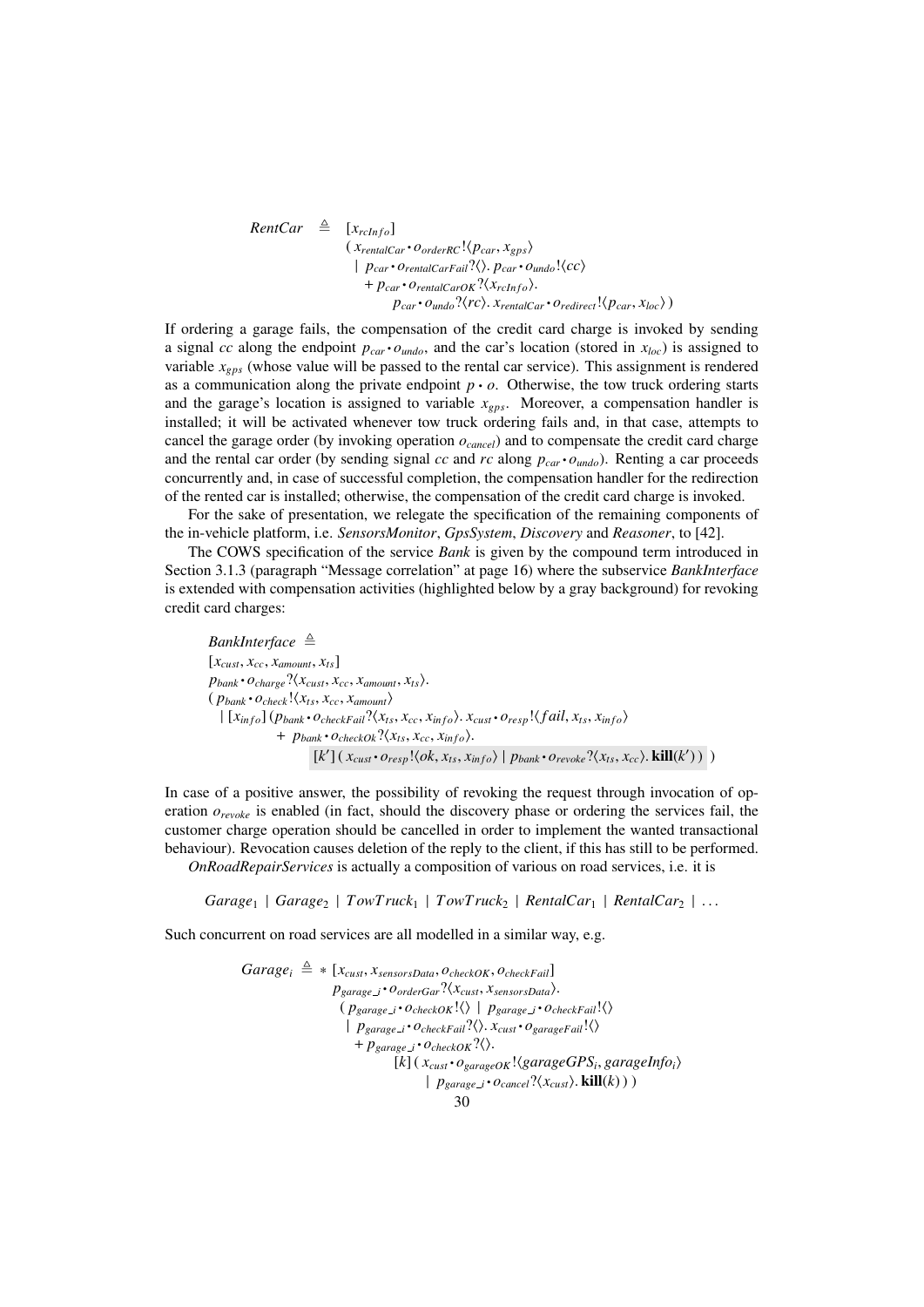For simplicity, success or failure of garage orders are modelled by means of non-deterministic choice by exploiting internal operations *ocheckOK* and *ocheckFail*.

To give a flavour of which kind of analyses COWS's specifications can be subject to, we end this section by illustrating some properties of the automotive case study that can be verified by using two of the techniques devised so far.

The type system introduced in [17] uses types to express and enforce policies for regulating the exchange of data among services. Over the specification of the automotive scenario, this approach enables the verification of such confidentiality properties as, e.g., "*information about the credit card and location of a driver in trouble cannot become available to unauthorized users*" and "*critical data sent by on-road services to the in-vehicle services, e.g. cost and quality of the service supplied, are not disclosed to competitors*".

The logical verification methodology presented in [18] permits describing service properties by means of a branching-time temporal logic, specifically designed to express in a convenient way distinctive aspects of services, and verifying them over COWS specifications by exploiting an on-the-fly model checker. Over the specification of the automotive scenario, this methodology enables the specification and verification of such functional properties as, e.g., "*once the service Orchestrator is requested, it always provides at least one response about the status of the garage*/*tow truck ordering and at least one response about the status of the car renting*", "*it will never happen that, after the driver's credit card has been charged and some service ordered, the credit card charge is revoked*", and "*after the garage has been booked, if the tow truck service is not available then the garage is revoked*".

## 5. Service publication, discovery and negotiation with COWS

In the previous sections, we showed that  $C@WS$  is particularly suitable for modelling different and typical aspects of SOC. We now present a dialect of  $C@WS$  (Section 5.1) equipped with mechanisms of *concurrent constraint programming*, which permits modelling the phases of dynamic service publication, discovery and negotiation. This way, we obtain a linguistic formalism capable of modelling all the phases of the life cycle of SOC applications (as we show in Section 5.2).

## *5.1. A* <sup>C</sup>WS*'s dialect for concurrent constraint programming*

We describe here how we can define a dialect of COWS exploiting the concurrent constraint programming paradigm to model Service Level Agreement (SLA) achievements. Technically, we take advantage of the fact that COWS syntax and operational semantics are parametrically defined with respect to the set of *values*, the syntax of *expressions* that operate on values and, therefore, the definition of the *pattern-matching* function. We follow the approach put forward in cc-pi [43], a language that combines basic features of name-passing calculi with concurrent constraint programming [44]. Specifically, we show that constraints and operations on them can be smoothly incorporated in COWS, and propose a disciplined way to model and manipulate multisets of constraints. This way, SLA requirements are expressed as constraints that can be dynamically generated and composed, and that can be used by the involved parties both for service publication and discovery (on the Web), and for the SLA negotiation process. Consistency of the set of constraints resulting from negotiation means that the agreement has been reached.

Intuitively, a *constraint* is a relation among a specified set of variables which gives some information on the set of possible values that these variables may assume. Such information is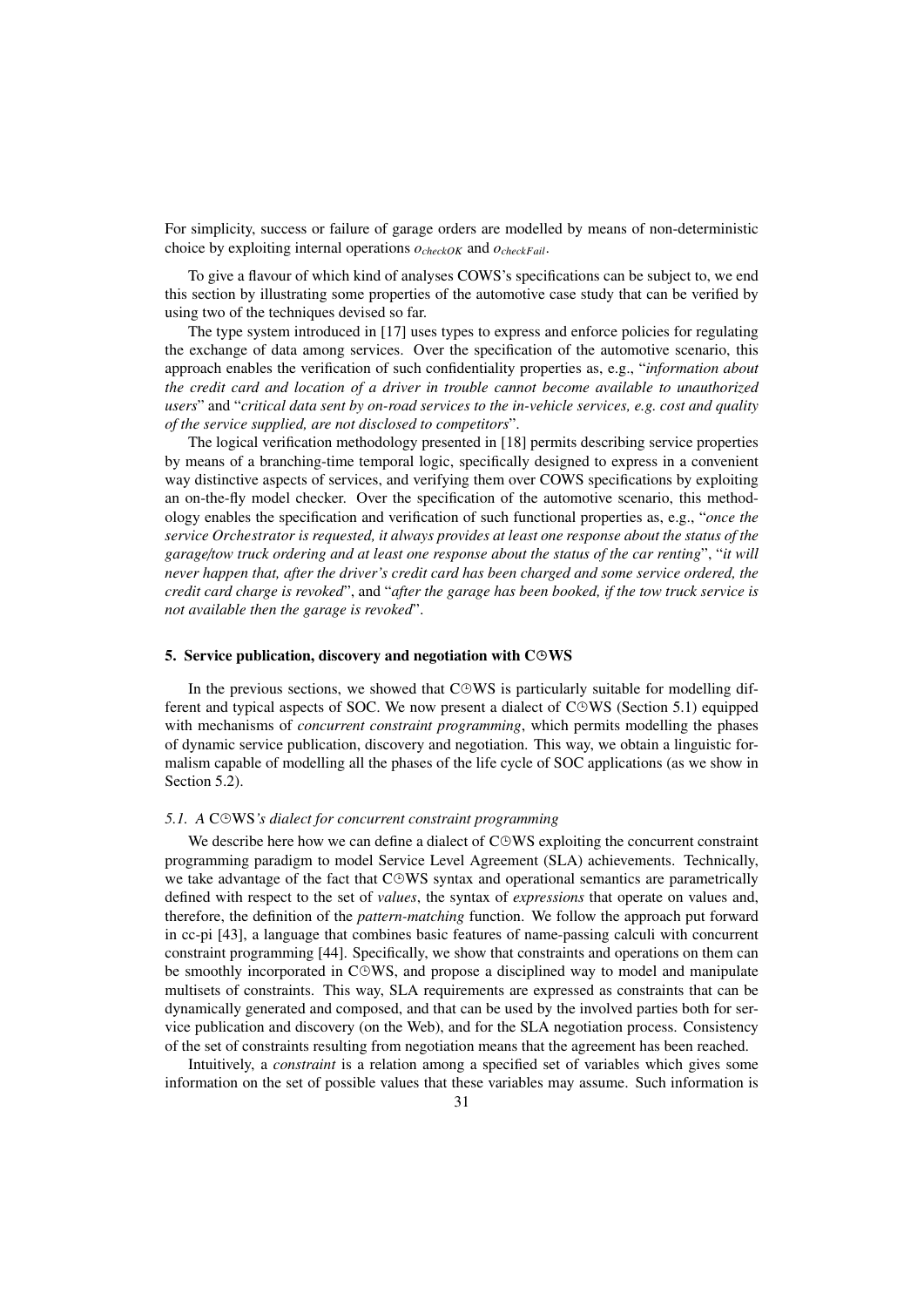usually not complete as a constraint may be satisfied by several assignments of values to the variables. For example, we can employ constraints such as

$$
\cos t \ge 350
$$
 \n $\csc t = b w \cdot 0.05$  \n $z = 1 / (1 + |x - y|)$ 

In practice, we do not take a definite standing on which of the many kind of constraints to use. From time to time, the appropriate kind of constraints to work with should be chosen depending on what one intends to model.

Formally a constraint *c* is represented as a function  $c : (V \rightarrow D) \rightarrow \{true, false\}$ , where *V* is the set of constraint variables (that, as explained in the sequel, is included in the set of <sup>C</sup>WS names), and *<sup>D</sup>* is the domain of interpretation of *<sup>V</sup>*, i.e. the domain of values that the variables may assume. If we let  $\eta : V \to D$  be an assignment of domain elements to variables, then a constraint is a function that, given an assignment  $\eta$ , returns a truth value indicating if the constraint is satisfied by  $\eta$ . For instance, the assignment {cost  $\mapsto$  500} satisfies the first constraint, while { $\cos t \rightarrow 500$ , bw  $\rightarrow 8000$ } does not satisfy the second constraint, that is, instead, satisfied by {cost  $\mapsto$  400, bw  $\mapsto$  8000}. An assignment that satisfies a constraint is called a *solution*.

The constraints we have presented are called *crisp* in the literature, because they can only be satisfied or violated. In fact, we can also use more general constraints called *soft constraints* [45]. These constraints, given an assignment for the variables, return an element of an arbitrary constraint semiring (*c-semiring*, [46]), namely a partially ordered set of 'preference' values equipped with two suitable operations for combination  $(x)$  and comparison  $(+)$  of (tuples of) values and constraints. Formally, a c-semiring is an algebraic structure  $\langle A, +, \times, 0, 1 \rangle$  such that: *A* is a set and  $0, 1 \in A$ ; + is a binary operation on *A* that is commutative, associative, idempotent, 0 is its unit element and 1 is its absorbing element;  $\times$  is a binary operation on A that is commutative, associative, distributes over  $+$ , 1 is its unit element and 0 is its absorbing element. Operation  $+$ induces a partial order ≤ on *A* defined by *a* ≤ *b* iff *a* + *b* = *b*, which means that *a* is more constrained than *b*. The minimal element is thus 0 and the maximal 1. For example, crisp constraints can be understood as soft constraints on the c-semiring  $\langle \{true, false\}, \vee, \wedge, false, true \rangle$ .

The CWS dialect we work with in this section specializes expressions to also include *constraints*, ranged over by *c*, and *constraint multisets*, ranged over by *C*, and to be formed by using the following operators.

- *Consistency check:* predicate *isCons*(*C*) takes a constraint multiset *C* and holds true if *C* is consistent. Formally,  $isCons({c_1},...,c_n)$  holds true if there exists an assignment  $\eta$  such that  $c_1\eta \wedge \ldots \wedge c_n\eta \neq \mathbf{false}$ , i.e. if the combination of all constraints has at least a solution<sup>4</sup>.<br>The predicate *is Cons*() is defined for crisp constraints. However, we can generalize its The predicate *isCons*( ) is defined for crisp constraints. However, we can generalize its definition to soft constraints by requiring that it is satisfied if there exists an assignment  $\eta$ such that  $c_1 \eta \times \ldots \times c_n \eta \neq 0$ .
- *Entailment check:* predicate  $C \vdash c$  takes a constraint multiset C and a constraint c and holds true if *c* is entailed by *C*. Formally,  $\{c_1, \ldots, c_n\} \vdash c$  holds true if for all assignments  $\eta$ it holds that  $c_1 \eta \wedge \ldots \wedge c_n \eta \leq_B c\eta$ , where  $\leq_B$  is the partial ordering over booleans (i.e.  $b_1 \leq_B$ *b*<sub>2</sub> iff *b*<sub>1</sub> ∨ *b*<sub>2</sub> = *b*<sub>2</sub>). Also this predicate can be generalized to soft constraints by requiring that  $\{c_1, \ldots, c_n\} \in c$  holds true if for all assignments  $\eta$  it holds that  $c_1 \eta \times \ldots \times c_n \eta \leq c \eta$ .

<sup>&</sup>lt;sup>4</sup>We do not consider here the well-studied problem of solving a constraint system. Among the many techniques exploited to this aim, we mention dynamic programming [47, 48] and branch and bound search [49].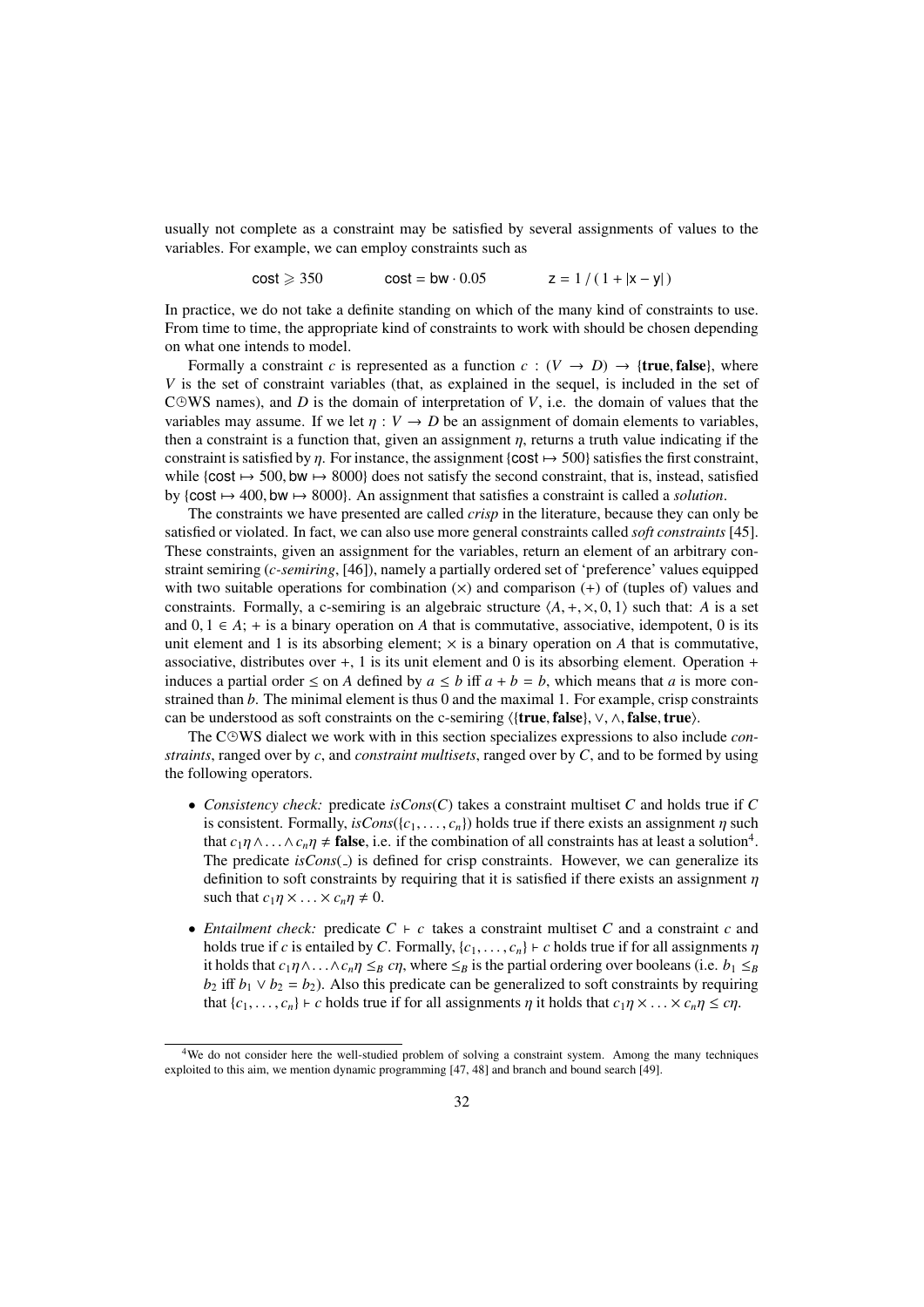| $isCons(C \cup \{c\})$                                   | $C \vdash c$                                                      |
|----------------------------------------------------------|-------------------------------------------------------------------|
| $\mathcal{M}(\langle c, x \rangle, C) = \{x \mapsto C\}$ | $\mathcal{M}(\langle c^{\vdash}, x \rangle, C) = \{x \mapsto C\}$ |

Table 13: Pattern-matching function (additional rules)

- *Retraction:* operation *C* − *c* takes a constraint multiset *C* and a constraint *c* and returns the multiset  $C \setminus \{c\}$  if  $c \in C$ , otherwise returns  $C$ .
- *Multiset union:* binary operator  $\forall$  is the standard union operator between multisets.

Since constraints and constraint multisets are expressions, they need to be evaluated. The (expression) evaluation function  $\llbracket \cdot \rrbracket$  acts on constraints and constraint multisets as the identity, except for constraints containing CWS variables, for which the function is undefined. Therefore, evaluated constraints and constraint multisets are values that can be communicated by means of synchronization of invoke and receive activities and can replace variables by means of application of substitutions to terms.

To efficiently implement the primitives of the concurrent constraint programming paradigm, we tailor the rules in Table 3 (Section 3.1) defining the pattern-matching function  $\mathcal{M}(\alpha, \beta)$  to deal with constraints and operations on them, by adding the rules in Table 13. We assume here that tuples can be arbitrarily nested. The original matching rules (reported in Table 3) are still valid and state that variables match any value (thus, e.g.,  $\mathcal{M}(x, C) = \{x \mapsto C\}$ ), two values match only if they are identical, and two tuples match if they have the same number of fields and corresponding fields do match. The new rules allow a two-field tuple to match a single value in two specific cases: a tuple  $\langle c, x \rangle$  and a multiset of constraints *C* do match if  $C \cup \{c\}$  is consistent, while a tuple  $\langle c^+, x \rangle$  and a multiset of constraints *C* do match if *c* is entailed by *C*; in both cases, the substitution  $\{x \mapsto C\}$  is returned. Notably, by applying the operator  $\mathbb{F}$  to a constraint one can the substitution  $\{x \mapsto C\}$  is returned. Notably, by applying the operator  $\overline{\ }$  to a constraint one can require an entailment check instead of a consistency check.

The concurrent constraint computing model is based on a shared store of constraints that provides partial information about possible values that variables can assume. In CWS the store of constraints is represented by the following service:

 $store_C \triangleq [\mathbf{n}] (\mathbf{n}! \langle C \rangle | * [x] \mathbf{n} ? \langle x \rangle. ( p_s \cdot o_{gel}! \langle x \rangle | [y] p_s \cdot o_{set}? \langle y \rangle. \mathbf{n}! \langle y \rangle))$ 

where  $p_s$  is a distinguished partner,  $o_{get}$  and  $o_{set}$  are distinguished operations. Other services can interact with the store service in mutual exclusion, by acquiring the lock (and, at the same time, the stored value) with a receive along  $p_s \cdot o_{get}$  and by releasing the lock (providing the new stored value) with an invoke along *p<sup>s</sup>* • *oset*. Notably, local stores of constraints can be simply modelled by restricting the scope of the partner name *p<sup>s</sup>* .

The store is composed in parallel with the other services, which can act on it by performing operations for adding/removing constraints to/from the store (tell and retract, respectively), and for checking entailment/consistency of a constraint by/with the store (ask and check, respectively). These four operations can be rendered in COWS as follows:

 $\langle\langle \text{tell } c.s \rangle\rangle = [\text{n}] (\text{n}! \langle c \rangle | [y] \text{n}?\langle y \rangle, [x] p_s \cdot o_{get}?\langle \langle y, x \rangle\rangle. (\|p_s \cdot o_{set}! \langle x \uplus \{y\} \rangle \| | \langle \langle s \rangle \rangle))$ 

$$
\langle\langle \text{ask } c.s \rangle\rangle = [n] \left( n! \langle c^{\dagger} \rangle \mid [y] n? \langle y \rangle, [x] p_s \cdot o_{get} ? \langle \langle y, x \rangle \rangle . (\nparallel p_s \cdot o_{set}! \langle x \rangle) \mid \langle \langle s \rangle \rangle) \right)
$$

 $\langle \langle \text{check } c.s \rangle \rangle = [\textbf{n}] (\textbf{n}! \langle c \rangle | [\textbf{y}] \textbf{n} ? \langle \textbf{y} \rangle, [\textbf{x}] p_s \cdot o_{get} ? \langle \langle \textbf{y}, \textbf{x} \rangle \rangle. (\| p_s \cdot o_{set}! \langle \textbf{x} \rangle \| | \langle \textbf{s} \rangle \rangle))$ 

 $\langle \text{fretract } c.s \rangle = [\mathbf{n}] (\mathbf{n}! \langle c \rangle | [\mathbf{y}] \mathbf{n} ? \langle \mathbf{y} \rangle, [\mathbf{x}] p_s \cdot o_{get} ? \langle \mathbf{x} \rangle. (\| p_s \cdot o_{set} ! \langle \mathbf{x} - \mathbf{y} \rangle \| | \langle \mathbf{s} \rangle \rangle))$ 33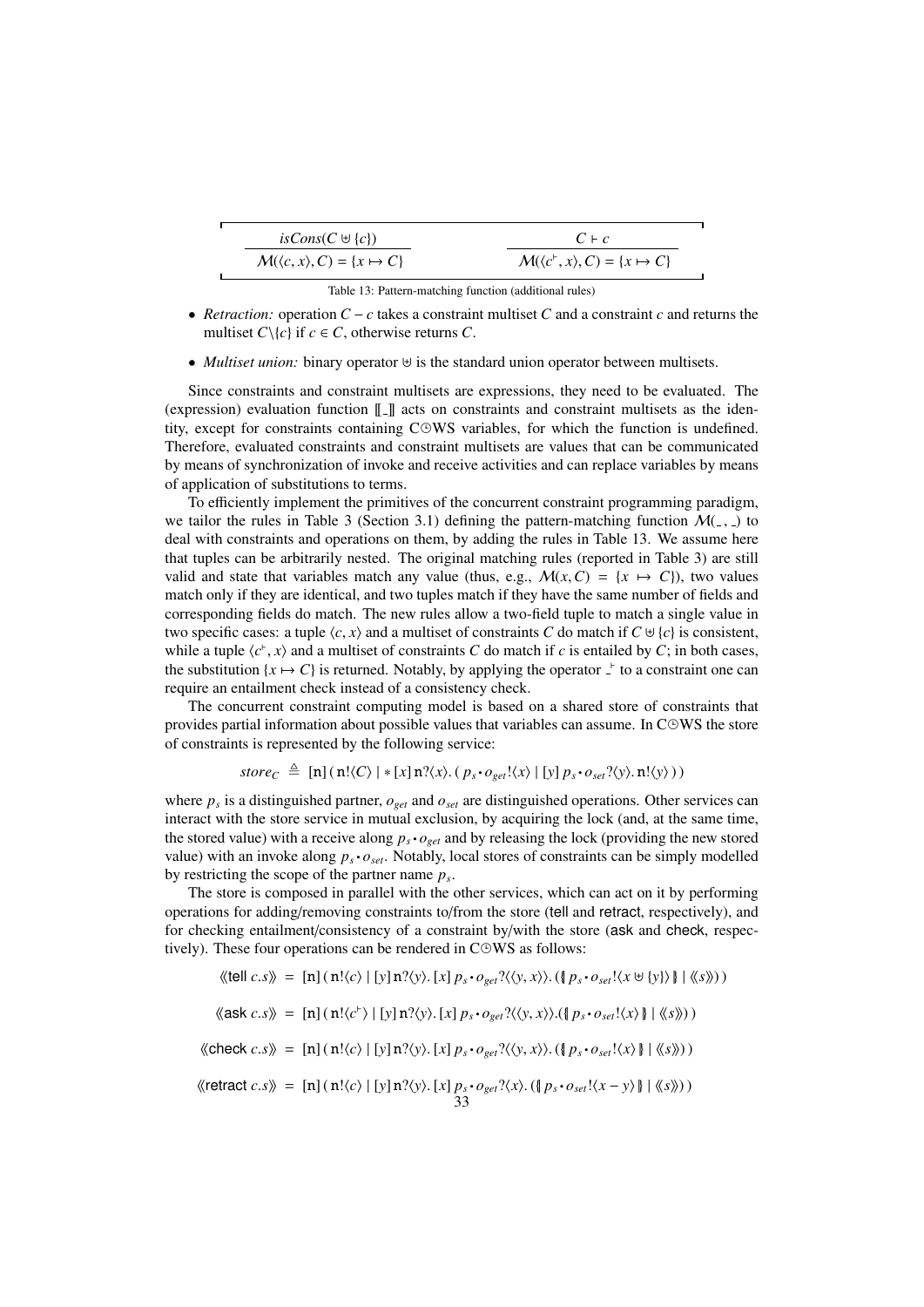where n is fresh. Essentially, each operation is a term that first takes the store of constraints (thus acquiring the lock so that other services cannot concurrently interact with the store) and then returns the (possibly) modified store (thus releasing the lock). Since the invoke activities  $n! \langle c \rangle$ and  $n! \langle c^+ \rangle$  can be performed only if  $[[c]]$  is defined, i.e. if *c* does not contain COWS variables, the store can only contain evaluated constraints. Availability of the store is guaranteed by the fact that, once the store and the lock have been acquired, the activities reintroducing the store and releasing the lock are protected from the effect of kill activities. This disciplined use of the store permits to preserve its consistency. Notably, the matching rules in Table 13 are essential for faithfully modelling the semantics of the original operations. Also notice that, in the definition of tell, the expression  $x \notin \{y\}$  is well-defined, since the variable x is replaced by a multiset of constraints while *y* by a single constraint.

While tell and ask are the classical concurrent constraint programming primitives, operations check and retract are borrowed from [43]. In particular, operation retract is debatable since its adoption prevents the store of constraints to be 'monotonically' refined. In fact, in concurrent constraint programming a computation step does not change the value of a variable, but may rule out certain values that were previously possible; therefore, the set of possible values for the variable is contained in the set of possible values at any prior step. This monotonic evolution of the store during computations permits to define the result of a computation as the least upper bound of all the stores occurring along the computation and provides concurrent constraint languages with a simple denotational semantics in which programs are identified to closure operators on the semi-lattice of constraints [50]. Therefore, if one wants to exploit some of the properties of concurrent constraint programming that require monotonicity, he must consider the fragment of CWS without retract. On the other hand, in the context of dynamic service discovery and negotiation, the use of operation retract enables modelling many frequent situations where it is necessary to remove a constraint from the store for, e.g., weakening a request.

To avoid interference between communication and operations on the store, we do not allow constraints in the store to contain variables, thus they cannot change due to application of substitutions generated by communication. Indeed, suppose constraints in the store may contain variables and consider the following example:

$$
[x] \, (\mathit{store}_{\emptyset} \mid \mathsf{tell}(x \le 5), (\mathsf{n!}\langle 6 \rangle \mid \mathsf{n?}\langle x \rangle))
$$

After action tell has added  $x \le 5$  to the store, communication along the endpoint n can modify the constraint in  $6 \leq 5$ . This way, the communication can make the store inconsistent. This means that the write-once variables of COWS are not suitable for modelling constraint variables.

Therefore, as we stated before, we do not allow constraints in the store to contain variables. Instead, they can use specific names, that we call *constraint variables* and, for the sake of presentation, write as  $x, y, \ldots$  (i.e. in the sans serif style). Indeed, names are not affected by expression evaluation (i.e.  $||x|| = x$ ) and by substitution application (i.e.  $x \cdot \sigma = x$ ). Moreover, names can be delimited, thus allowing us to model *local constraints*. Notice however that constraints occurring as arguments of operations may contain variables so that we can specify constraints that will be dynamically determined. E.g., we can write tell (cost  $\geq x_{min\_cost}$ ). *s*; since [[cost  $\geq x_{min\_cost}$ ]] is undefined, this operation is blocked until variable  $x_{min\_cost}$  is substituted by a value.

Besides ask, tell, retract and check, inter-service communication can be used to implement many protocols allowing two parties to generate new constraints. For instance, in [43], service synchronization works like two global ask and tell constructs: as a result of the synchronization between the output  $\bar{x}$ <sup>n</sup> $\chi$ <sup>*y*</sup>) and the input  $x$ <sup>n</sup> $\chi$ <sup>*i*</sup> the new constraint  $y = y'$  is added to the store. Therefore, synchronization allows local constraints (i.e. constraints with restricted names) to interact,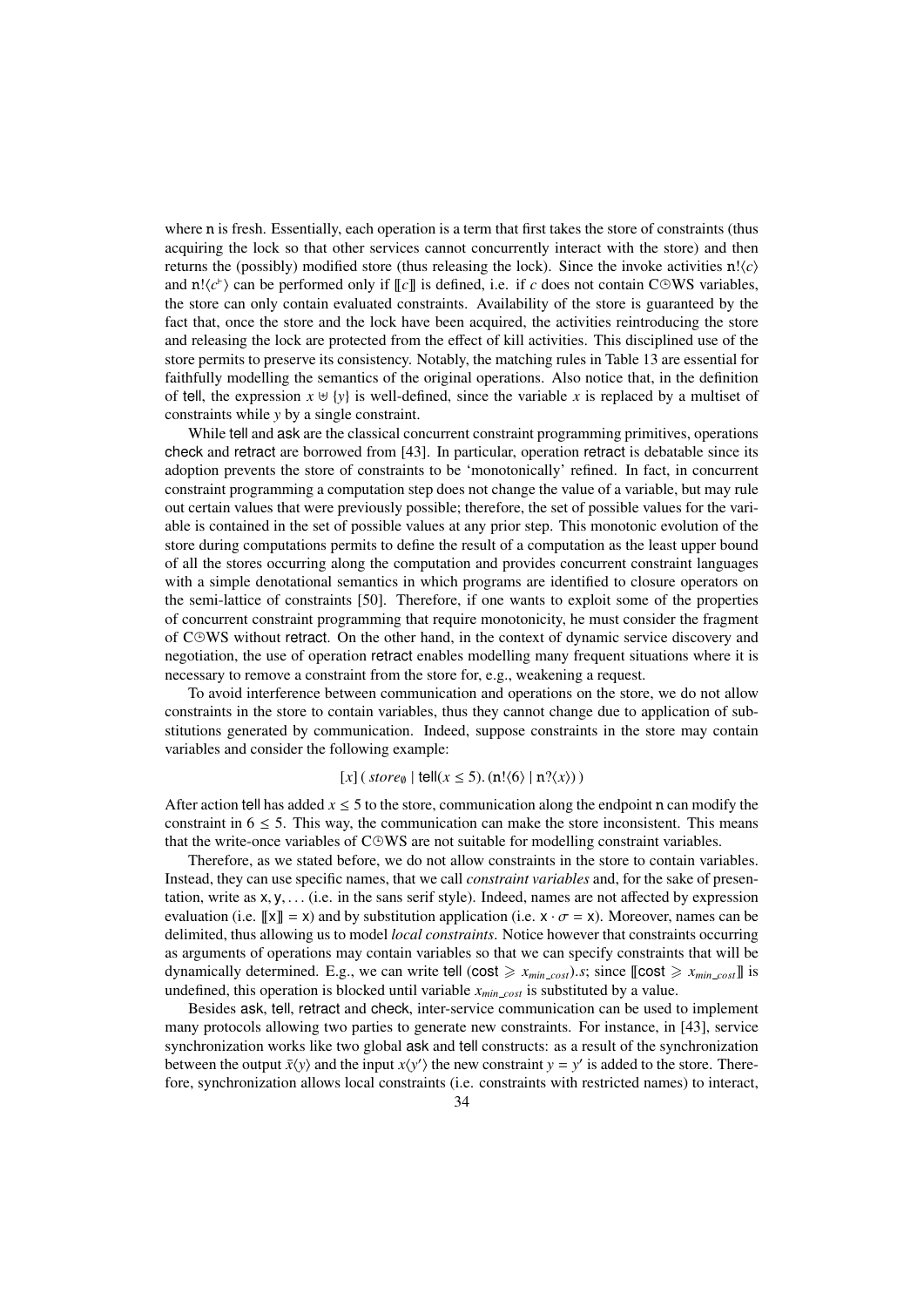thus establishing an SLA between the two parties, and (possibly) to become globally available. Differently, COWS does not allow communication to directly generate new constraints: e.g., an invoke *p*• $o!$ (x) and a receive *p*• $o?$ (y) cannot synchronize, because M(y, x) does not hold. Thus, to create constraints of the form  $x = y$ , where each of x and y is initially local to only one party, we can use the standard CWS communication mechanism together with operation tell. For example, the following term

$$
store_C | p \cdot o! \langle x \rangle | [z] p \cdot o? \langle z \rangle. \text{ tell } (z = y). s
$$
 (2)

for *z* fresh in *s*, adds to the store the constraint  $x = y$ , if it is consistent with *C*. This protocol is simple and divergence-free, but it may introduce deadlocked states in the terms, because the communication along endpoint  $p \cdot o$  takes place before the consistency check (performed by operation tell). For other protocols that permit establishing new constraints by overtaking this problem, we refer the interested reader to [23]. Anyway, since the problem mentioned above does not occur in the specification in Section 5.2, in the sequel we implicitly rely on protocol (2).

## *5.2. Automatic discovery and negotiation in the automotive case study*

We show here how our framework can be used to integrate publication, discovery and negotiation into the automotive case study presented in Section 2.2 and specified in COWS in Section 4.

Initially, each on road service (e.g. garages, tow trucks, . . . ) has to publish its service description on a service registry. For example, assume that a garage service description consists of: a string identifying the kind of provided service, the provider's partner name, and a constraint that defines the garage location. By assuming that the registry provides the operation *opub* through the partner name *preg*, a garage service can request the publication of its description as follows:

$$
p_{reg} \cdot o_{pub}! \langle "garage", p_{garage}, \text{QPS} = (4348.1143N, 1114.7206E) \rangle
$$

where gps is a constraint variable.

The service registry is defined as

$$
[o_{DB}] (\ast [x_{type}, x_p, x_c] p_{reg} \cdot o_{pub}?\langle x_{type}, x_p, x_c \rangle \cdot p_{reg} \cdot o_{DB}!\langle x_{type}, x_p, x_c \rangle | R^{search})
$$

For each publication request received along the endpoint *preg* • *opub* from a provider service, the registry service outputs a service description along the private endpoint  $p_{reg} \cdot o_{DB}$ . The parallel composition of all these outputs represents the database of the registry. The subservice  $R^{search}$ , serving the searching requests, is defined as

$$
R^{search} \triangleq * [x_{type}, x_{client}, x_c, O_{addToList}, O_{askList}]
$$
\n
$$
p_{reg} \cdot o_{search}?\langle x_{type}, x_{client}, x_c \rangle. [p_s] \, ( \text{store}_0 \mid \text{tell } x_c. R' \mid List )
$$
\n
$$
R' \triangleq [k] \, (* [x_p, x_{const}] \, p_{reg} \cdot o_{DB}?\langle x_{type}, x_p, x_{const} \rangle.
$$
\n
$$
(\{p_{reg} \cdot o_{pub}! \langle x_{type}, x_p, x_{const} \rangle) \mid \text{Check } x_{const}. p_{reg} \cdot o_{addToList}! \langle x_p \rangle )
$$
\n
$$
| \, \, \odot_{\delta}. \, (kill(k) \mid \{[x_{list}] \, p_{reg} \cdot o_{askList}?\langle x_{list} \rangle. x_{client} \cdot o_{resp}! \langle x_{list} \rangle \, \| \, ) )
$$

When a searching request is received along  $p_{reg} \cdot o_{search}$ , the registry service initializes a new local store (delimitation  $[p_s]$  makes *store*<sub> $emptyset$ </sub> inaccessible outside of service  $R^{search}$ ) by adding the constraint within the query message. Then, it cyclically reads a description (whose first field is the string specified by the client) from the internal database, checks if the provider constraints are consistent with the store and, in case of success, adds the provider's partner name to a list (by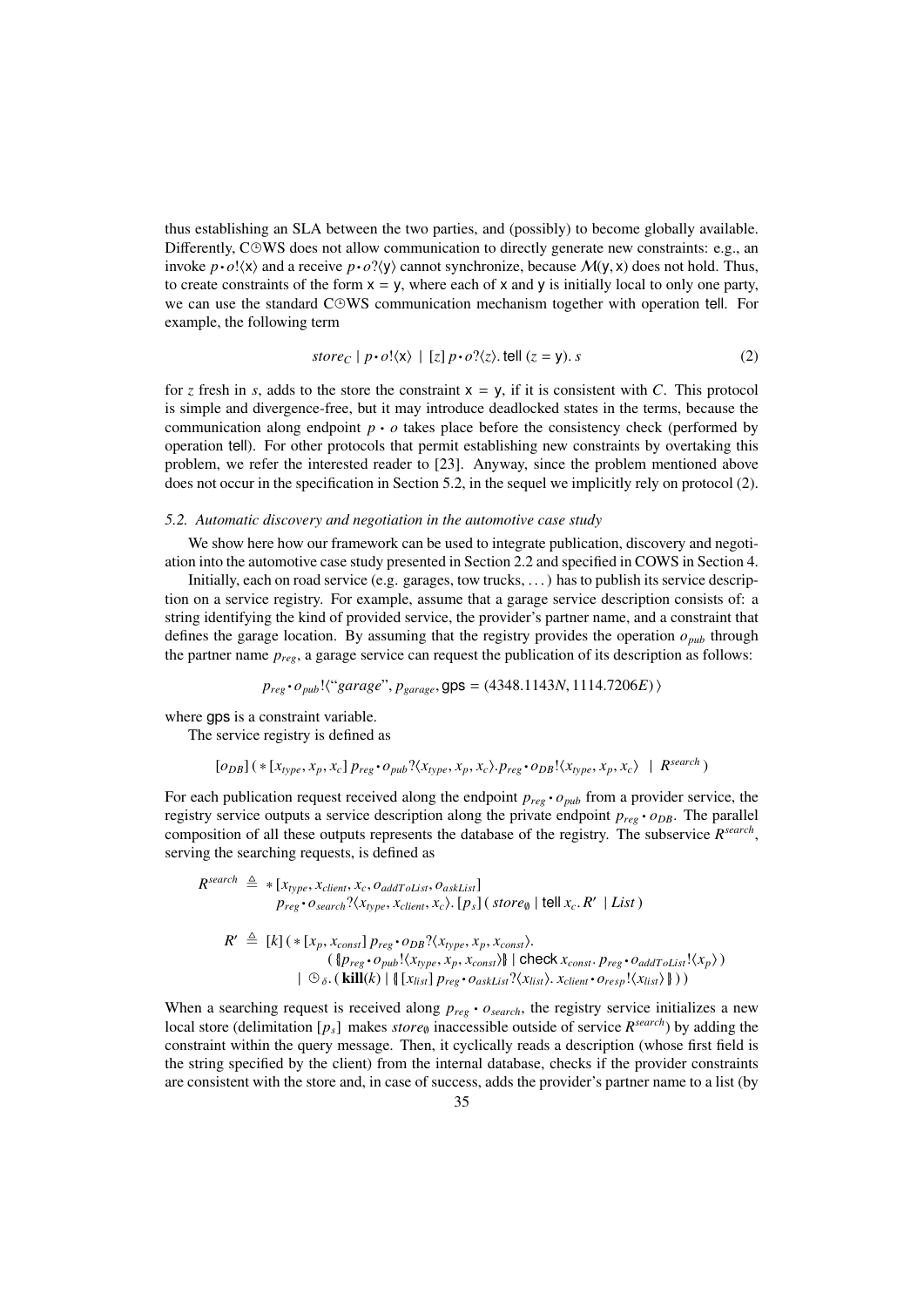exploiting an internal service *List*, that provides operations  $o_{addTolist}$  and  $o_{askList}$ ). After  $\delta$  time units from the initialization of the local store, the loop is terminated by executing a kill activity and the current list of providers for service type *xtype* is sent to the client. Notably, reading a description in the database, in this case, consists of an input along  $p_{reg} \cdot o_{DB}$  followed by an output along  $p_{reg} \cdot o_{pub}$ ; this way we are guaranteed that, after being consumed, the description is correctly added to the database. It is worth noticing that, for the sake of simplicity, service descriptions are non-deterministically retrieved, thus the same provider can occur in the returned list many times. This behaviour could be avoided by refining the specification, e.g. by tagging each service description with an index (stored in an additional field) that is then exploited to read the descriptions in an ordered way.

After the user's car breaks down and *Orchestrator* is triggered, the service *Discovery* of the in-vehicle platform will receive from *Orchestrator* a request containing the GPS data of the car, that it stores in  $x_{loc}$ , and a string identifying the kind of the required services (see the specification in Section 4). By exploiting the latter information, it will know that it has to search a garage, a tow truck and a rental car service. For example, the component taking care of discovering a garage service can be

 $p_{reg} \cdot o_{search}! \langle "garage", p_{car}, dist(x_{loc}, gps) < 20 \rangle \mid [x_{garageList}] p_{car} \cdot o_{resp} ? \langle x_{garageList} \rangle$ 

where the constraint  $dist(x_{loc},$  gps)  $\lt$  20 means that the required garages must be less than 20 km far from the stranded car's actual location.

Once the discovery phase terminates and *Reasoner* communicates the best garage service to *Orchestrator*, the latter and the selected garage engage in a negotiation phase in order to sign an SLA. First, *Orchestrator* invokes the operation *oorderGar* provided by the selected garage (see the term *OrderGarageAndTowTruck* in Section 4); then, it starts the negotiation by performing an operation tell that adds *Orchestrator*'s local constraints (i.e. constraints with restricted constraint variables) to the shared global store; finally, it synchronizes with the garage service, by invoking *osync*, for sharing its local constraints with it.

> [cost, duration] tell ( (cost < 1500 ∧ duration < 48) ∨ (cost < 800 ∧ duration  $\geq 48$ )).  $(x_{\text{garage}} \cdot o_{\text{sync}}$ ! (cost, duration)  $| p_{car} \cdot o_{garageOK} \cdot ? \langle x_{gps}, x_{garageInfo} \rangle \cdots + p_{car} \cdot o_{garageFall} \cdot ? \langle \rangle \cdots)$

In our example, the constraints state that for a repair in less than two days (i.e. 48 hours) the driver is disposed to spend up to 1500 Euros, otherwise he is ready to spend less than 800 Euros.

After the synchronization with *Orchestrator*, the selected garage service tries to impose its first-rate constraint  $c = ((\cos t' > 2000 \land 6 < \text{duration'} < 24) \lor (\cos t' > 1500 \land \text{duration'} \geq 24))$ and, if it fails to reach an agreement within  $\delta'$  time units, weakens the requirements and retries with the constraint  $c' = ((\cos t) \times 1700 \land 6 \times \text{duration})^2 \times 24) \lor (\cos t) \times 1200 \land \text{duration}^2 >$ with the constraint  $c' = ((\text{cost'} > 1700 \land 6 < \text{duration'} < 24) \lor (\text{cost'} > 1200 \land \text{duration'} \ge 24))$ . Both constraints are specifically generated by the garage service for the occurred engine 24)). Both constraints are specifically generated by the garage service for the occurred engine failure, by exploiting the transmitted diagnostic data. After  $\delta''$  time units, if also the second attempt fails it gives up the negotiation. This pegotiation task is modelled as follows: attempt fails, it gives up the negotiation. This negotiation task is modelled as follows:

> [*xcost*, *<sup>x</sup>duration*, cost', duration']  $p_{\text{garage}} \cdot o_{\text{sync}}$ ? $(x_{\text{cost}}, x_{\text{duration}})$ . tell ( $x_{\text{cost}} = \text{cost'} \land x_{\text{duration}} = \text{duration'}$ ).  $(\text{tell } c. x_{\text{cuts}} \cdot o_{\text{garageOK}}! \langle \text{garageGPS}, \text{garageInfo} \rangle)$ +  $\bigcirc_{\delta'}$ . (tell *c'*.  $x_{cust} \cdot o_{\text{garageOK}}$ !  $\langle \text{garageGPS}, \text{garageInfo} \rangle$ +  $\oplus$ <sub>δ''</sub>. *x*<sub>cust</sub> • *OgarageFail*!()))<br>36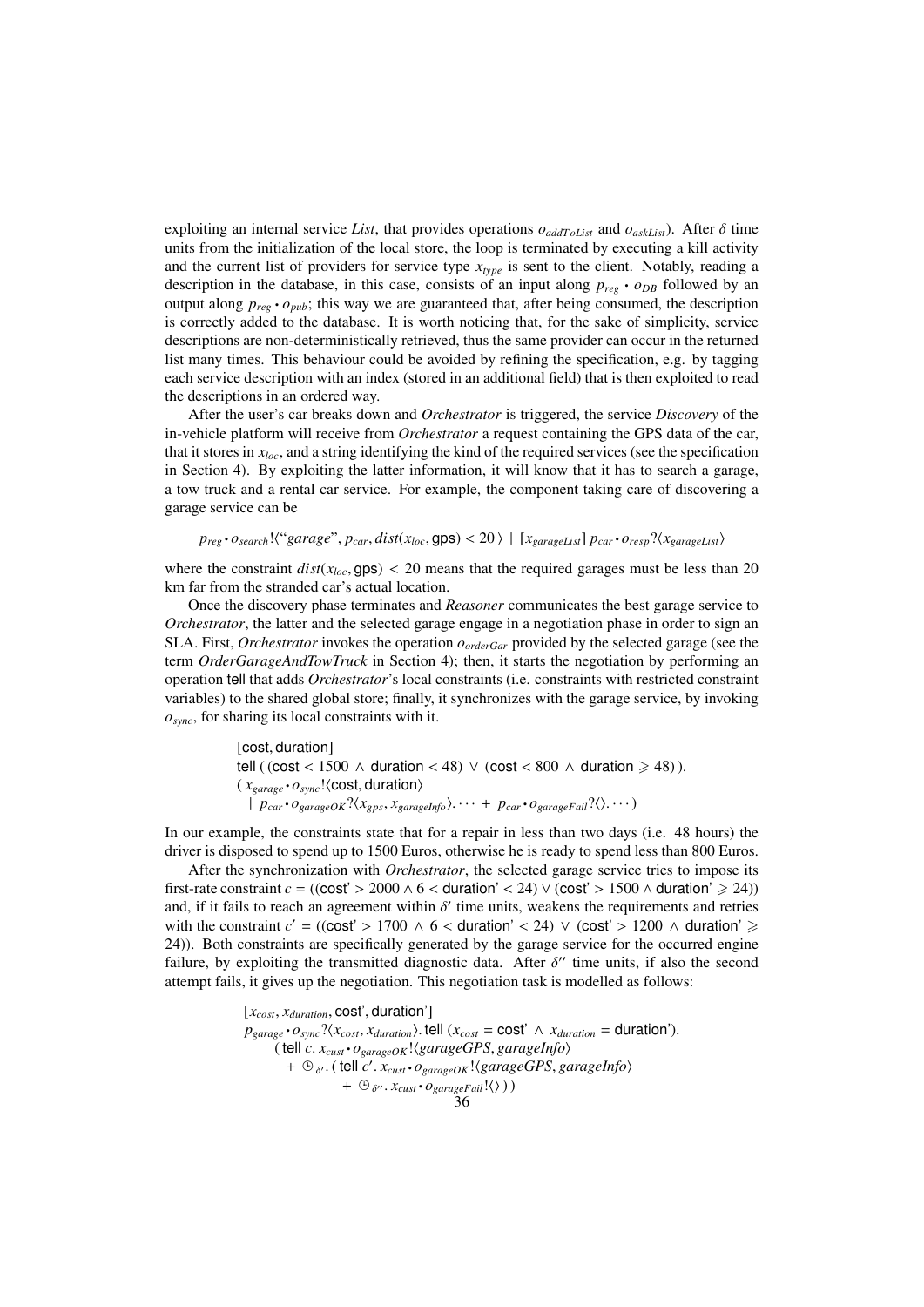Notably, operations tell could not be directly used as guards for the choice operator. Thus, a term like tell  $c \cdot s + \bigoplus_{e} s'$  should be considered as an abbreviation for

 $[p, q, o]$  ( check  $c$ .  $(p \cdot o! \langle \rangle \mid q \cdot o? \langle \rangle$  tell  $c. s)$   $| \oplus_{e} s' + p \cdot o? \langle \rangle q \cdot o! \langle \rangle$ )

Intuitively, if the constraint *c* is consistent with the store, the timer can be stopped (i.e. communication along *p*• *o* makes a choice and removes the wait activity); afterward, the constraint can be added to the store, provided that other interactions that took place in the meantime do not lead to inconsistency (which, anyway, is not the case in our scenario). Otherwise, if the timeout expires, the constraint cannot be added to the store.

## 6. Related work

We have already pointed out, mainly in Section 3.1.1, main relationships of  $\mathbb{C} \circ \mathbb{W} \mathbb{S}$  with other process calculi. By summing up, CWS borrows, e.g., global scoping and non-binding input from update calculus [33] and fusion calculus [34], distinction between variables and values from value-passing CCS [51], Applied π-calculus [52] and Distributed π-calculus [53], patternmatching from KLAIM [54], prioritised activities from variants of CCS with priority [55, 56, 57], and forced termination and protection from StAC [58].

Many works put forward enrichments of some well-known process calculus with constructs inspired by those of WS-BPEL. Most of them deal with issues of web transactions such as interruptible processes, failure handlers and time. This is, for example, the case of [4, 5, 59, 60] that present timed and untimed extensions of the  $\pi$ -calculus, called web $\pi$  and web $\pi_{\infty}$ , tailored to study a simplified version of the scope construct of WS-BPEL. Other proposals on the formalization of flow compensation are [61, 62] that give a more compact and closer description of the Sagas mechanism [32] for dealing with long running transactions, while some other works [4, 60] have concentrated on modelling web transactions and on studying their properties in programming languages based on the  $\pi$ -calculus. In contrast, COWS aims at dealing at once with many different and typical aspects of SOC, thus modelling an expressive subset of WS-BPEL rather than only focussing on a few specific constructs.

The formalism closest to  $\text{C}\odot\text{WS}$  is ws-calculus [7], which has been introduced to formalize the semantics of WS-BPEL. COWS represents a more foundational formalism than ws-calculus in that it does not rely on explicit notions of location and state, it is more manageable (e.g. has a simpler operational semantics) and has, at least, equally expressive power (as the encoding of ws-calculus in COWS  $[21, Section 5.1.3]$  shows). Moreover, COWS is equipped with timed constructs while ws-calculus is not.

For modelling time and timeouts, we have drawn again our inspiration from the rich literature on timed process calculi (see, e.g., [63, 64] for a survey). In CWS, basic actions are *durationless*, i.e. instantaneous, and the passing of time is modelled by using explicit actions, like in TCCS [65]. Moreover, actions execution is *lazy*, i.e. can be delayed arbitrary long in favour of passing of time, like in lTCCS [66].

The correlation mechanism was first exploited in [67], that, however, only considers interaction among different instances of a single business process. Instead, to connect the interaction protocols of clients and of the respective service instances, a large strand of work (among which we mention [68, 69, 70, 14, 71, 72, 73]) relies on the explicit modelling of interaction sessions and their dynamic creation (that exploits the mechanism of private names of  $\pi$ -calculus). Sessions are not explicitly modelled in CWS: they can be identified by tracing all those exchanged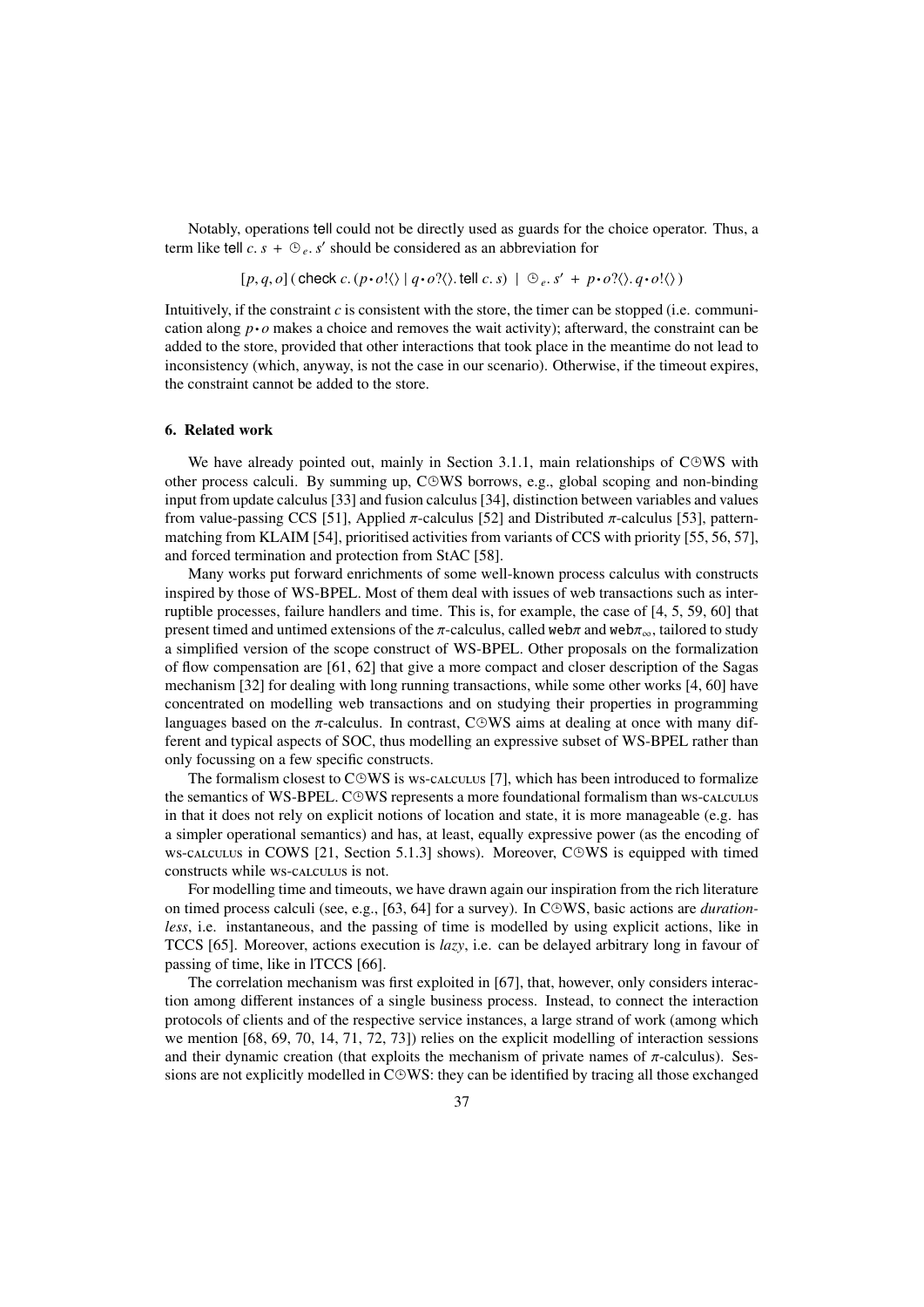messages that are correlated each other through their same contents (as in [12]). We believe that the mechanism based on correlation sets, that exploits business data and communication protocol headers to correlate different interactions, is more robust and fits the loosely coupled world of Web Services better than that based on explicit session references. It is not a case that also WS-BPEL uses correlation sets.

Another body of work has been devoted to study mechanisms for comparing global descriptions (i.e. choreographies) and local descriptions (i.e. orchestrations) of a same system. Means to check conformance of these different views have been defined in [74, 10] and, by relying on session types, in [75]. CWS, instead, only considers service orchestration and focuses on modelling the dynamic behaviour of services without the limitations possibly introduced by a layer of choreography.

Regarding QoS requirement specifications and SLA achievements, most of the proposals in the literature result from the extension of some well-known process calculus with constructs to describe QoS requirements. This is, for example, the case of cc-pi [43], a calculus that generalises the explicit name 'fusions' of the pi-F calculus [76] to 'named constraints', namely constraints defined on enriched c-semiring structures. cc-pi, as well as COWS, combines basic features of name-passing calculi with those of concurrent constraint programming, firstly introduced in [44], and its *soft* variant [45]. However, rather than on fusions of names, CWS relies on substitutions of variables with values and can thus express also soft constraints by exploiting the simpler notion of c-semiring. Moreover, CWS permits defining local stores of constraints while cc-pi processes necessarily share one global store. [77] introduces another formalism, namely *nmsccp*, for soft concurrent constraint programming that permits the nonmonotonic evolution of the store of constraints. Besides the *retract* operation also used in CWS, *nmsccp* provides an *update* operation, to relax some constraints of the store dealing with certain variables while adding a constraint, and a *nask* operation, to test if a constraint is not entailed by the store. If and how the latter two operations can be rendered in the variant of COWS presented in Section 5.1 is left for future investigation. A similar approach to SLAs negotiation is proposed in [78], although it is based on fuzzy sets instead of constraints and relies on three different languages, one for client requests, one for provider descriptions and one for contracts creation and revocation. SLA compliance has been also the focus of  $\mathcal{K}$  (5 [79] and KAOS [80], two calculi designed for modelling network aware applications with located services and mobility. In both cases, QoS parameters are associated to connections and nodes of nets, and operations have a QoS value; the operational semantics ensures that systems evolve according to SLAs. All the mentioned proposals aim at specifying and concluding SLAs, while  $C\oplus WS$  permits also modelling other service-oriented aspects, such as e.g. service instances and interactions, fault and compensation handling, and dynamic service publication, discovery and orchestration. Integrations of the concurrent constraint paradigm with process calculi have also been used to define foundational formalisms for computer music languages. This is the case of the  $\pi^+$ -calculus [81],<br>an extension of the (polyadic)  $\pi$ -calculus with agents that can interact with a store of constraints an extension of the (polyadic)  $\pi$ -calculus with agents that can interact with a store of constraints by performing 'tell' and 'ask' actions. Differently from CWS, the store of constraints is not a term of the calculus, indeed the operational semantics of  $\pi^+$ -calculus is defined over configurations consisting of pairs of an agent and a store, and local stores are not supported tions consisting of pairs of an agent and a store, and local stores are not supported.

Some other works, differently from COWS, exploit static service discovery mechanisms. For example,  $[82]$  introduces an extension of the  $\lambda$ -calculus with primitive constructs for callby-contract invocation for which a completely static approach for regulating secure service composition has been devised. In particular, an automatic machinery, based on a type system and a model-checking technique, has been defined to construct a viable plan for the execution of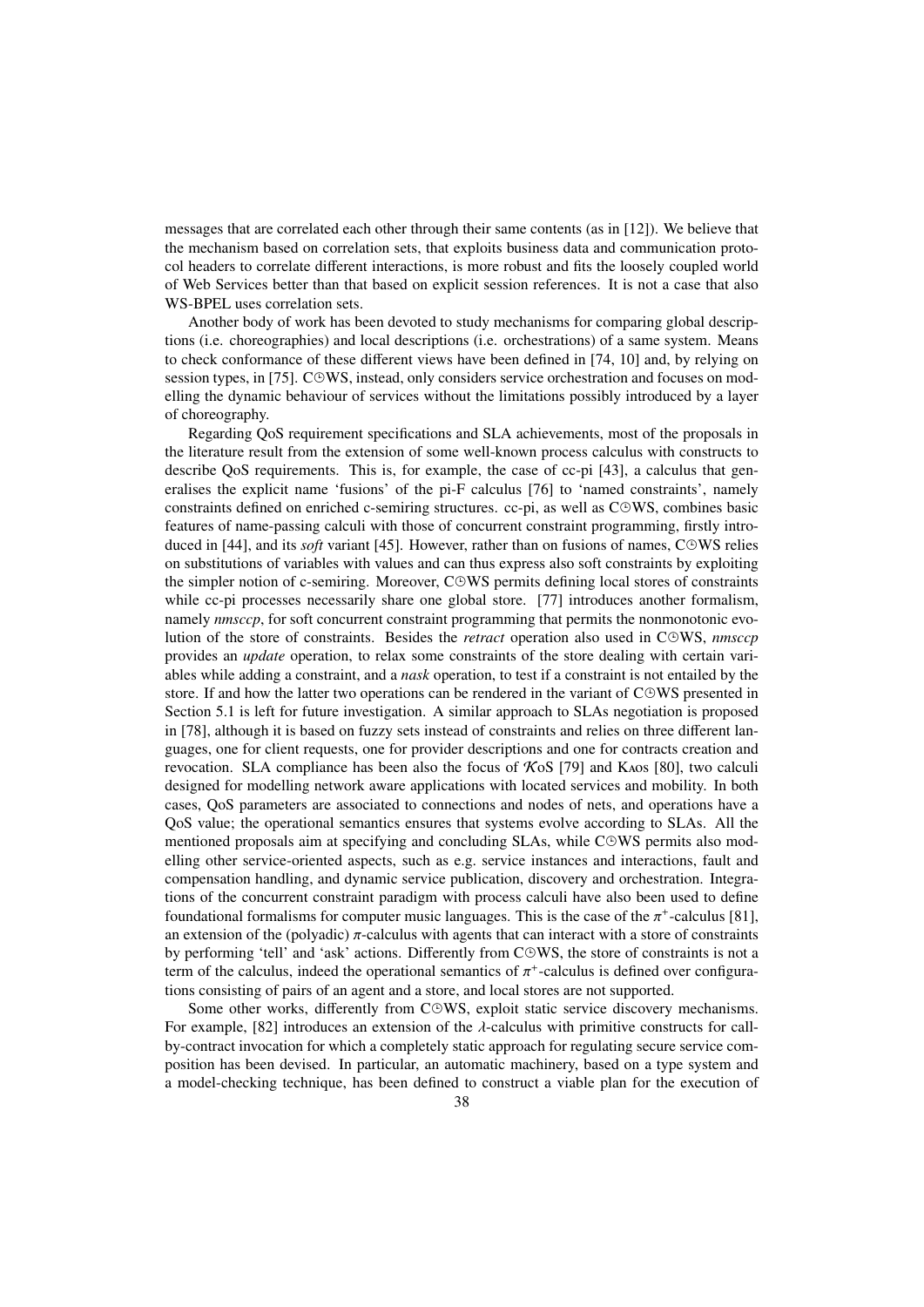services belonging to a given orchestration. Non-functional aspects are included and enforced by means of a runtime security monitor. In [83], user's requests and compositions of web services are statically modelled via constraints. Finally, the calculi of contracts of [84] represent a more abstract approach for statically checking compliance between the client requirements and the service functionalities. A contract defines the possible flows of interactions of a service, but does not take into account non-functional properties and, thus, cannot be used for specifying and negotiating SLAs.

Up to here, we have discussed the relationship between  $C\odot WS$  and other formal languages for specifying SOC applications and their main features. We conclude now this section with a discussion about the relationship between CWS and WS-BPEL, namely the SOC technology that more than any other has influenced COWS's design. On the one hand, COWS distills out of WS-BPEL those features that are, in our opinion, absolutely necessary to formally define the basic elements and mechanisms underlying the SOC paradigm. Indeed,  $C\oplus WS$  directly borrows from WS-BPEL the notions of partner and operation, the communication primitives (for invoking an operation offered by a service and waiting for an invocation to arrive), the related mechanism for message correlation, and the timed activity (for delaying the execution for some amount of time). CWS also retains the WS-BPEL's constructs *flow*, to execute activities in parallel, and *pick*, to execute activities selectively, which corresponds to the CWS's parallel composition and choice operators, respectively. On the other hand, while the set of WS-BPEL constructs is not intended to be a minimal one, CWS aims at being a foundational model and, thus, at keeping its semantics rigorous but still manageable and not strongly tight to web services' current technology. Therefore, some WS-BPEL constructs do not have a precise counterpart in <sup>C</sup>WS, rather they are expressed in terms of more primitive operators. For example, fault and compensation handlers are rendered in  $C@WS$ , as shown in Section 4, by means of the primitives dealing with termination, i.e. kill, protection and delimitation. Indeed, when a fault occurs during the execution of a given activity, the kill primitive permits to immediately interrupt the currently running activities under the scope of the fault (identified by the delimitation operator), while the protection operator is used to avoid involving any fault/compensation handling behaviour in the forced termination. Similarly, service instantiation is rendered in CWS through the replication operator, while shared states among service instances through variable delimitation. Finally, as shown in [8], the standard imperative constructs (assignment, while, if-then-else, etc.) can be easily expressed in CWS, as well as the remaining features of WS-BPEL, like e.g. the synchronisation dependencies within flow activities.

#### 7. Concluding remarks and future work

This paper provides a formal account of the SOC paradigm and related technologies. The introduction of CWS as a formalism specifically devised for modelling service-oriented applications is indeed an important step towards the comprehension of the mechanisms underlying the SOC paradigm. On the one hand, since the design of the calculus has been influenced by the principles underlying WS-BPEL, COWS permits modelling in a natural way different and typical aspects of (web) services technologies, such as multiple start activities, receive conflicts, timed constructs, delivering of correlated messages, service instances and interactions among them. On the other hand, CWS is a foundational formalism, not specifically tight to web services' current technology, and borrows many constructs from well-known process calculi, as e.g.  $\pi$ -calculus, update calculus,  $\text{StAC}_i$ , and  $\text{L}\pi$ . We have illustrated syntax, operational semantics and pragmat-<br>ics of the calculus by means of a large case study from the automotive domain and a number of ics of the calculus by means of a large case study from the automotive domain and a number of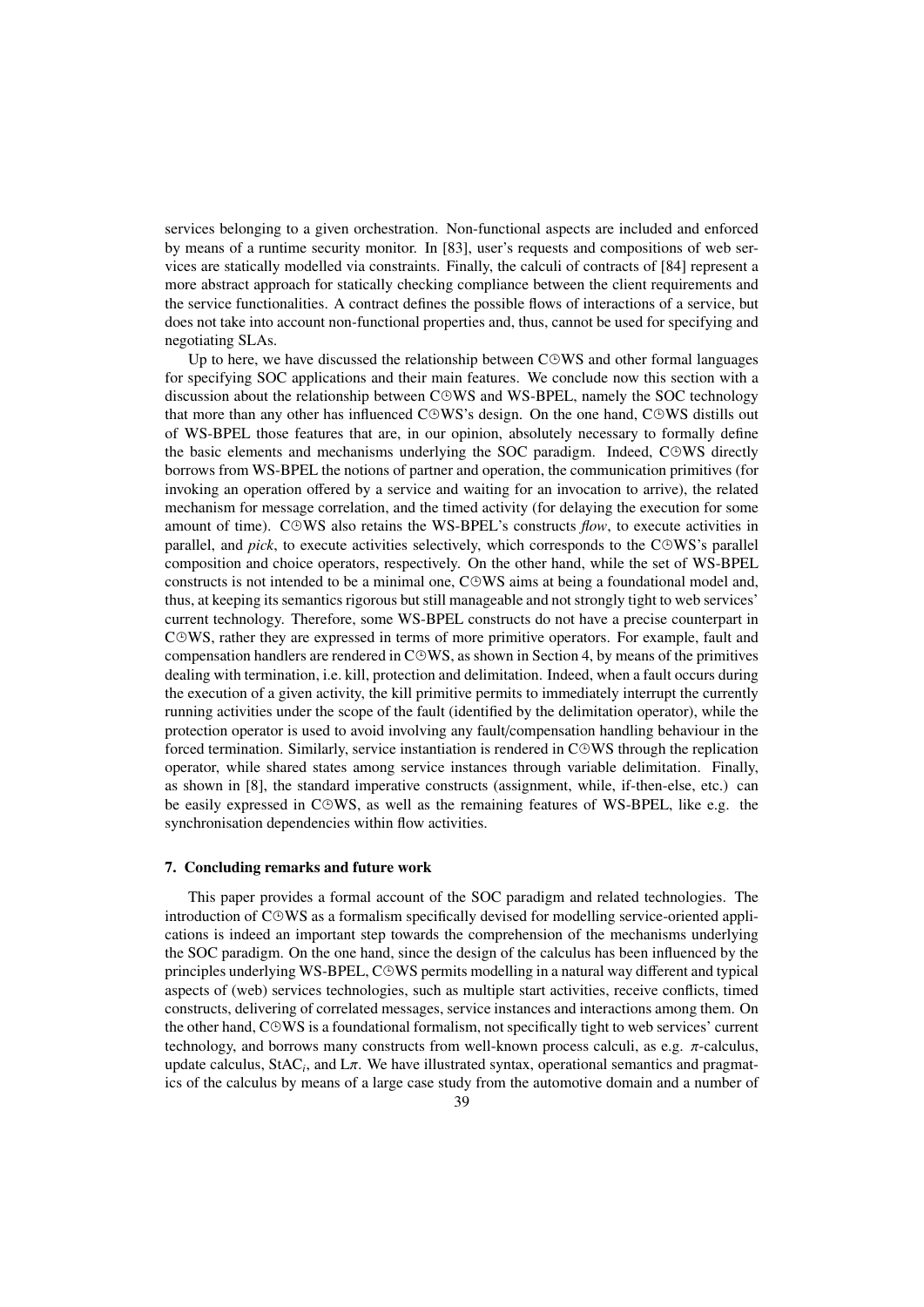more specific examples drawn from it. We have also introduced a dialect of the language that turned out to be capable of modelling all the phases of the life cycle of service-oriented applications, such as publication, discovery, negotiation, orchestration, deployment, reconfiguration and execution.

As a further evidence of the quality of the design of our formalism, since its definition a number of methods and tools have been devised to analyse COWS specifications. We want to mention here the stochastic extension and the BPMN-based notation defined in [9, 16] to enable quantitative reasoning on service behaviours, the type system introduced in [17] to check confidentiality properties, the logic and model checker presented in [18] and exploited in [85] to express and check functional properties of services, the bisimulation-based observational semantics defined in [19] to check interchangeability of services and conformance against service specifications, and the symbolic characterisation of the operational semantics of COWS presented in [20] to avoid infinite representations of COWS terms due to the value-passing nature of communication. An overview of most of the tools mentioned above and the classes of properties that can be analysed by using them can be found in [21]. For the time being, the above analysis tools are applicable to the time-free fragment COWS. We do not envisage any major issue in tailoring them to CWS, but leave this extension as a future work.

To complete our programme to lay rigorous methodological foundations and provide supporting tools for specification, validation and development of SOC applications, we plan in the near future to develop a prototype implementation of CWS possibly enriched with standard linguistic constructs supporting real application development. This would permit to assess CWS practical usability and to shorten the gap between theory and practice. The implementation of a language based on a process calculus typically consists of a run-time system (a sort of abstract machine) implemented in a high level language like Java, and of a compiler that, given a program written in the programming language based on the calculus, produces code that uses the run-time system above. In the development of our language, we intend to follow a similar approach. In this regard, the major issue we envisage is the integration of our framework with the current standard technologies supporting web services interaction, such as WSDL and SOAP. In particular, the code generated from CWS services should be able to invoke operations provided by available web services and, in its turn, to expose its functionalities as a standard web service. Some implementations of service-oriented calculi that could serve as a guide for our work are as follows: JCaSPiS [86], a Java implementation of the calculus CaSPiS [14] based on a generic framework that provides recurrent mechanisms for network applications; B*lite*C [87], a Java tool that accepts as an input a specification written in B*lite* [40], a formal orchestration language inspired to but simpler than WS-BPEL, and returns the corresponding WS-BPEL program together with the associated WSDL and deployment descriptor files; JOLIE [88], an interpreter written in Java for a programming language designed for web service orchestration and based on SOCK [12]; JSCL [89], a coordination middleware for services based on the event notification paradigm of Signal Calculus [90]; and PiDuce [38], a distributed run-time environment devised for experimenting web services technologies that implements a variant of asynchronous  $\pi$ -calculus extended with native XML values, datatypes and patterns.

Acknowledgments. We thank the anonymous reviewers for their useful comments. We also thank Alessandro Lapadula for his fundamental contribution to the definition of CWS.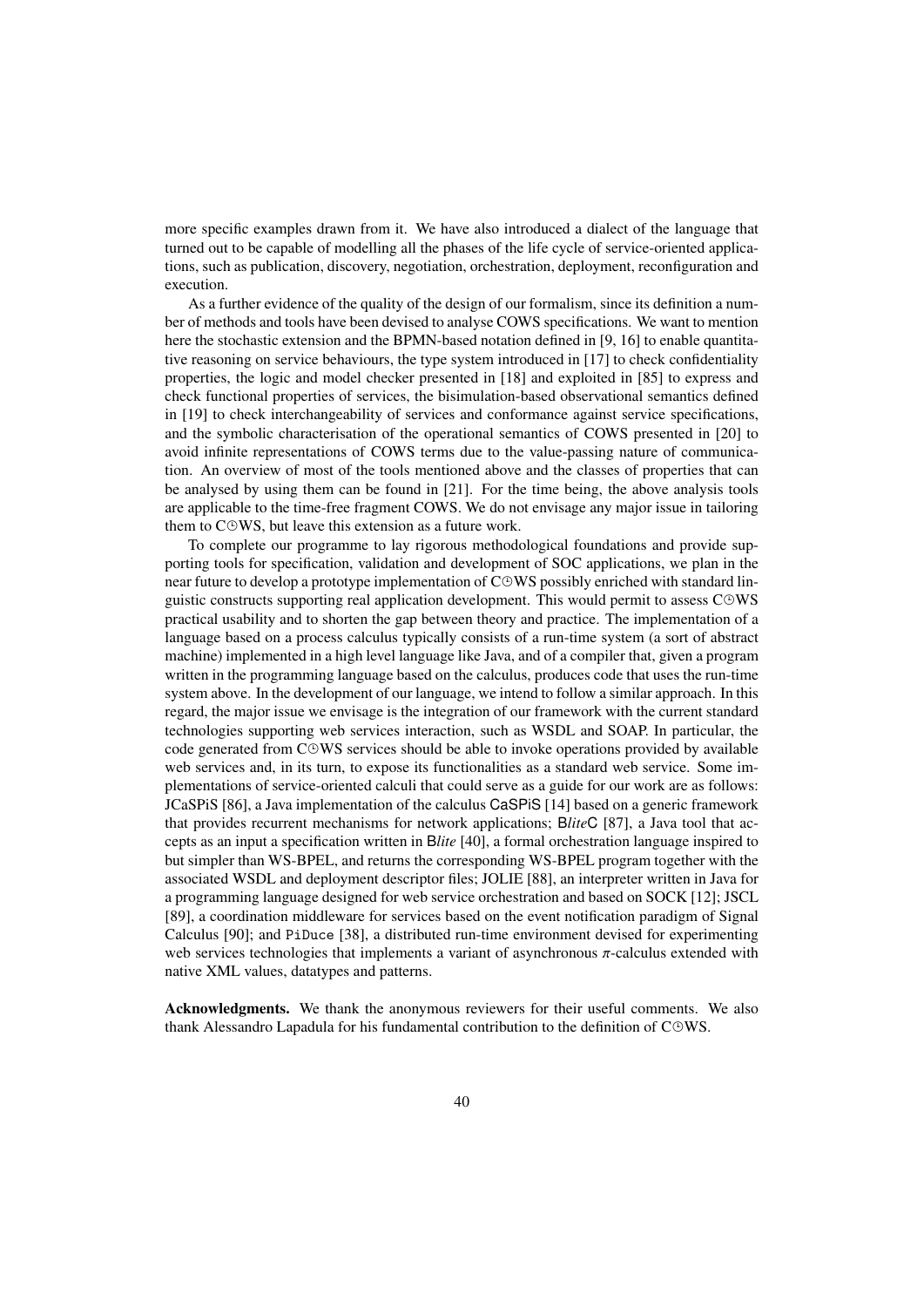#### References

- [1] L. Meredith, S. Bjorg, Contracts and types, Communications of the ACM 46 (2003) 41–47.
- [2] F. van Breugel, M. Koshkina, Models and verification of BPEL, Technical Report, Department of Computer Science and Engineering, York University, 2006. Available at http://www.cse.yorku.ca/~franck/research/ drafts/tutorial.pdf.
- [3] L. Bocchi, C. Laneve, G. Zavattaro, A Calculus for Long-Running Transactions, in: FMOODS, volume 2884 of *LNCS*, Springer, 2003, pp. 124–138.
- [4] C. Laneve, G. Zavattaro, Foundations of Web Transactions, in: FoSSaCS, volume 3441 of *LNCS*, Springer, 2005, pp. 282–298.
- [5] C. Laneve, G. Zavattaro, web-pi at Work, in: TGC, volume 3705 of *LNCS*, Springer, 2005, pp. 182–194.
- [6] M. Butler, C. Hoare, C. Ferreira, A Trace Semantics for Long-Running Transactions, in: 25 Years Communicating Sequential Processes, volume 3525 of *LNCS*, Springer, 2005, pp. 133–150.
- [7] A. Lapadula, R. Pugliese, F. Tiezzi, A WSDL-based type system for WS-BPEL, in: COORDINATION, volume 4038 of *LNCS*, Springer, 2006, pp. 145–163.
- [8] A. Lapadula, R. Pugliese, F. Tiezzi, A Calculus for Orchestration of Web Services, in: ESOP, volume 4421 of *LNCS*, Springer, 2007, pp. 33–47.
- [9] D. Prandi, P. Quaglia, Stochastic COWS, in: ICSOC, volume 4749 of *LNCS*, Springer, 2007, pp. 245–256.
- [10] N. Busi, R. Gorrieri, C. Guidi, R. Lucchi, G. Zavattaro, Choreography and orchestration conformance for system design, in: COORDINATION, volume 4038 of *LNCS*, Springer, 2006, pp. 63–81.
- [11] C. Laneve, L. Padovani, Smooth Orchestrators, in: FoSSaCS, volume 3921 of *LNCS*, Springer, 2006, pp. 32–46.
- [12] C. Guidi, R. Lucchi, R. Gorrieri, N. Busi, G. Zavattaro, SOCK: A Calculus for Service Oriented Computing, in: ICSOC, volume 4294 of *LNCS*, Springer, 2006, pp. 327–338.
- [13] M. Boreale, R. Bruni, L. Caires, R. De Nicola, I. Lanese, M. Loreti, F. Martins, U. Montanari, A. Ravara, D. Sangiorgi, V. Vasconcelos, G. Zavattaro, SCC: a Service Centered Calculus, in: WS-FM, volume 4184 of *LNCS*, Springer, 2006, pp. 38–57.
- [14] M. Boreale, R. Bruni, R. De Nicola, M. Loreti, Sessions and Pipelines for Structured Service Programming, in: FMOODS, volume 5051 of *LNCS*, Springer, 2008, pp. 19–38.
- [15] OASIS WSBPEL TC, Web Services Business Process Execution Language Version 2.0, Technical Report, OASIS, 2007. Available at http://docs.oasis-open.org/wsbpel/2.0/OS/wsbpel-v2.0-OS.html.
- [16] D. Prandi, P. Quaglia, N. Zannone, Formal analysis of BPMN via a translation into COWS, in: COORDINATION, volume 5052 of *LNCS*, Springer, 2008, pp. 249–263.
- [17] A. Lapadula, R. Pugliese, F. Tiezzi, Regulating data exchange in service oriented applications, in: FSEN, volume 4767 of *LNCS*, Springer, 2007, pp. 223–239.
- [18] A. Fantechi, S. Gnesi, A. Lapadula, F. Mazzanti, R. Pugliese, F. Tiezzi, A Logical Verification Methodology for Service-Oriented Computing, ACM Transactions on Software Engineering and Methodology (2011). To appear.
- [19] R. Pugliese, F. Tiezzi, N. Yoshida, On observing dynamic prioritised actions in SOC, in: ICALP, volume 5556 of *LNCS*, Springer, 2009, p. 558570.
- [20] R. Pugliese, F. Tiezzi, N. Yoshida, A Symbolic Semantics for a Calculus for Service-Oriented Computing, in: PLACES, volume 241 of *ENTCS*, Elsevier, 2009, pp. 135–164.
- [21] F. Tiezzi, Specification and Analysis of Service-Oriented Applications, PhD Thesis in Computer Science, Dipartimento di Sistemi e Informatica, Università degli Studi di Firenze, 2009. Available at http://rap.dsi.unifi. it/cows.
- [22] A. Lapadula, R. Pugliese, F. Tiezzi, CWS: A timed service-oriented calculus, in: ICTAC, volume 4711 of *LNCS*, Springer, 2007, pp. 275–290.
- [23] A. Lapadula, R. Pugliese, F. Tiezzi, Service discovery and negotiation with COWS, in: WWV, volume 200(3) of *ENTCS*, Elsevier, 2008, pp. 133–154.
- [24] A. Brown, S. Johnston, K. Kelly, Using Service-Oriented Architecture and Component-Based Development to Build Web Service Applications, Technical Report, Rational Software Corporation, 2003.
- [25] D. Box, D. Ehnebuske, G. Kakivaya, A. Layman, N. Mendelsohn, H. Nielsen, S. Thatte, D. Winer, Simple Object Access Protocol (SOAP) 1.2, W3C recommendation, 2003. Available at http://www.w3.org/TR/SOAP/.
- [26] E. Christensen, F. Curbera, G. Meredith, S. Weerawarana, Web Services Description Language (WSDL) 1.1, Technical Report, W3C, 2001. Available at http://www.w3.org/TR/wsdl/.
- [27] UDDI Spec TC, UDDI Specification Technical Committee Draft, Technical Report, OASIS, 2004. Available at http://uddi.org/pubs/uddi\_v3.htm/.
- [28] C. Peltz, Web Services Orchestration and Choreography, Computer 36 (2003) 46–52.
- [29] N. Koch, Automotive Case Study: UML Specification of On Road Assistance Scenario, Technical Report 1, FAST GmbH, 2007. Available at http://rap.dsi.unifi.it/sensoriasite/files/FAST\_report\_1\_2007\_ACS\_ UML.pdf.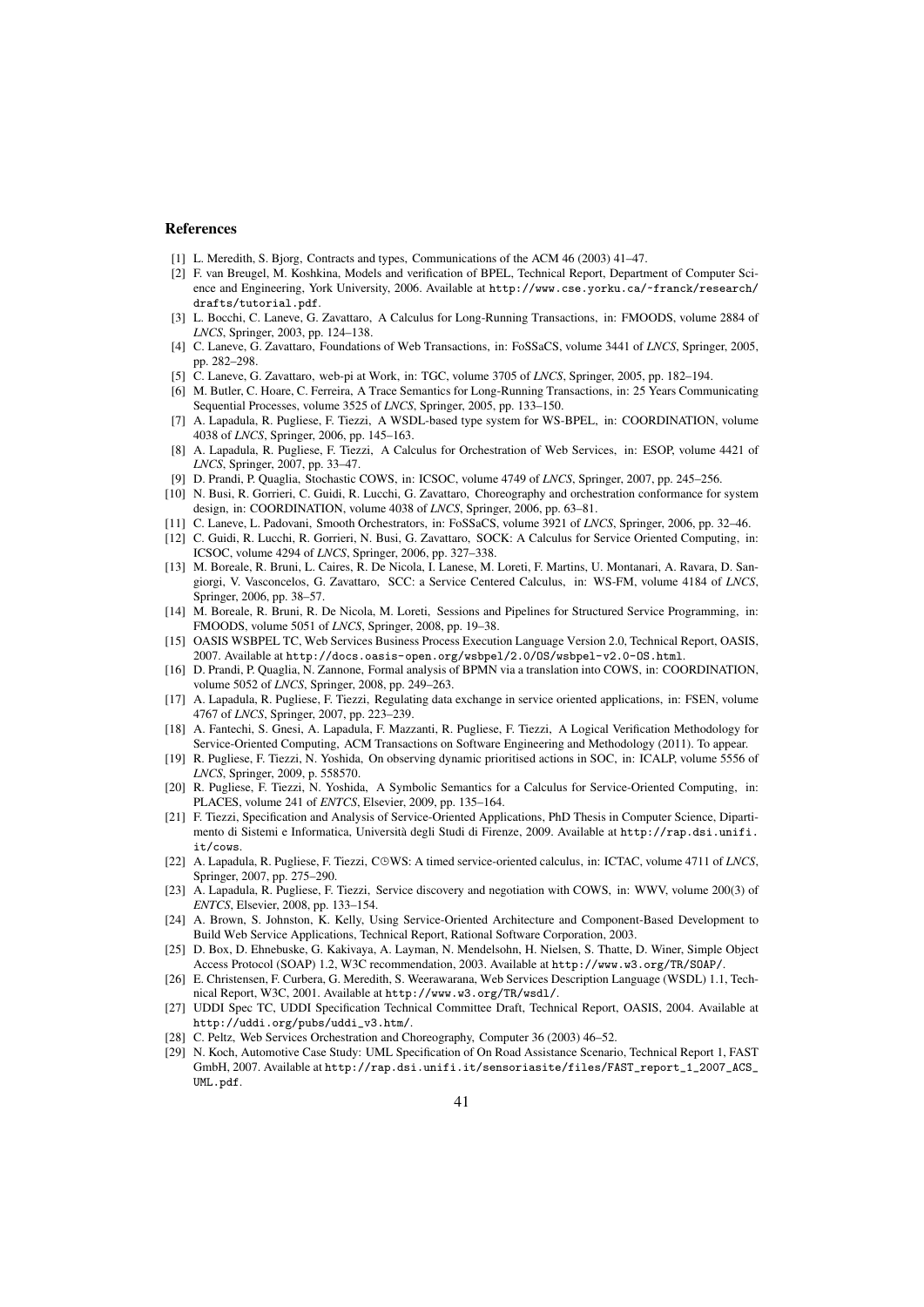- [30] Sensoria, Software engineering for service-oriented overlay computers, 2005-2010. Web site: http://www. sensoria-ist.eu/.
- [31] P. Mayer, A. Schroeder, N. Koch, A Model-Driven Approach to Service Orchestration, in: SCC, volume 2, IEEE Computer Society Press, 2008, pp. 533–536.
- [32] H. Garcia-Molina, K. Salem, Sagas, in: SIGMOD, ACM Press, 1987, pp. 249–259.
- [33] J. Parrow, B. Victor, The update calculus, in: AMAST, volume 1349 of *LNCS*, Springer, 1997, pp. 409–423.
- [34] J. Parrow, B. Victor, The fusion calculus: Expressiveness and symmetry in mobile processes, in: LICS, IEEE Computer Society Press, 1998, pp. 176–185.
- [35] M. Carbone, S. Maffeis, On the expressive power of polyadic synchronisation in π-calculus, Nordic Journal of Computing 10 (2003) 70–98.
- [36] M. Merro, D. Sangiorgi, On asynchrony in name-passing calculi, Mathematical Structures in Computer Science 14 (2004) 715–767.
- [37] P. Gardner, C. Laneve, L. Wischik, Linear Forwarders, in: CONCUR, volume 2761 of *LNCS*, Springer, 2003, pp. 408–422
- [38] S. Carpineti, C. Laneve, L. Padovani, PiDuce a project for experimenting Web services technologies, Science of Computer Programming 74 (2009) 777–811.
- [39] R. Amadio, I. Castellani, D. Sangiorgi, On Bisimulations for the Asynchronous pi-Calculus, Theoretical Computer Science 195 (1998) 291–324.
- [40] A. Lapadula, R. Pugliese, F. Tiezzi, A formal account of WS-BPEL, in: COORDINATION, volume 5052 of *LNCS*, Springer, 2008, pp. 199–215.
- [41] R. van Glabbeek, On Specifying Timeouts, in: APC, volume 162 of *ENTCS*, Elsevier, 2006, pp. 173–175.
- [42] R. Pugliese, F. Tiezzi, A COWS Specification of an Automotive Case Study, Technical Report, Dipartimento di Sistemi e Informatica, Università degli Studi di Firenze, 2011. Available at http://rap.dsi.unifi.it/cows/ automotiveCSinCOWSforJAL.pdf.
- [43] M. Buscemi, U. Montanari, CC-Pi: A Constraint-Based Language for Specifying Service Level Agreements, in: ESOP, volume 4421 of *LNCS*, Springer, 2007, pp. 18–32.
- [44] V. Saraswat, M. Rinard, Concurrent Constraint Programming, in: POPL, ACM Press, 1990, pp. 232–245.
- [45] S. Bistarelli, U. Montanari, F. Rossi, Soft concurrent constraint programming, ACM Transactions on Computational Logic 7 (2006) 563–589.
- [46] S. Bistarelli, U. Montanari, F. Rossi, Semiring-based constraint satisfaction and optimization, Journal of the ACM 44 (1997) 201–236.
- [47] U. Montanari, F. Rossi, Constraint Relaxation may be Perfect, Artificial Intelligence 48 (1991) 143–170.
- [48] S. Bistarelli, Semirings for Soft Constraint Solving and Programming, LNCS, Springer, 2004.
- [49] M. Wirsing, G. Denker, C. Talcott, A. Poggio, L. Briesemeister, A Rewriting Logic Framework for Soft Constraints, in: WRLA, volume 176(4) of *ENTCS*, Elsevier, 2007, pp. 181–197.
- [50] V. A. Saraswat, M. C. Rinard, P. Panangaden, Semantic Foundations of Concurrent Constraint Programming, in: POPL, ACM Press, 1991, pp. 333–352.
- [51] R. Milner, Communication and concurrency, Prentice-Hall, 1989.
- [52] M. Abadi, C. Fournet, Mobile values, new names, and secure communication, in: POPL, ACM Press, 2001, pp. 104–115.
- [53] M. Hennessy, J. Riely, Resource access control in systems of mobile agents, Information and Computation 173 (2002) 82–120.
- [54] R. De Nicola, G. Ferrari, R. Pugliese, KLAIM: A Kernel Language for Agents Interaction and Mobility, Transactions on Software Engineering 24 (1998) 315–330.
- [55] R. Cleaveland, G. Lüttgen, V. Natarajan, Priorities in process algebra, Handbook of Process Algebra, chapter 12 (2001) 391–424.
- [56] J. Camilleri, G. Winskel, CCS with Priority Choice, Information and Computation 116 (1995) 26–37.
- [57] I. Phillips, CCS with priority guards, Journal of Logic and Algebraic Programming 75 (2008) 139–165. [58] M. Butler, C. Ferreira, An Operational Semantics for StAC, a Language for Modelling Long-Running Business
- Transactions, in: COORDINATION, volume 2949 of *LNCS*, Springer, 2004, pp. 87–104.
- [59] M. Mazzara, I. Lanese, Towards a Unifying Theory for Web Services Composition, in: WS-FM, volume 4184 of *LNCS*, Springer, 2006, pp. 257–272.
- [60] M. Mazzara, R. Lucchi, A pi-calculus based semantics for WS-BPEL, Journal of Logic and Algebraic Programming 70 (2006) 96–118.
- [61] R. Bruni, H. Melgratti, U. Montanari, Theoretical foundations for compensations in flow composition languages, in: POPL, ACM Press, 2005, pp. 209–220.
- [62] R. Bruni, M. Butler, C. Ferreira, T. Hoare, H. Melgratti, U. Montanari, Comparing two approaches to compensable flow composition, in: CONCUR, volume 3653 of *LNCS*, Springer, 2005, pp. 383–397.
- [63] F. Corradini, D. D'Ortenzio, P. Inverardi, On the Relationships among four Timed Process Algebras, Fundamenta